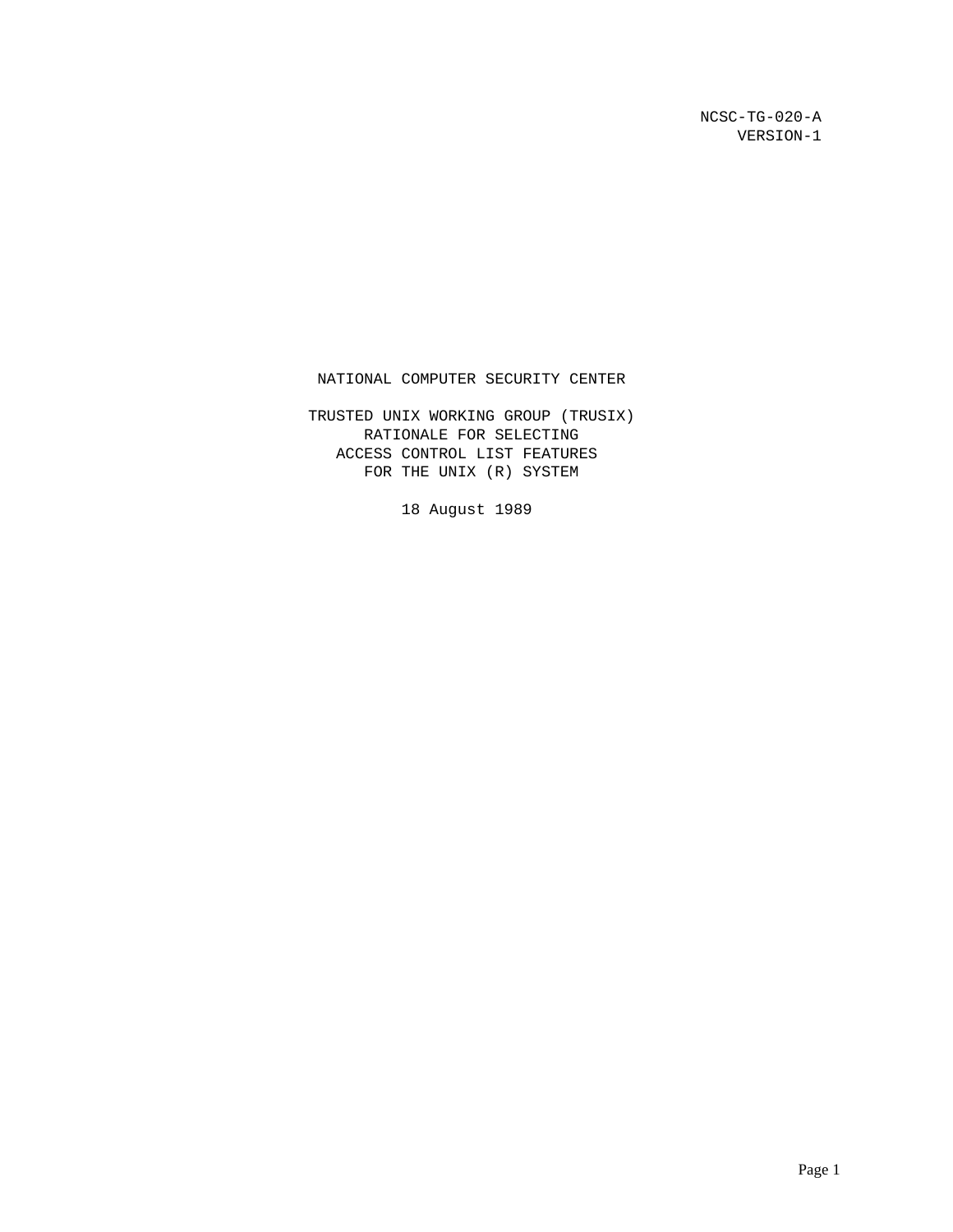NATIONAL COMPUTER SECURITY CENTER FORT GEORGE G. MEADE, MARYLAND 20755-6000

> NCSC-TG-020-A Library No. S-232,508

### FOREWORD

The National Computer Security Center (NCSC) formed the Trusted UNIX Working Group (TRUSIX) in 1987 to provide technical guidance to vendors and evaluators involved in the development of Trusted Computer System Evaluation Criteria (TCSEC) class B3 trusted UNIX\* systems. The NCSC specifically targeted the UNIX operating system for this guidance because of its growing popularity among the government and vendor communities. By addressing the class B3 issues, the NCSC believes that this information will also help vendors understand how evaluation interpretations will be made at the levels of trust below this class.TRUSIX is making no attempt to address the entire spectrum of technical problems associated with the development of division B systems; rather, the intent is to provide examples of implementations of those security features discernible at the user interface that will be acceptable at this level of trust.

TRUSIX is not intended to be a standards body. nor does it intend to produce a de facto standard to compete against POSIX. Additionally, the TRUSIX documents are not to be construed as supplementary requirements to the TCSEC. The TCSEC is the only metric against which the trustworthiness of an operating system will be evaluated.

This document, "Rationale for Selecting Access Control List (ACL) Features for the UNIX System," is the first in a series of companion documents being produced by TRUSIX. The guidelines described in this document provide alternative methods for implementing ACLs in the UNIX system.

Recommendations for revision to this guideline are encouraged and will be reviewed periodically by the NCSC. Address all proposals for revision through appropriate channels to:

 National Computer Security Center 9800 Savage Road Fort George G. Meade, MD 20755-6000 Attention: Chief, Technical Guidleines Division

\_\_\_\_\_\_\_\_\_\_\_\_\_\_\_\_\_\_\_\_\_\_\_\_\_\_\_\_\_\_\_\_\_ 18 August 1989

Patrick R. Gallagher, Jr. Director National Computer Security Center

\_\_\_\_\_\_\_\_\_\_\_\_\_\_\_

\* UNIX is a registered trademark of AT&T

------------------------------------------------------------------------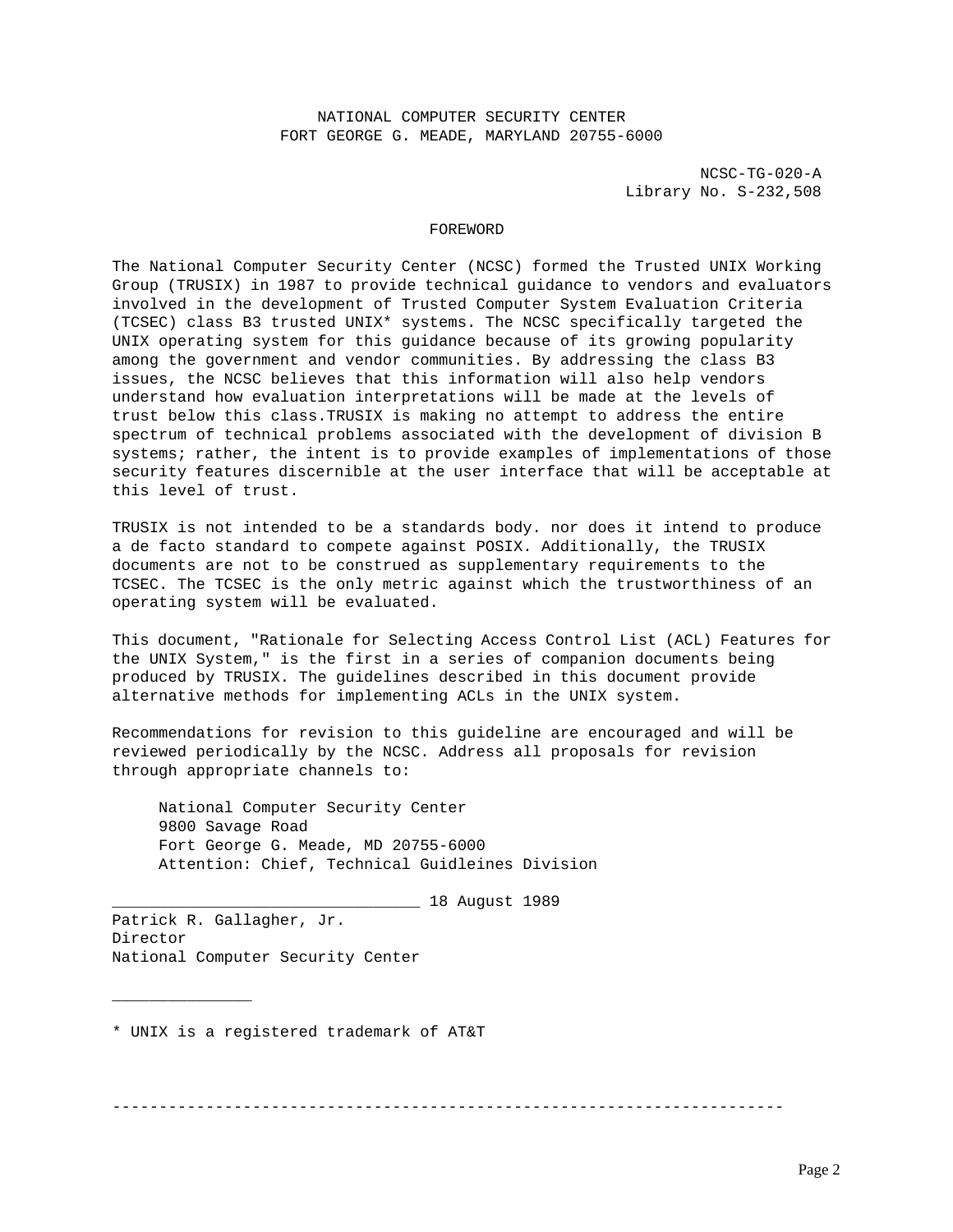## ACKNOWLEDGMENTS

Special recognition is extended to those members of the TRUSIX Working Group who participated in the Access Control List Subcommittee. Members of this subcommittee were: Craig Rubin, AT&T Bell Laboratories (Co-Chair); Holly Traxler, National Computer Security Center (NCSC)/Institute for Defense Analyses (IDA) (Co-Chair); Bruce Calkins, NCSC; and Casey Schaufler, Sun Microsystems. Recognition is also extended to the following members of TRUSIX who provided input through discussion and comments: Bernie Badger, Harris Corporation; Caralyn Crescenzi, NCSC; Cynthia Irvine, Gemini Computers; Howard Israel, AT&T Bell Laboratories; Frank Knowles. MITRE; James Menendez. NCSC; Dr. Eric Roskos, IDA; Rick Siebenaler, NCSC, Lucy Stasiak, AT&T Bell Laboratories; Albert Tao, Gemini Computers; Dr. Charles Testa, Infosystems Technology, Incorporated (ITI), Mario Tinto, NCSC; Grant Wagner, NCSC; Larry Wehr, AT&T Bell Laboratories; and Bruce D. Wilner, ITI.

Acknowledgment is also extended to the members of the POSIX P1003.6 Security Subcommittee and to those members of the computer security community who contributed their time and expertise by actively participating in the review of this document.

------------------------------------------------------------------------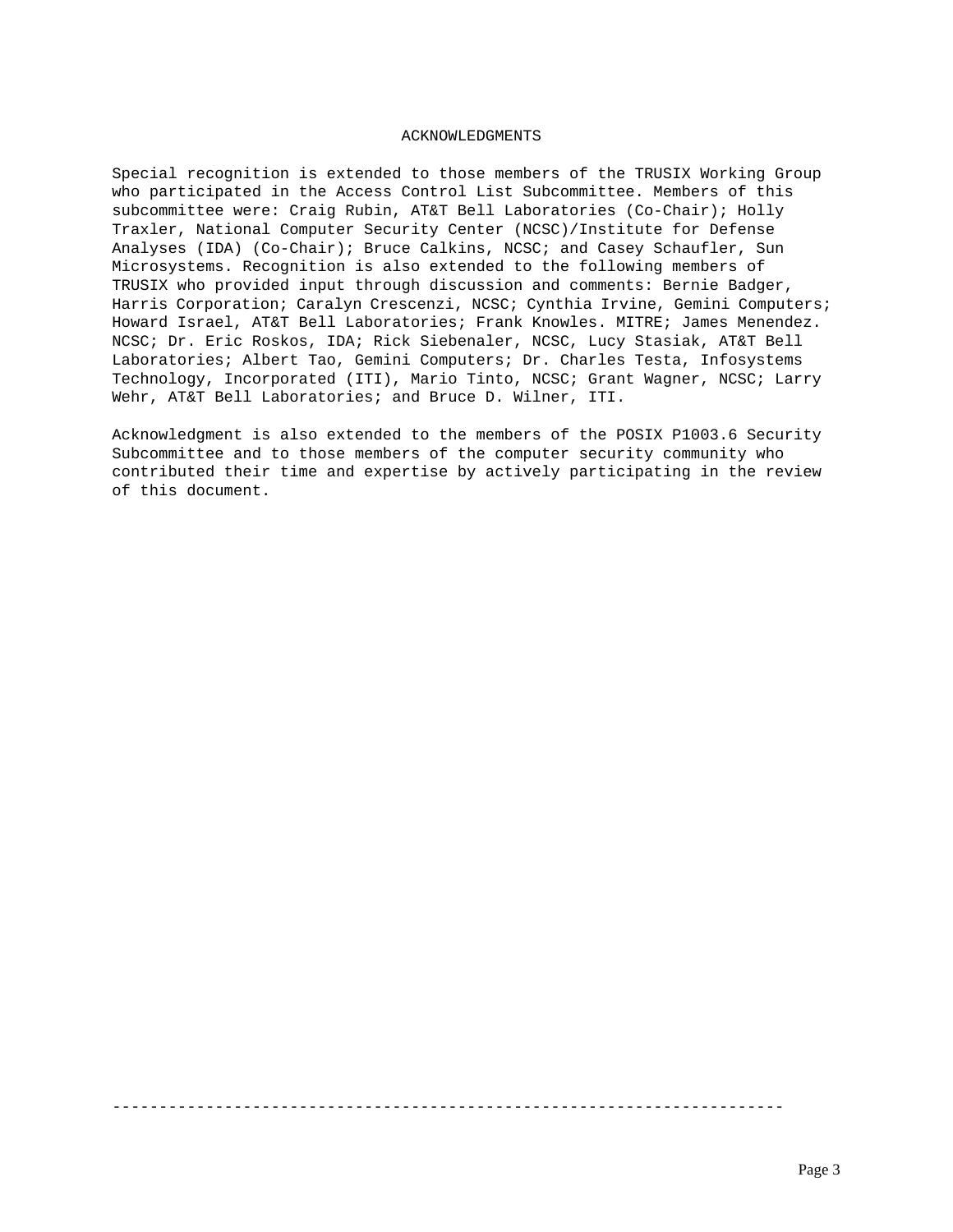# EXECUTIVE SUMMARY

The Trusted UNIX Working Group (TRUSIX) has examined the issues surrounding implementation of access control lists (ACLs) in the UNIX System and has identified a set of recommendations for implementors of ACL features. These recommendations balance issues of compatibility with existing applications, ease of use and acceptability to the end user9 and architectural simplicity with the requirements for systems evaluated according to the Trusted Computer System Evaluation Criteria (TCSEC). The recommendations reflect the collected opinions and analyses of the participating vendors, evaluators, and researchers regarding implementation of ACL features.

The recommendations of TRUSIX with regard to ACLs are as follows:

- \* ACLs are required for files IPC objects, and UNIX system domain sockets. Access control for sockets that use name spaces other than those local to the UNIX system (UDP, TCP) must be addressed in the specification and evaluation of the system involved, and are neither explicitly recommended nor exempted.
- \* Access modes specifiable via ACLs should include read, write, and execute; other modes should be allowed to be added as desired, but no additional modes should be required to be supported.
- \* Each ACL entry should specify permissions for either a user or a group, but not both.
- \* Permissions granted by an ACL entry are masked by the group class file permission bits.
- \* Multiple concurrent groups should be supported. In addition, some method of group subsetting should be provided. It is recommended that this subsetting allow the user to become a member of only one group at login time, then to dynamically add groups to or delete groups from the working group set as required.
- \* A system-defined ordering of ACL evaluation that evaluates from most specific to least specific is recommended. Where multiple concurrent groups are in use, and more than one matching group is found in the ACL, permissions granted by all matching groups should be ORed together.
- \* Modifications to mechanisms that change ownership, change the file permission bits, or access object attributes are not recommended.
- \* Existing mechanisms for object access, inquiry, and deletion should not be changed, and new parameters should not be added. Instead, new mechanism should be created that make use of existing ones. The interface for mechanisms that create objects should not be changed, except for the possible creation of a default ACL.
- \* For the new mechanisms that are added to support ACL operations, get/set operations should be used. These operations should be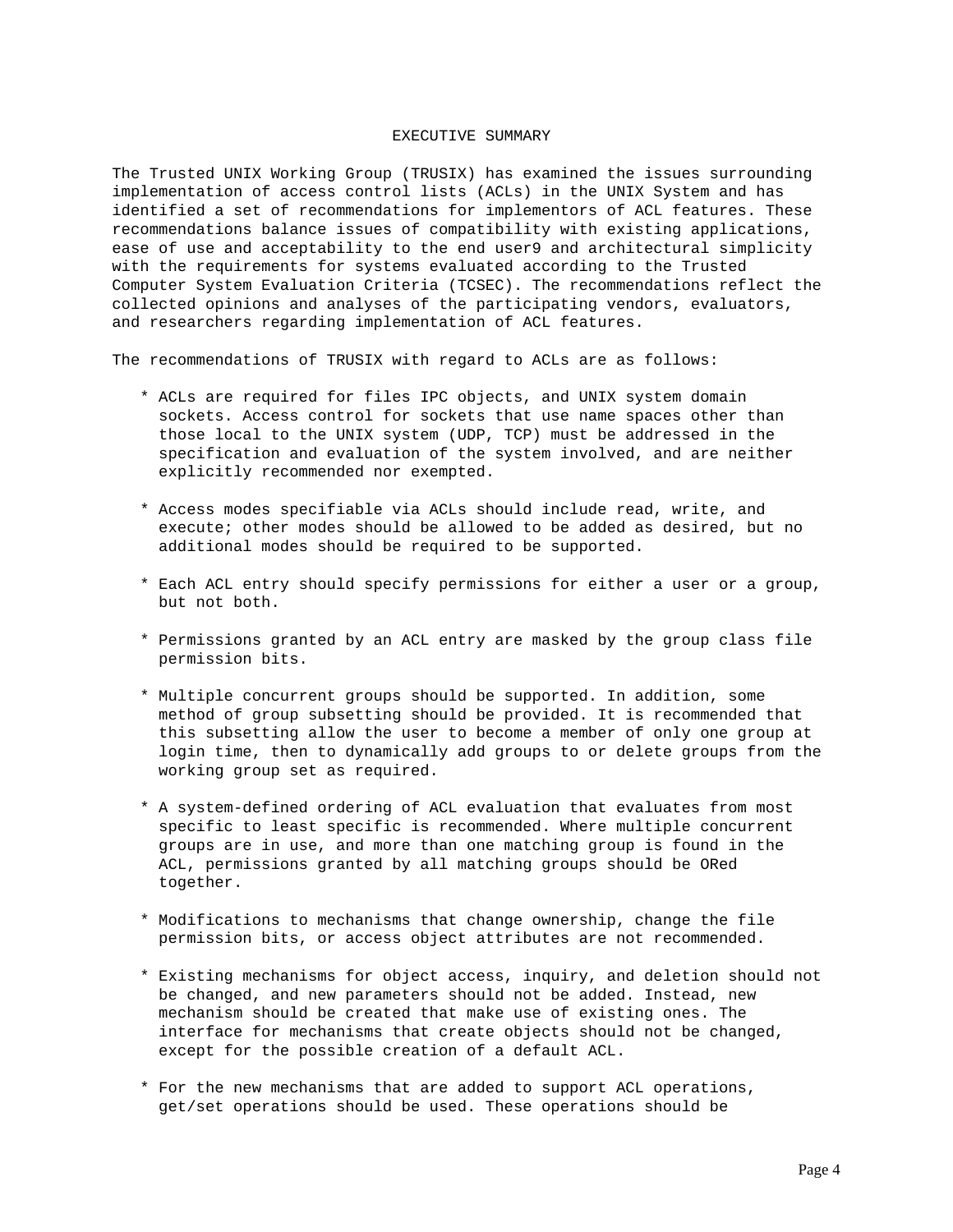implemented via a single system call with command arguments to specify the various operations. For commands at the user interface, the names getacl and setacl are recommended.

- \* Named ACLs need not be supported.
- \* Provision of default ACLs for file system objects is recommended, along with a user-specifiable mechanism for indicating whether or not they should be used.
- \* Provision of default ACLs for IPC objects is not recommended.
- \* Default ACLs should be provided on a per-directory basis. Newly-created subdirectories should inherit the default ACL of the parent directory.
- \* When a new object is created and ACL entries are attached via a default ACL, the file group-class permission bits are not affected unless an explicit mechanism is provided.

The preceding list summarizes the recommendations of the Trusted UNIX Working Group. The main body of this document discusses the rationale for these recommendations and gives further details of the recommendations themselves. The appendix, the TRUSIX ACL Worked Example, gives an example of how these recommendations might be implemented.

------------------------------------------------------------------------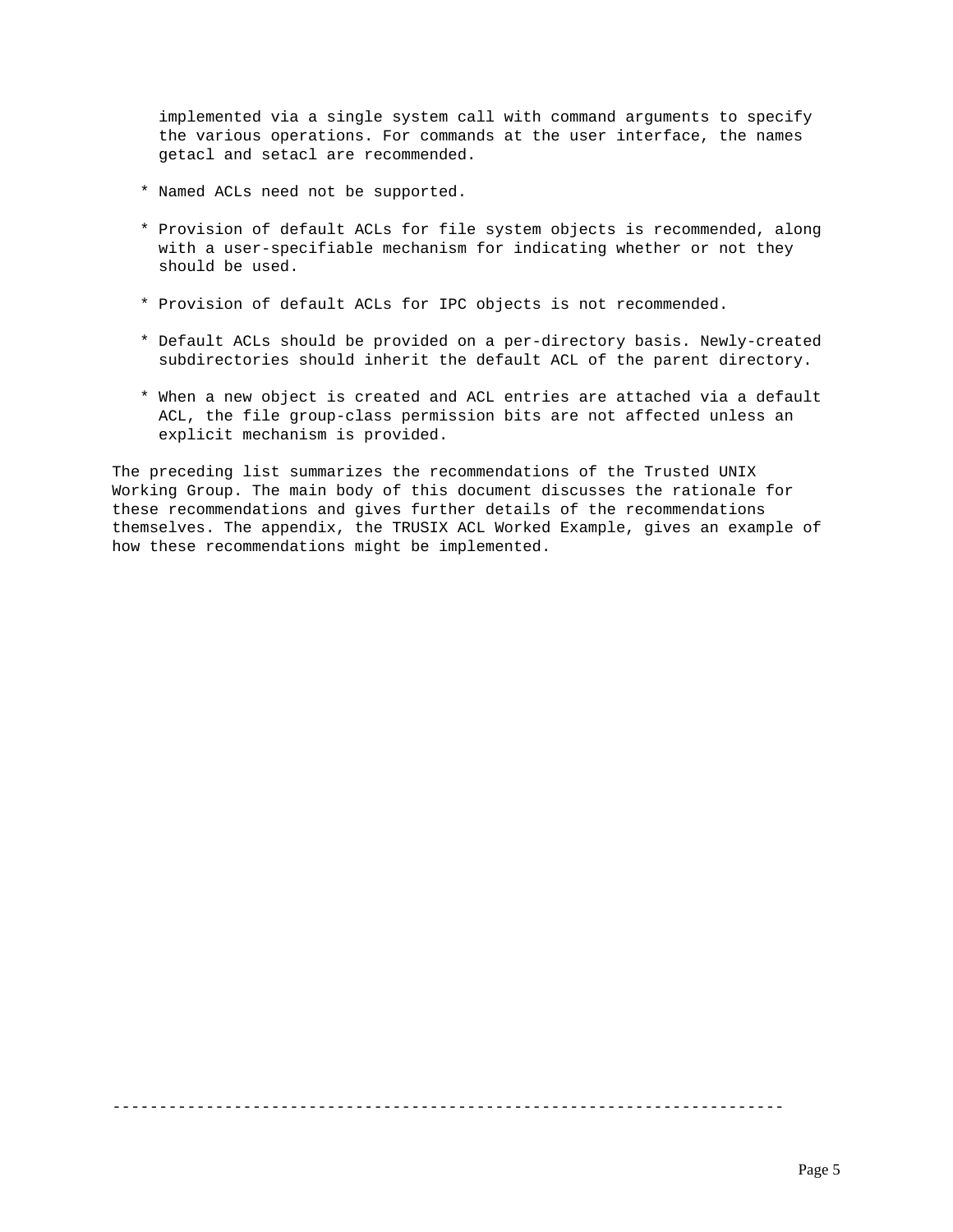CONTENTS

 FOREWORD ACKNOWLEDGMENTS EXECUTIVE SUMMARY 1. Introduction 2. Goals 3. ACLs On Objects 3.1 ACLs On IPC Objects 3.2 ACLs On Sockets 4. Additional Access Modes 4.1 Require Additional Access Modes 4.2 Prohibit Additional Access Modes 4.3 Allow Additional Access Modes (With Control) 4.4 Allow Additional Access Modes (Without Control) 4.5 Recommendation 5. ACL Entry Type And Format 5.1 User And Group Entries 5.2 User Or Group Entries 5.3 Recommendation 6. Relationship Of ACL And File Permission Bits 6.1 ACL Always Replaces File Permission Bits (Pure ACL) 6.2 Owner Selects ACL Or File Permission Bits 6.3 Independent ACL And File Permission Bits (AND) 6.4 Independent ACL And File Permission Bits (OR) 6.5 File Permission Bits Contained Within ACL 6.6 ACL Masked By File Permission Bits 6.7 Recommendation 7. Group Semantics 7.1 Single Group Membership 7.2 Multiple Concurrent Group Membership 7.3 Multiple Concurrent Groups With Subsetting 7.4 Recommendation 8. ACL Evaluation 8.1 Ordering Of Classes 8.2 User-Defined Ordering 8.3 System-Defined Ordering 8.4 Multiple Group Evaluation 8.5 Recommendation 9. DAC Compatibility 9.1 Changing Ownership Of An Object 9.2 Changing The File Permission Bits 9.3 Creating Objects 9.4 Accessing Object Attributes 9.5 Accessing Object Data 9.6 Recommendation 10. ACL System Calls And Commands 10.1 Recommendation 11. Named ACLs 11.1 Recommendation 12. Default ACLs

- 12.1 No Default ACLs
- 12.2 Require Default ACLs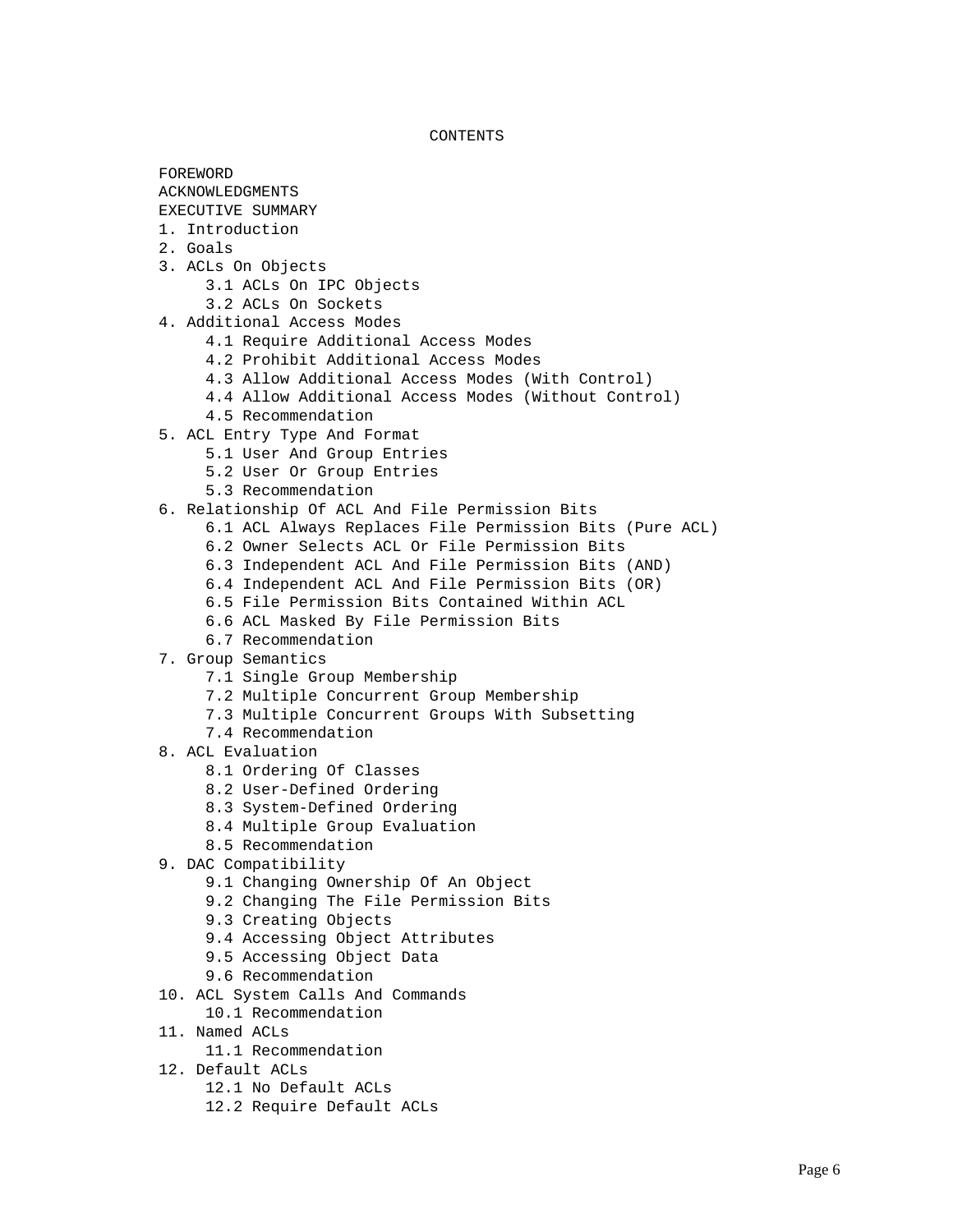12.3 Provide Default ACLs 12.4 Recommendation 13. Location Of Default ACLs 13.1 System Wide 13.2 Per Process 13.3 Per GID Of Created File 13.4 Per Directory 13.5 Recommendation 14. Interaction Of Default ACL Entries At File Creation 14.1 OR File Group Class Permission Bits 14.2 AND File Group Class Permission Bits 14.3 No Change To File Group Class Permission Bits 14.4 Recommendation 15. Summary APPENDIX: Worked Example REFERENCES

------------------------------------------------------------------------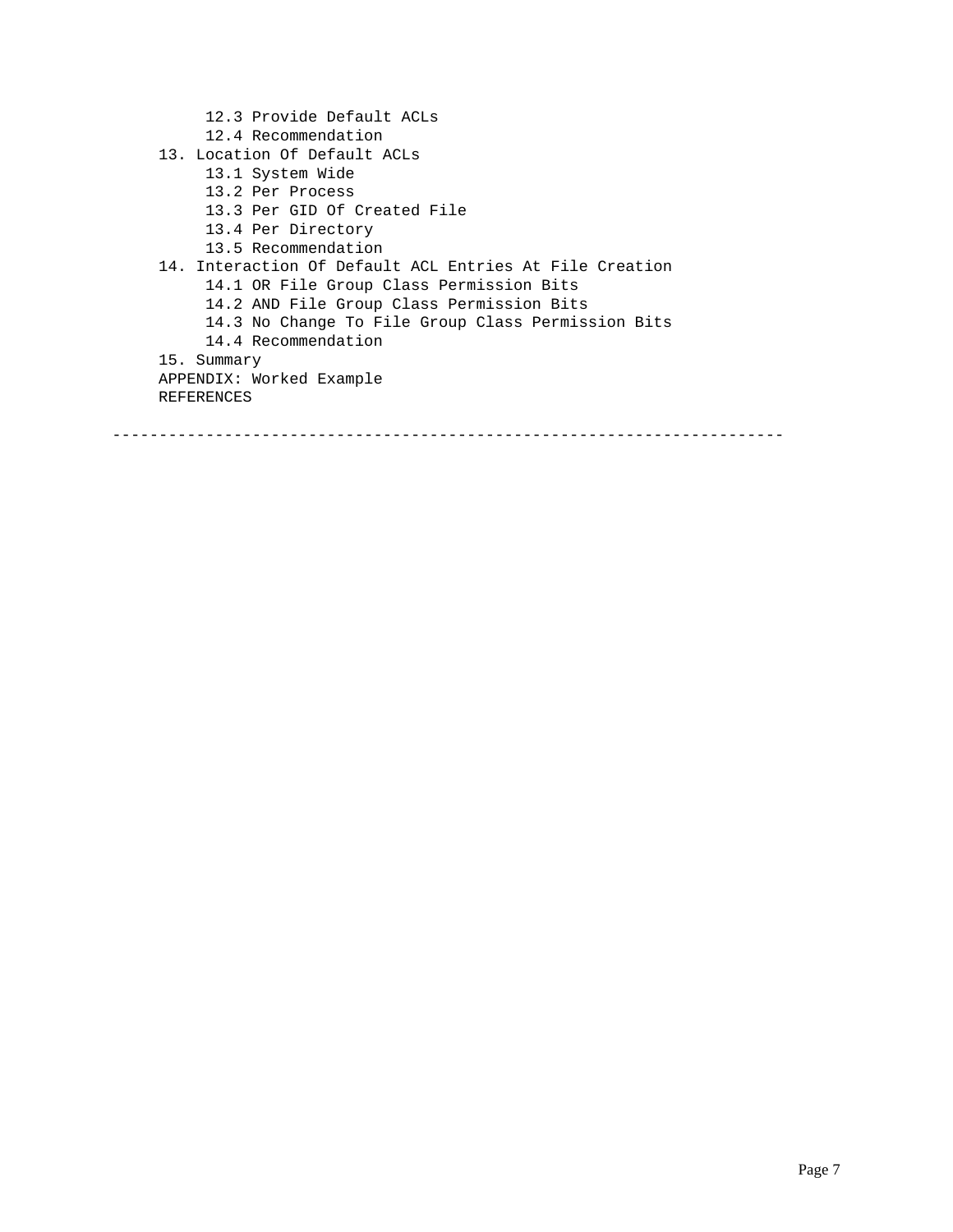TRUSIX Task Force: Rationale For Selecting Access Control List Features For The UNIX System

### 1. Introduction

The intent of this document is to explore the issues involved in extending the UNIX System discretionary access control (DAC) mechanism. DAC is a means of controlling access to an object based on the identity of subjects and/or groups to which they belong. The controls are discretionary in the sense that they are chosen by the object owner.

The DAC mechanism employed in the current UNIX System was designed for efficiency, flexibility. and ease of use. This mechanism allows and encourages the sharing of information, but at a very coarse granularity, via the use of file permission bits. File permission bits are associated with three classes: owner (sometimes referred to as "user"), group. and other. Access for each class is represented by a three-bit field allowing for read, write, and execute-permissions.

Several methods exist for allowing discretionary access control on objects. These methods include capabilities, profiles. access control lists (ACLs), protection bits, and password DAC mechanisms. The intent was to select a DAC mechanism with finer granularity than the current file permission bits, while maximizing the compatibility with both the current mechanism and POSIX P1003.1. Review of the methods described in A Guide to Understanding Discretionary Access Control in Trusted Systems(2), and of the desired outcome, point to the use of ACLs. It should be noted that ACLs can be considered a straightforward extension of the existing UNIX system protection bits, since the protection bits may be interpreted to be a limited form of an ACL, which always contains three entries.

It has been suggested that the fine granularity of control provided by ACLs may be simulated in UNIX systems by using the group mechanism. Groups are lists of users which may be used to specify who may access a file. In the worst case all possible combinations of users would have to be represented in order to fully implement these lists. This corresponds to (2\*\*M-1) groups, where M is the number of bits in the group-ID. Since the number of possible combinations of users needed to implement this scheme for N users is (2"N-1), the maximum number of users which could effectively utilize such a system would be limited to the number of bits in the group-ID. This number (often 16 or 32) is an unreasonably small number for most UNIX systems and the management of the groups by users would be difficult. Also, this scheme does not allow for individual users in the lists to have different access rights. All users in the group would be forced to have the access rights given by the file group class permission bits. Some differences in access rights could be simulated by using the file other class permission bits, but not with the same functionality as provided by conventional ACLs.

The DAC features explored in this rationale are based on the DAC features requested by customers, the class B3 DAC requirements described in the DoD Trusted Computer Systems Evaluation Criteria [1] (TCSEC), and the DAC mechanisms used in existing trusted systems (e.g., Multics). Based on these inputs9 it has been determined that the current DAC mechanism in the UNIX System is adequate for most needs and that the only enhancement required is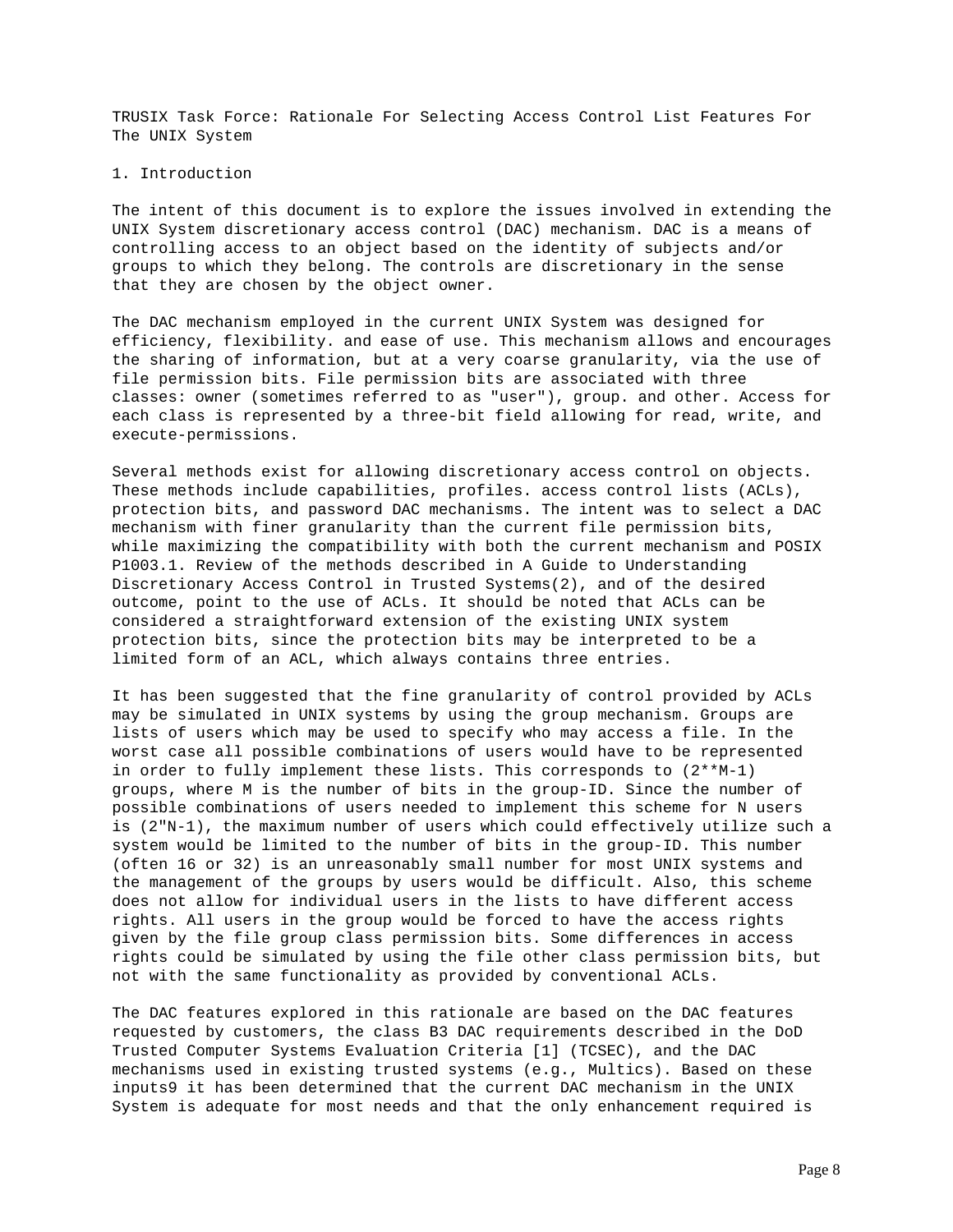to allow reasonable, finer-grained control of objects. This provides the capability to share or deny access to individually specified users and/or groups and meets the class B3 requirements of the TCSEC.

The issues explored in this document will deal primarily with ACLs. Much of the terminology has been adopted from the P1003.1 document and the TCSEC; however, new terms will be defined when used. For most of the issues identified, alternative solutions are given along with a recommendation. Although an attempt was made to consider the' issues independently, it should be noted that sole of the issues are actually very dependent on each other and recommendations `made in some areas greatly influenced later recommendations.

\* UNIX is a registered trademark of AT&T

\_\_\_\_\_\_\_\_\_\_\_\_\_\_\_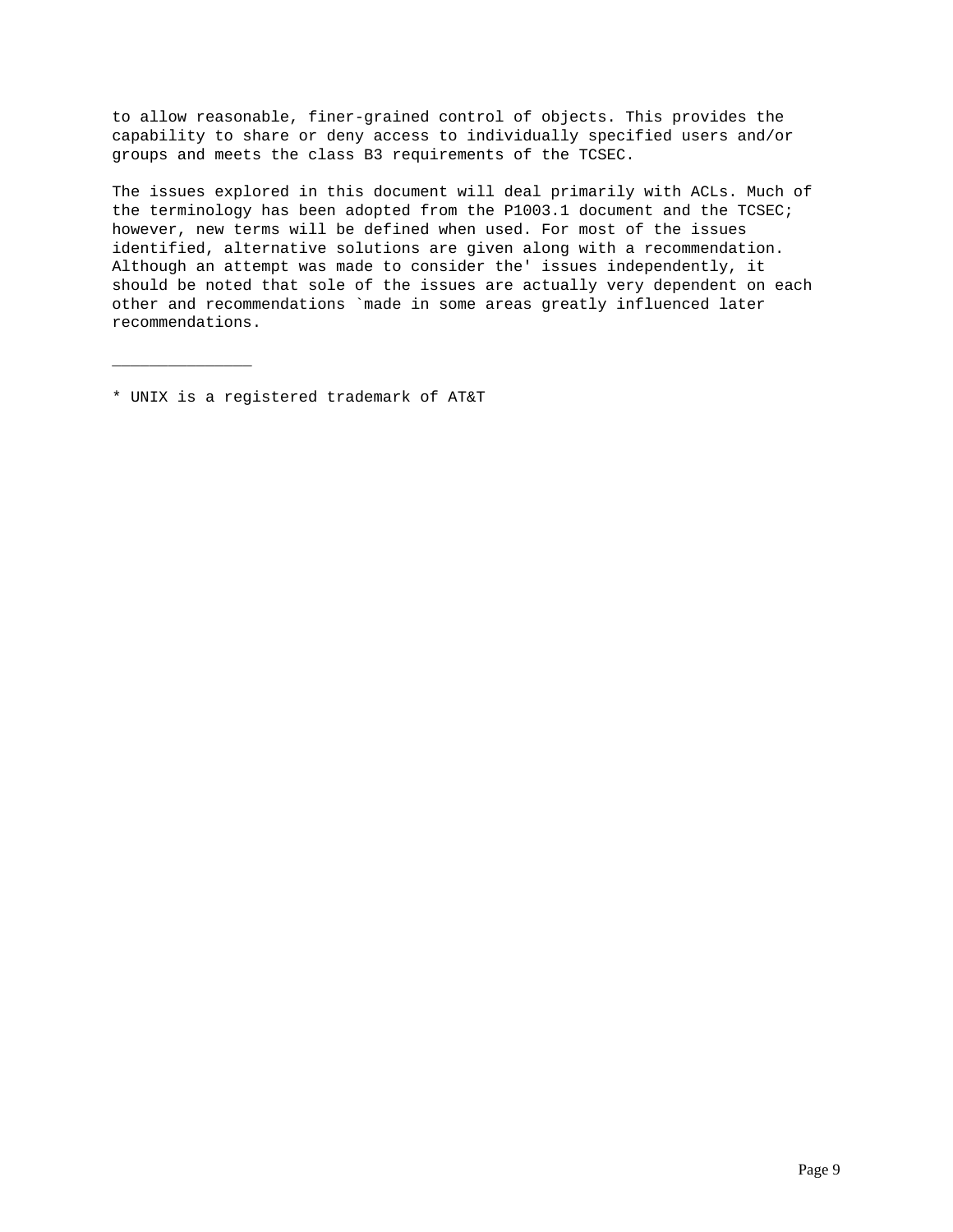## 2. Goals

The primary goal in extending discretionary access control in the UNIX system is to provide a finer granularity of control in specifying user and/or group access to objects. This can be achieved through the addition of access control lists. The following is a list of additional goals for the extended DAC mechanism:

- \* The mechanism should provide compatibility with the existing (currently P1003.1) and emerging POSIX standards and with the current UNIX System DAC mechanism. In the unlikely event of a conflict between the current UNIX System DAC mechanism and POSIX, the POSIX interpretation will be used. In addition, the semantics of existing interfaces should be maintained.
- \* The following requirements for DAC in the TCSEC at class B3 should be fulfilled. "The TCB shall define and control access between named users and named objects (e.g., files and programs) in the ADP system. The enforcement mechanism (e.g., access control lists) shall allow users to specify and control sharing of those objects, and shall provide controls to limit propagation of access rights. The discretionary access control mechanism shall either by explicit user action or by default, provide that objects are protected from unauthorized access. These access controls shall be capable of specifying, for each named object, a list of named individuals and a list of groups of named individuals with their respective modes of access to that object. Furthermore. for each such named object, it shall be possible to specify a list of named individuals and a list of groups of named individuals for which no access to the object is to be given. Access permissions to an object by users not already possessing access permission shall only be assigned by authorized users."
- \* Reasonable vendor extensions to the DAC mechanism should not be precluded. For example, the specification of read, write and execute permissions should be supported. Other permissions should not be required nor should they be precluded as extensions. A minimum set of new interfaces and error codes should be provided. The new command interfaces provided for the user must be easy to use and the existing interfaces should continue to work as expected.
- \* Intermixing use of the existing and newly-defined DAC functions/commands should provide reasonable results. Security should be maximized by opting for more restrictive rather than less restrictive decisions when a choice must be made.
- \* When changing DAC on an object, at no time shall access be more permissive than either the initial or resulting access.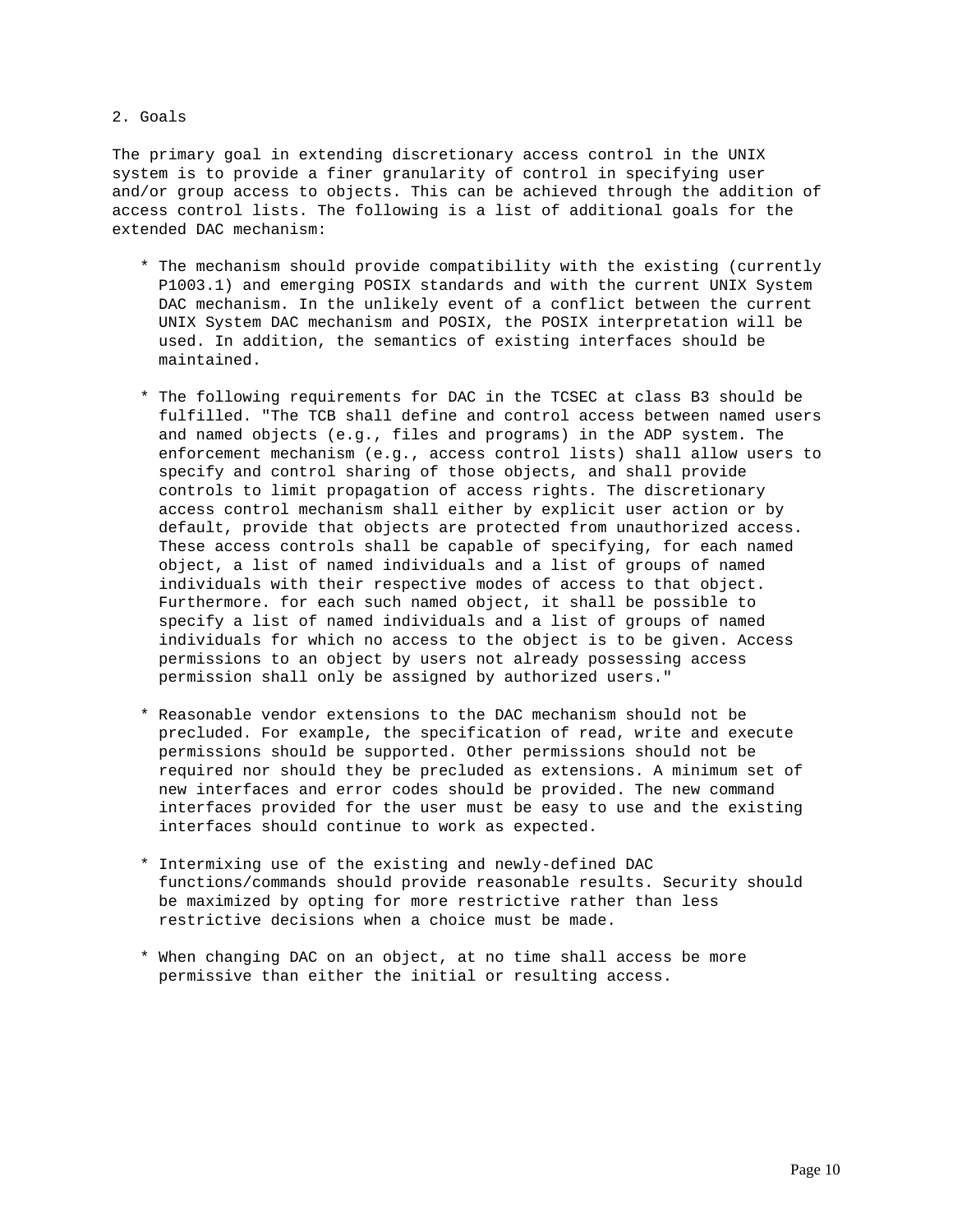## 3. ACLs On Objects

A system can support several different types of objects, e.g., system objects, public objects, named objects. System objects are entities internal to the TCB (e.g., system data structures) not directly accessible by the normal user and, as such, do not require discretionary access control. Public objects are objects readable but unmodifiable to the normal user (e.g., system clock) and thus also do not require discretionary access control. Named objects are objects readable and modifiable at the user interface (e.g., text files). The TCSEC class B3 requirement for DAC states that access control must be enforced on all named objects in the system [1]. Although there may be some variance among different UNIX system implementations, there are two common classes of named objects that require ACLs. These classes are files (including regular. directory. special. and named pipes), and named IPC objects (including shared memory, message queues, semaphores, and sockets).

It is these classes of objects that will be protected by the discretionary access control alternatives described later in the paper. It should be pointed out, however, that discretionary access can not always be completely determined solely by the file permission bits and the ACL associated with the object. It is possible to have objects which have been administratively configured for a specific access and thus not completely affected by user DAC, e.g., a file system mounted read-only. There are other instances where discretionary access of objects may be time-dependent and thus not completely based on a current DAC setting. Examples of this would be the inability to write a shared-text file while it is being executed or trying to execute a file while it is open for writing. These situations are acknowledged special cases and will not be considered in the general discussion of determining effective discretionary access.

#### 3.1 ACLs On IPC Objects

IPC objects are named objects and are thus require ACLs at class B3. Note that this does not include unnamed pipes which can only be used to connect related processes. Although the semantics of IPC mechanisms are slightly different from those of file system objects, a DAC scheme similar to that used for file system objects should easily be adaptable to IPC objects. For example, message queues utilize both a creator and an owner of an IPC object and maintain creator and owner UIDs and GIDs (cuid,uid, cgid,gid). User access is checked against the cuid and the uid, and group access is checked against the cgid and gid. This situation can easily be represented with ACLs by using additional ACL entries to represent the creator UID and GID. Additionally, some access modes associated with file system objects, such as execute, may not be applicable to IPC objects. This does not cause a problem as long as the modes are a subset of those defined for file system objects.

## 3.2 ACLs On Sockets

Sockets are named objects and would thus require ACLs at class 83. UNIX system domain sockets use the file system name space for access control decisions and currently have file permission bits associated with them. Thus, domain sockets would also need to have ACLs associated with them. Other types of sockets which use other name spaces (UDP. TCP) are currently not protected with any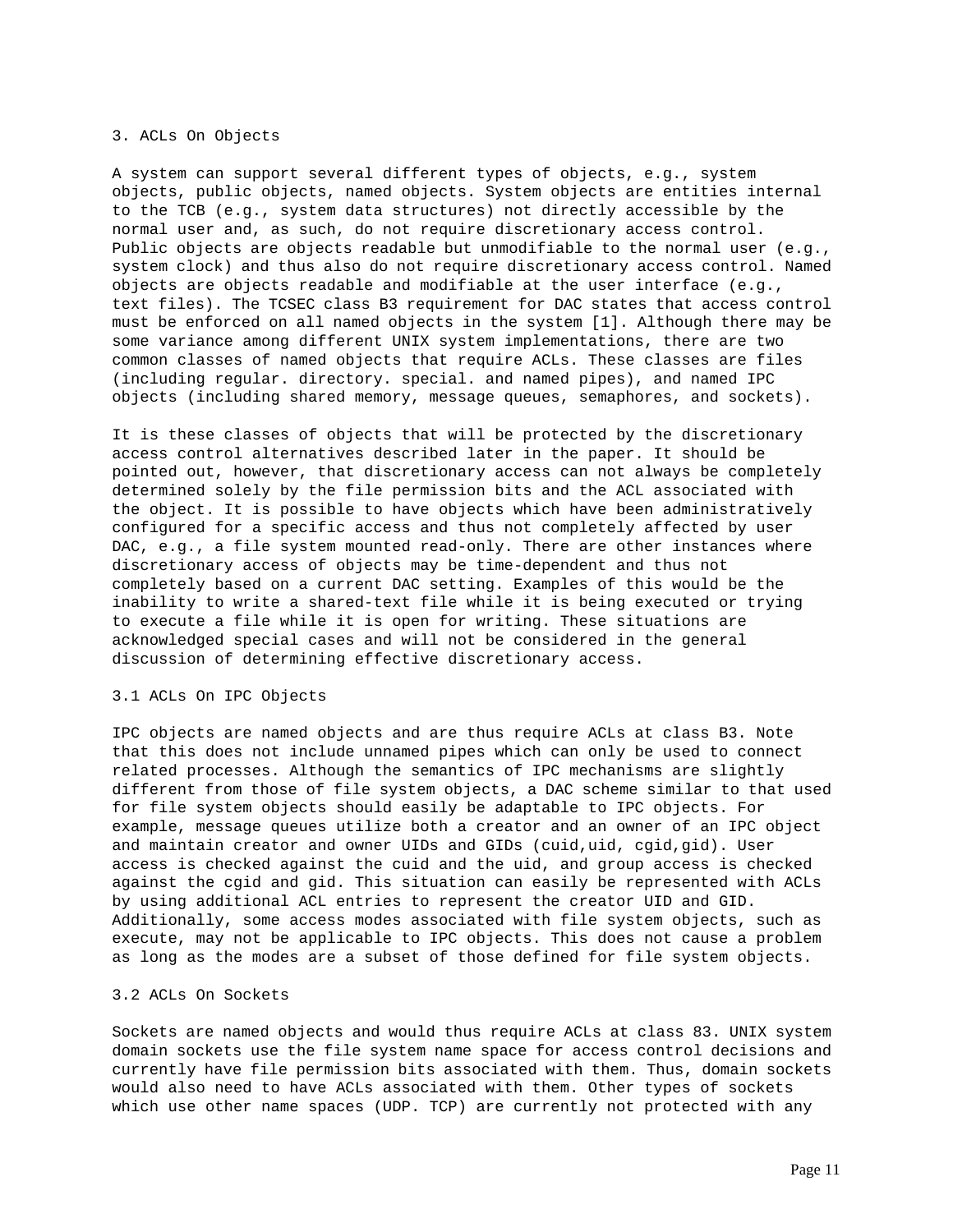type of access control. Since it is not clear whether these types of sockets could currently be included in an evaluated configuration, they will not be addressed at this time.

# 4. Additional Access Modes

Existing UNIX systems support three access modes: read, write, and execute/ search. Additional access modes are conceivable, and may be convenient to add while adding ACLs. Various possibilities include:

- \* read attributes of object
- \* write attributes of object
- \* append only to object
- \* truncate data of object
- \* delete object
- \* lock object
- \* restrict setuid execution of object
- \* restrict access of object based on time.

Note that this is not an all-inclusive list.

In this and subsequent sections, alternative implementations of a given topic are examined, followed by the TRUSIX recommendation.

4.1 Require Additional Access Modes

In this approach to handling additional access modes, new access modes would be defined and required. This limits the availability of compliant implementations and impacts compatibility.

4.2 Prohibit Additional Access Modes

In this approach, new access modes would explicitly not be allowed. Due to loss of flexibility, compliance with this scheme would limit implementation.

4.3 Allow Additional Access Modes (With Control)

In this approach, new access modes would not be defined. Instead. the concept of and mechanism for adding new access modes would be defined. This allows a vendor to produce whatever additional access modes are desired. Since the mechanism for doing so is defined there is little chance of collisions or contradictions. The mechanisms must be defined and agreed upon by some regulating body which allocates access bits. Note no such body currently exists which has been tasked to allocate access bits.

4.4 Allow Additional Access Modes (Without Control)

In this approach, additional access modes are neither defined nor precluded. This method allows a vendor to produce whatever additional access modes are desired, but there is no mechanism provided for adding new modes. There would be no control on the access modes vendors might add.

4.5 Recommendation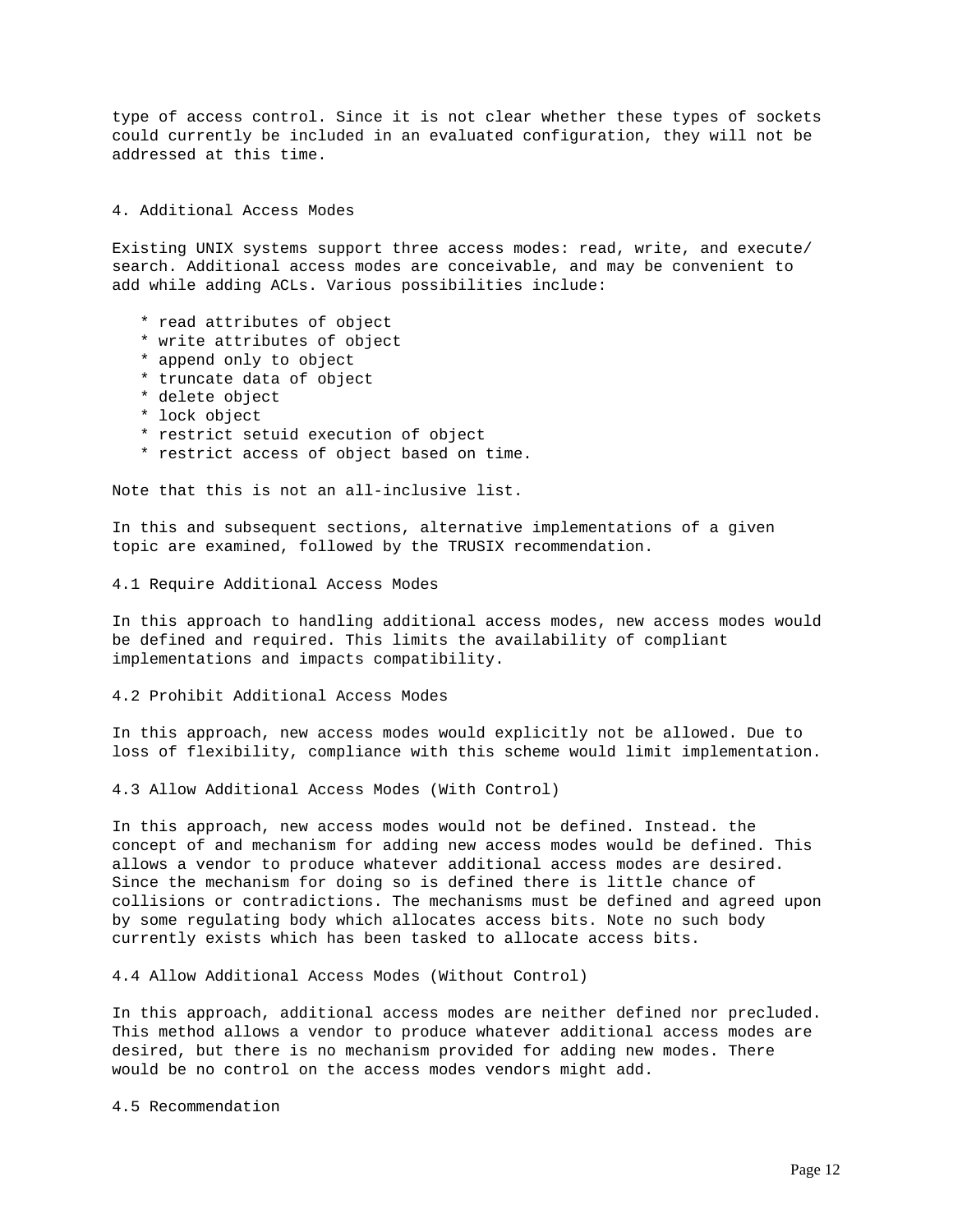We recommend allowing additional access modes, without control. There should be nothing precluding the addition of new access modes if desired. However, since there is nothing currently in the POSIX P1003.1 standard concerning additional access modes, no new access modes or mechanisms need be defined.

# 5. ACL Entry Type And Format

The manner in which an ACL entry refers to a user or group of users is an important factor in the usability of an ACL mechanism. The alternatives are to have an ACL entry contain either a user or group in an entry. or to have an ACL entry contain both a user and group. The issue is which of the alternatives is more suitable to a system utilizing ACLs.

#### 5.1 User And Group Entries

A user and group entry contains a reference to both a specific user and a specific group together as a [UID,GID] pair. The UID-specific and GID-specific entries can be represented as special "wildcard" cases (denoted by \*) meaning any user or group will match that entry. Using this method, an ACL entry may refer to one user in a particular group [UID,GID], one user in any group [UID,\*], any user in a particular group [\*,GID], or any user in any group [\*,\*] which is equivalent to the file other class permission bits. A typical ACL utilizing entries of this type might look like the following:

```
 user1.projA rw-
 user2.projB r--
     user3.* rwx
     *.projA r--
        *.* ---
```
Implementations of protected subsystems is the only clear example that suggests using user and group ACL entries as a pair. Using the UNIX system setgid-on-exec feature, it is possible to build protected subsystems. Consider the following example which makes use of this feature.

A database of tapes is maintained in /etc/tapedata. The database administrator (DBA) of the database wishes to produce a utility to control access to this database.To begin with, there are some rules for dealing with the database. Some users should have read and write access, others just read access, and still others should have no access to the database. Readers should only see data about their own tapes. In addition, since other database utilities have poor error handling, all updates to the database need to be made in the correct format.

The DBA has written a utility named tapedb which can read and update the database. /etc/tapedata and tapedb both have the group tape associated with them, and tapedb has the set-group-id bit on. The DBA has also created an ACL for /etc/tapedata which contains the following entries:

> user1.taper- user2.taper- user3.taperw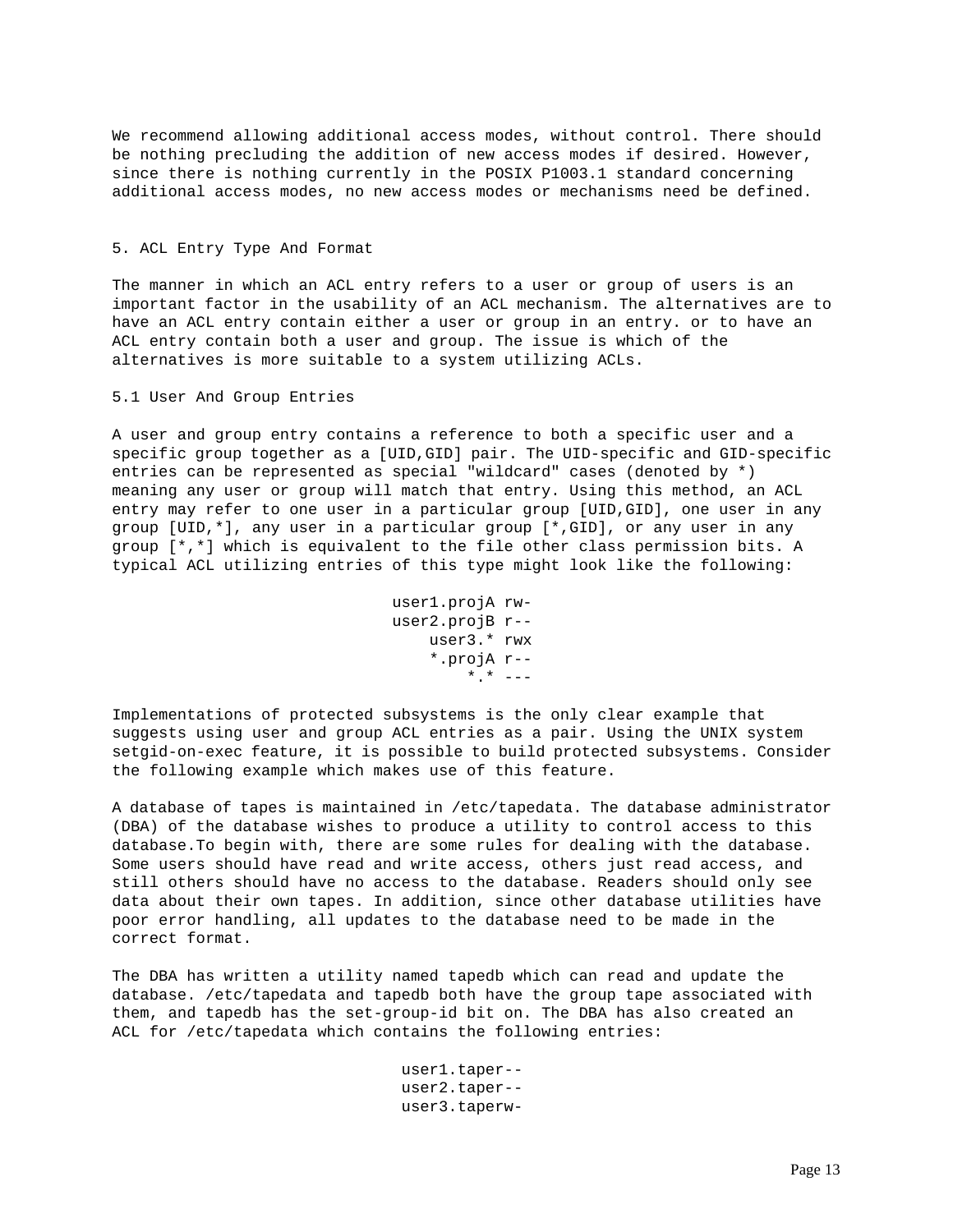All users named in the ACL (in group tape) may read the database Only user3 and user4 (in group tape) may update the database. If the only way for a user to be a member of group tape is by executing tapedb, then the DBA is satisfied that /etc/tapedata is adequately protected.

While this example suggests a useful application of user and group ACL entries, there are other ways to implement the example which do not require this ACL entry type functionality. As described in the following section, the same effect can be achieved through ACLs containing user or group entries.

Additionally, identification by a user and group pair is not used in a UNIX System. In some systems, a user is identified by a user-ID, group-ID pair. In Multics, for example, a user is identified by a user-ID, project-ID pair. where a project-ID is equivalent to a group-ID on the UNIX system. User1 in projA. on a Multics system, is distinct from userl in projB. Since Multics users do not have the capability to change groups9 the only way for a user to be identified with another project would be to log in with another group-ID. In UNIX systems, however. a user is really only identified by the user-ID. Also, a user can easily change group-ID through the newgrp command or be associated with several groups at the same time if using a system with multiple groups. Thus, controlling access for a user while in a specific group is not as useful in a UNIX system.

### 5.2 User Or Group Entries

A user or group entry contains a reference to either a specific user or a specific group, but only one at a time. Consider the following example, where u indicates the user class, g indicates the group class, and o indicates the other class:

 u: user1rw u: user2r- u: user3rw u: user4rw g: projAr- g: projBrw o: rw-

To address the protected subsystem implementation, consider again the tape database example described in the previous section. Rather than controlling access to the data, access can be controlled on two subprograms; one which reads data, the other which updates data. The ACL on the database, /etc/ tapedata would be:

 g: tapereadersr- g: tapewirtersrw-  $\circ$ :  $\qquad \qquad \overline{\phantom{a}}$ 

The user interface for access to the database is tapedb. The program tapedb is not setgid, however, it invokes two other programs, tapedb read and tapedb\_write, that are setgid. Only users allowed to read the database have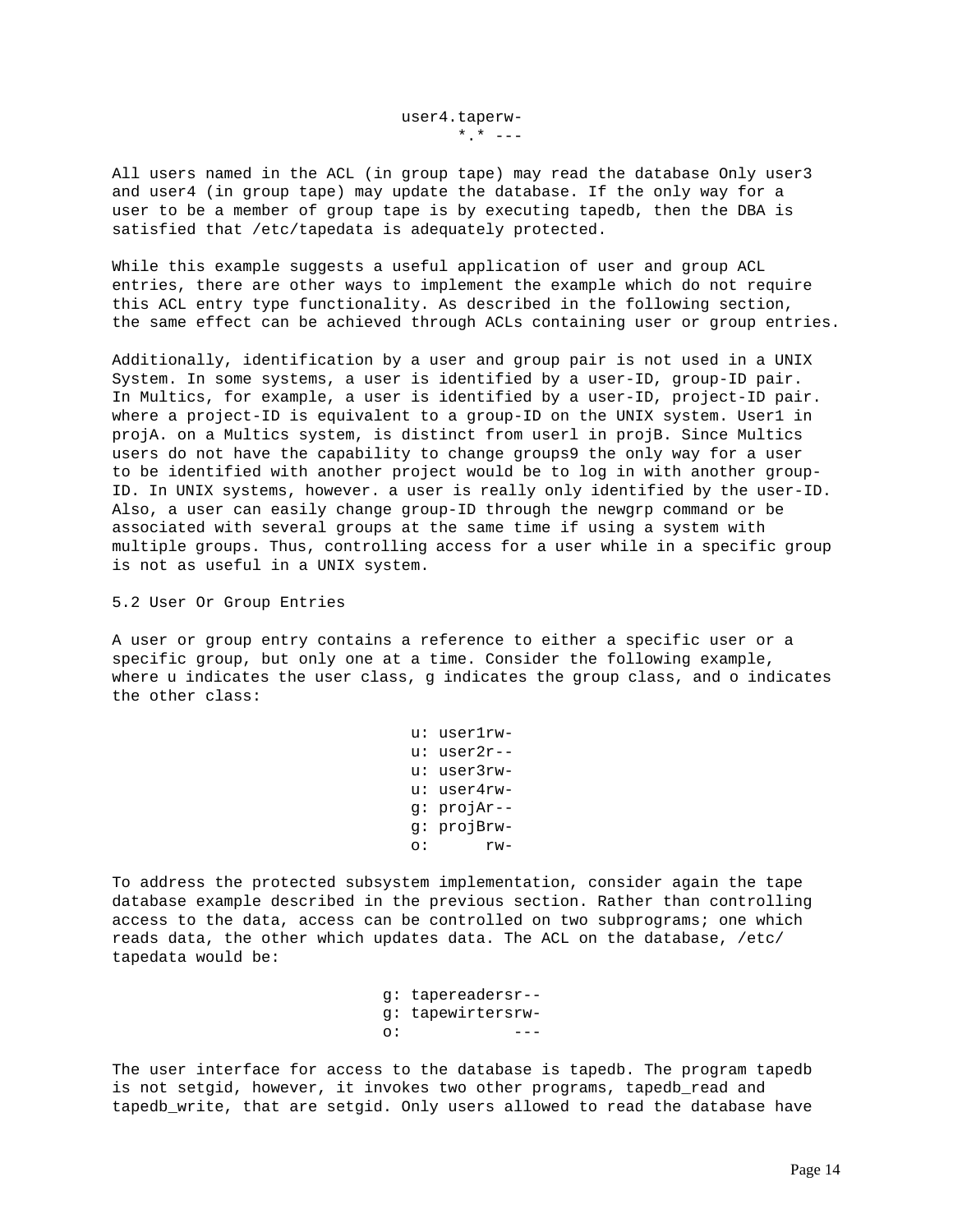execute permission on, tapedb\_read, while only those allowed to update the database may execute tapedb\_write. The ACL on tapedb\_read would be:

```
 u: user1--x
                      u: user2--x
                      u: user3--x
                      u: user4--x
 o: ---
```
The ACL on tapedb\_write would be:

```
 u: user3--x
                 u: user4--x
 o: ---
```
The program tapedb read runs setgid to the group tapereaders, and the program tapedb\_write runs setgid to the group tapewriters.

Thus, the same protected subsystem can be provided through ACLs of type user or group.

The main advantage of this scheme is that it provides more clarity for the user. This is considered to be a very important advantage as a user's understanding of such a mechanism is essential in promoting its correct usage. Additionally, this scheme removes the need for wildcard specifiers, thus eliminating the potential problems of picking an unused character as a specifier.

# 5.3 Recommendation

User or group entries in ACLs are recommended. Since there is no clear need for the user-group paired entry scheme and there are several advantages to the user or group scheme, the user or group scheme is the preferred alternative. Examples were examined which claimed to require the use of usergroup paired entries. One such example deals with protected subsystems as described above. Protected subsystems, a useful and important feature in a trusted system, can be implemented through other means not requiring usergroup paired entries. We have "found that this is a limited class of applications and may be implemented with the user or group scheme with minimal effort. For UNIX systems with multiple groups, the user and group scheme becomes more difficult when determining access. Additionally, the user or group scheme follows the idea in UNIX systems that a user is only identified by user-ID and gives no special meaning to what a user can do while only in a certain group. Finally, although simplicity is a very subjective measure, in comparing the two alternatives the advantage of simplicity outweighs the ability to specify both a user and a group in a single entry.

#### 6. Relationship Of ACL And File Permission Bits

ACLs expand upon the discretionary access control facility which is already provided by the file permission bits. Although file permission bits do not meet the TCSEC class B3 requirement for DAC, they are sufficient for many uses and are the only mechanism available to existing applications. Existing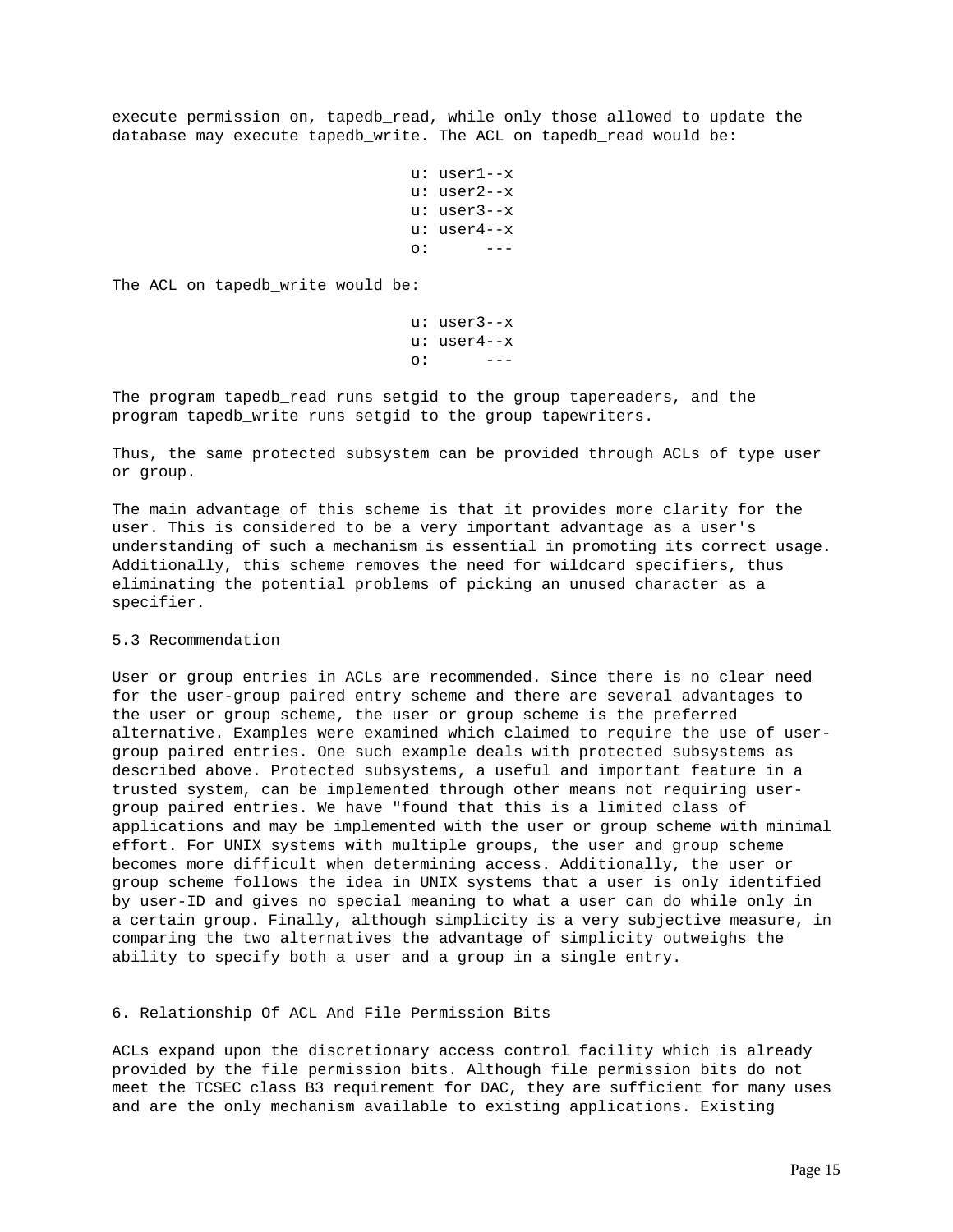applications that are security-conscious use file permission bits to control access. The relationship between the ACL and the file permission bits is important to existing programs in order to maintain compatibility. For example, use of chmod("object" 0) should continue to work, denying subsequent opens to an object. The following sections discuss possible approaches to handling the interaction of ACLs with file permission bits. Any references to default ACLs will be fully described in the Default ACLs section.

6.1 ACL Always Replaces File Permission Bits (Pure ACL)

In this approach, the file permission bits are no longer consulted for DAC decisions. Instead, each object always has an ACL and the ACL completely determines access.

Consider the following example illustrating this scheme. Assume User1 and User2 are members of the group "GroupA" and User3 and User4 are not.

> File Owner/Group: User2/GroupA File Permission Bits:rwxr-x--x ACL Entries: User1 rwx User2  $r--$  User3 rwx  $User4$  ---

In this example the file permission bits would have no effect on the access control decision. User3 is able to read, write and execute the file. User2 is able to read it, but not to execute or write to the file. The file permission bits are completely ignored.

The resulting pure ACL system does not have to worry about interactions between the ACL and the file permission bits, since the latter are not used for access control decisions. A single, well defined access policy is employed. Applications which should make use of DAC are forced to understand the new rules.

The major disadvantage of this scheme, however, is that compatibility is lost. Every DAC cognizant program, and that should be every program that manipulates the discretionary access control information on an object needs to be changed to understand ACLs.

6.2 Owner Selects ACL Or File Permission Bits

In this approach, either the file permission bits or the ACL are consulted for the access control decision on a per object basis. The owner determines whether the file permission bits or the ACL is used. The system call chmod returns an indicative error if the object has an ACL, but otherwise sets the file permission bits.

Consider the two following examples which illustrate this approach. Once again assume User1 and User2 are members of the group "GroupA" and User3 and User4 are not.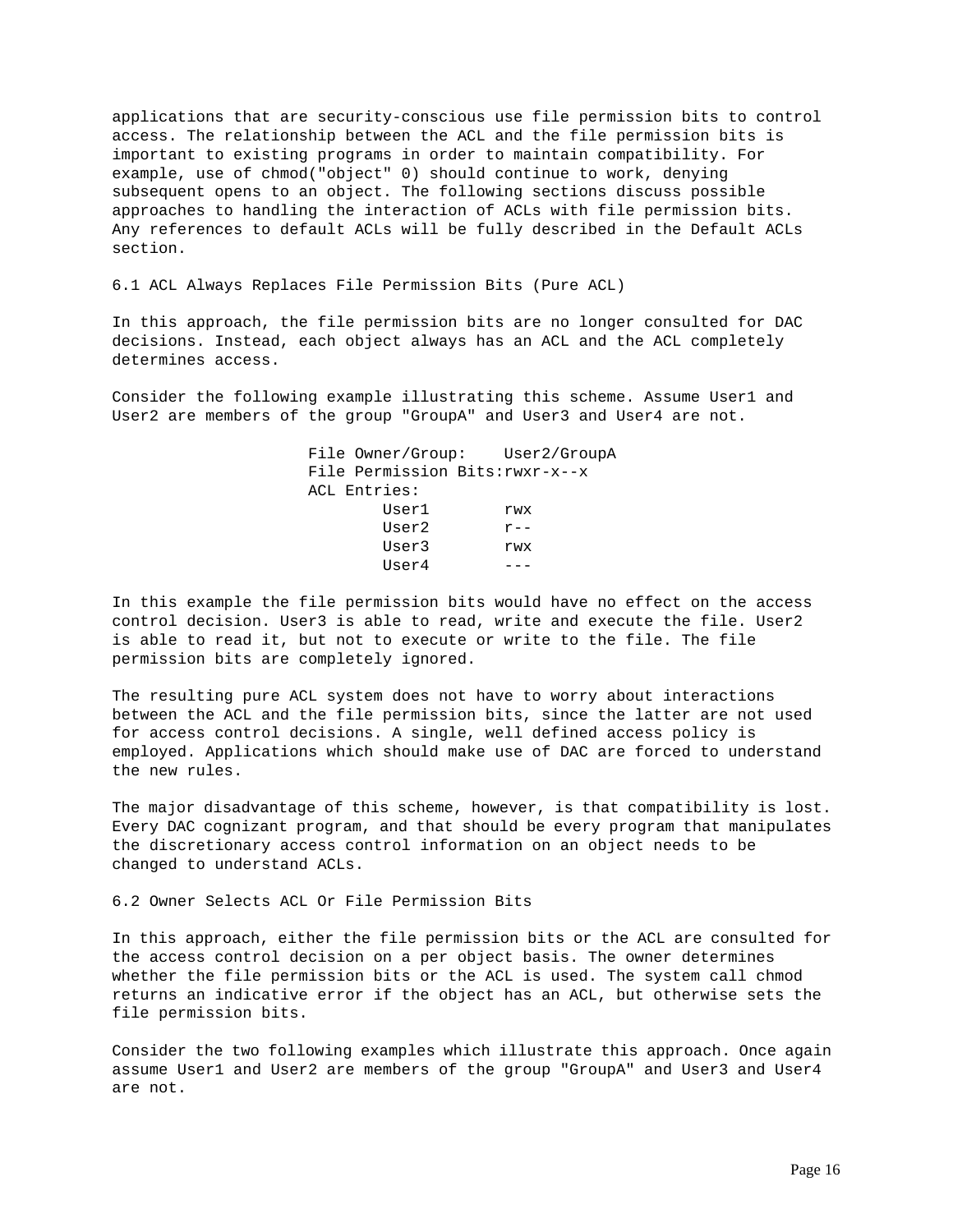Example A (ACL selected):

 File Owner/Group: User2/GroupA File Permission Bits:rwxr-x--x ACL Entries: User1 rwx User $2$   $r--$  User3 rwx  $User4$  ---

Since there is an ACL on this file the access control is the same as in the previous example.

Example B (file permission bits selected):

 File Owner/Group: User2/GroupA File Permission Bits:rwxr-x--x ACL Entries: NONE

Since there are no ACL entries on this file the access control ~r determined by the permission bits. User2 (owner) has all access permissions to the file. User1 (a user in GroupA) is allowed read and execute access. User3 and User4 ("other" users) can only execute the file.

The resulting system behaves like a file permission bit based system if no one ever sets ACLs and like the pure ACL system if a default ACL mechanism is in use. Thus, either environment can be supported.

The compatibility issues raised in the previous section apply here as well. In addition, the programs have to determine which access control mechanism applies to each object created and set the DAC accordingly.

6.3 Independent ACL And File Permission Bits (AND)

In this approach, both the file permission bits and the ACL are consulted for the discretionary access control decision on a per object basis. Access is granted if and only if it is granted by both the ACL and the file permission bits.

Consider the following example, which illustrates this approach. For this example, assume only User2 is in GroupA.

| File Owner/Group: User2/GroupA  |         |
|---------------------------------|---------|
| File Permission Bits: rwxr-x--x |         |
| ACL Entries:                    |         |
| Userl                           | rwx     |
| User2                           | $r - -$ |
| User3                           | rwx     |
| User4                           |         |
|                                 |         |

In the example above, the file permission bits imply that User1 has execute permission, whereas the permissions specified in the ACL imply that User1 has full access. Without knowing which group User 1 is in, one cannot predict whether or not User1 can read the file. If User1 is in group GroupA,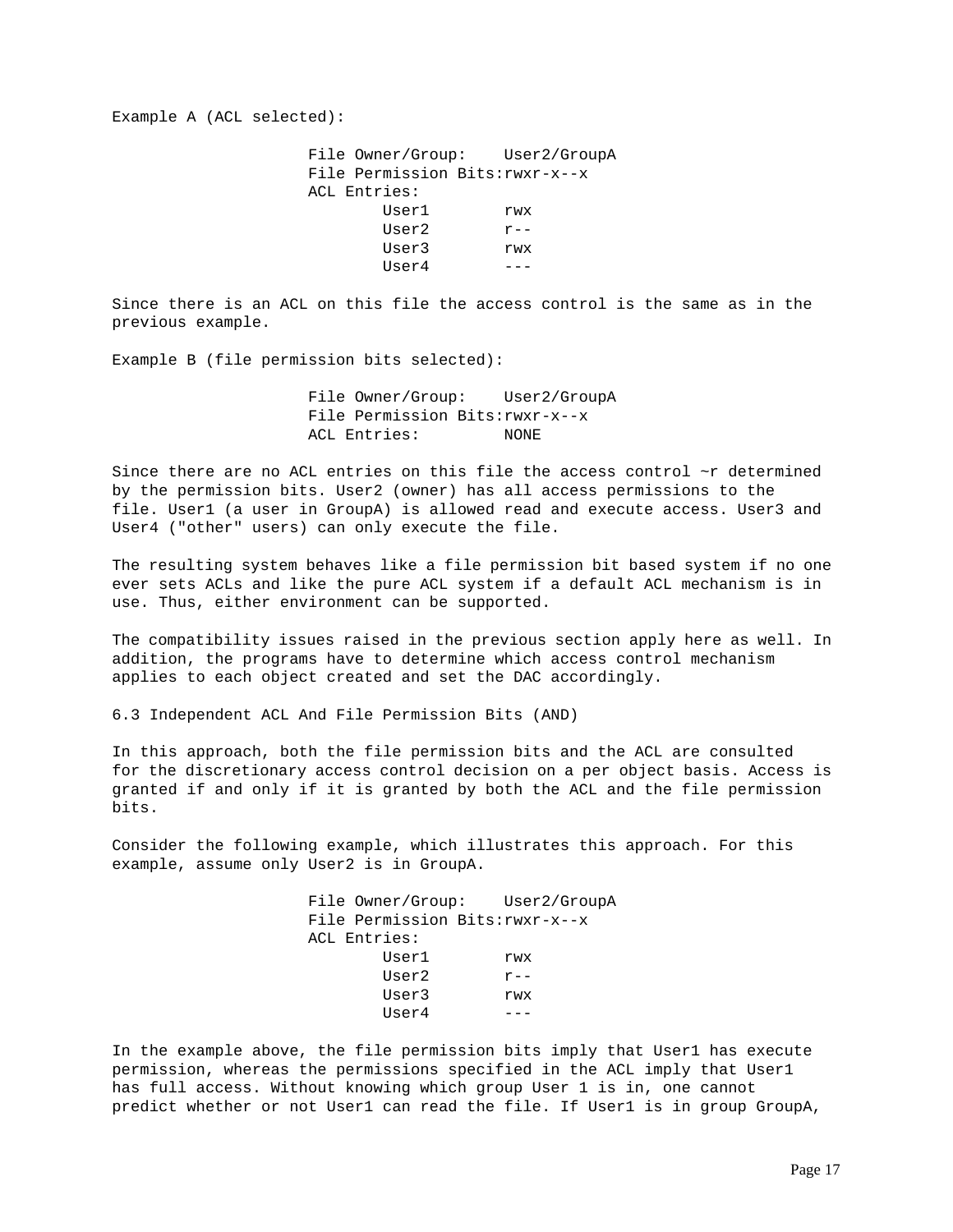then User1 will have read and execute permissions. If User1 is not in group GroupA, then only execute permission will be granted. Similarly, without knowing User3's group, one cannot predict whether or not User3 has read access. User4 will have no possibility of access, due to no permissions specified in the ACL entry. As the example illustrates, there is no way to get a full ACL view with this scheme.

With this scheme, some compatibility is maintained. Calls to chmod have the desired effect from the restrictive point of view. ACL entries can further restrict access.

Making use of the ACL as the effective access control mechanism requires that the file permission bits be set wide-open (i.e., read, write, and execute bits are set for user, group and other). In situations where ACLs are not properly set, a new object will become generally accessible. Likewise, if the ACL is removed then the object will again be generally accessible. This scheme also allows for misleading status information given to programs which only use the existing mechanism.

6.4 Independent ACL And File Permission Bits (OR)

In this approach, both the file permission bits and the ACL are consulted for the discretionary access control decision on a per object basis. Access is granted if it is granted by either the ACL or the file permission bits. The ACL is used to grant access beyond what is set in the file permission bits.

Consider the following example illustrating this approach. Assume only User2 is in GroupA.

> File Owner/Group: User2/GroupA File Permission Bits:rwxr-x--x ACL Entries: User1 rwx User2 r-- User3 rwx  $User4$  ---

User1, User2, and User3 have read, write, and execute access. User4 has execute access.

Again, some compatibility is maintained. Calls to chmod have the desired effect from the permissive point of view. The previous alternative's problem of leaving the permission bits wide-open is thus avoided.

The problem with this scheme, however, is that a chmod call which would deny all access (chmod("object", 0)) in a system without ACLs will not do so here.

6.5 File Permission Bits Contained Within ACL

In this approach, only the ACL is consulted for discretionary access control decisions. The file permission bits are replaced by three "base" entries in the ACL. Calls to chmod modify the owner, group, and other entries contained in the ACL. Calls to stat read this information from the ACL.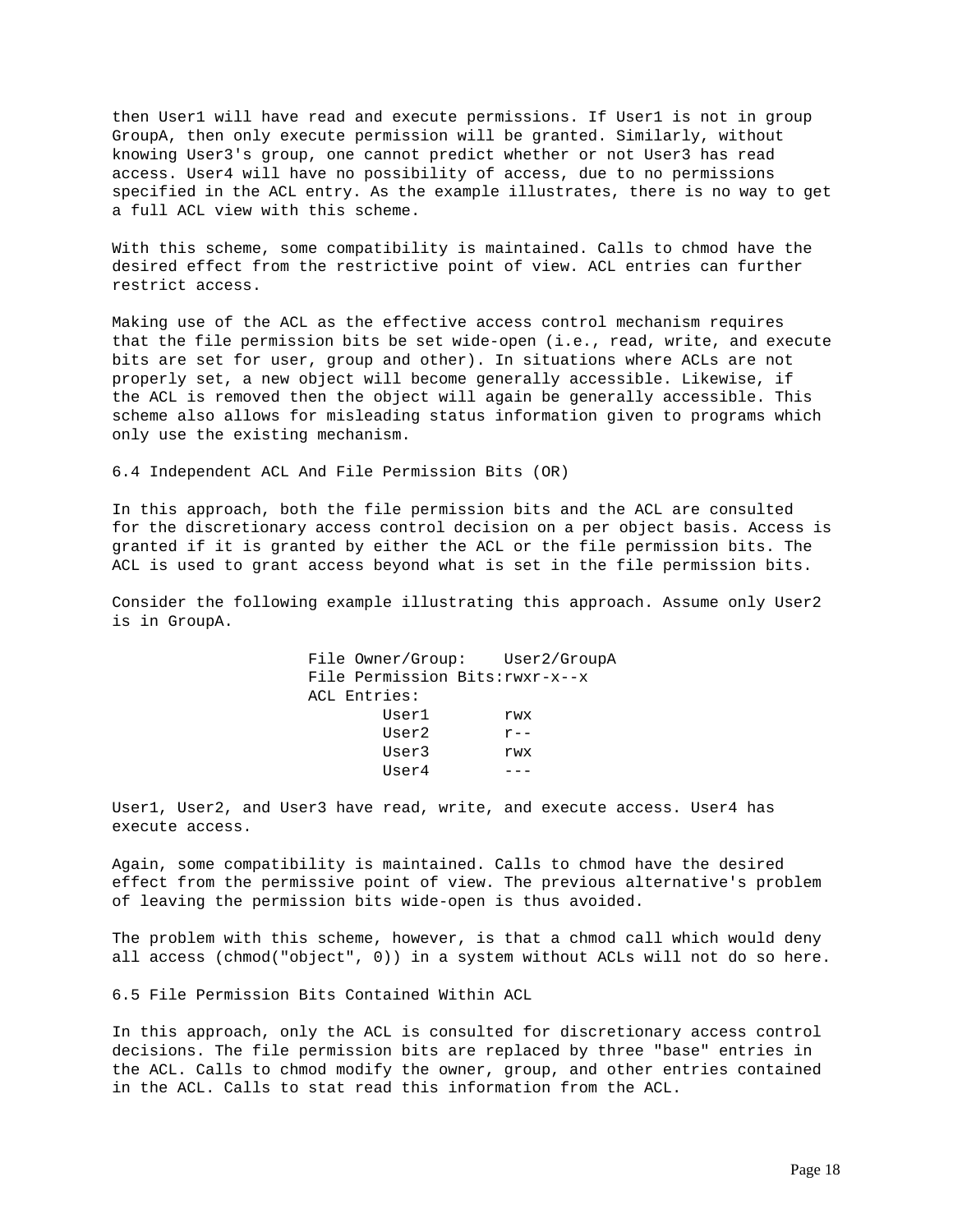In the following two examples assume the owner entry is evaluated before additional user entries, and the group entry is evaluated before additional group entries.

Example A:

 File Owner/Group: User2/GroupA File Permission Bits:rwxr-x--x ACL Entries: owner rwx User1 rwx User2 r-- User3 rwx  $User4$  -- group -- other  $---$ 

In this example. it is not clear what permissions User2 is to be granted, since a particular method for determining owner access has not been specified for the case where an additional user entry also names the owner. User2 could be granted read, write, and execute access as the owner. read access only, as per the explicit entry for User2, or some combination of the two (e.g., the AND or OR of the two). User1, User3, and User4 get their access from their ACL entries.

Example B: (After a chmod("object", 0))

 File Owner/Group: User2/GroupA File Permission Bits:--------- ACL Entries: owner --- User1 rwx User2  $r--$  User3 rwx  $User4$  -- group -- other ---

Changing the file permission bits to zero does not change the permissions granted to User1, User3, and User4, since their access is based on ACL entries. User2's access may change depending on how owner access is determined when additional user entries naming the owner also exist.

If no additional entries are added to the ACLs, this system looks like a system without ACLs. The literal meaning of the file permission bits is preserved in the ACL.

As in the previous alternative, however, a chmod call which would deny all access (chmod("object", 0)) in a system without ACLs will not do so here.

6.6 ACL Masked By File Permission Bits

In this approach, both the file permission bits and the ACL are used for determining the discretionary access control decision. The access indicated in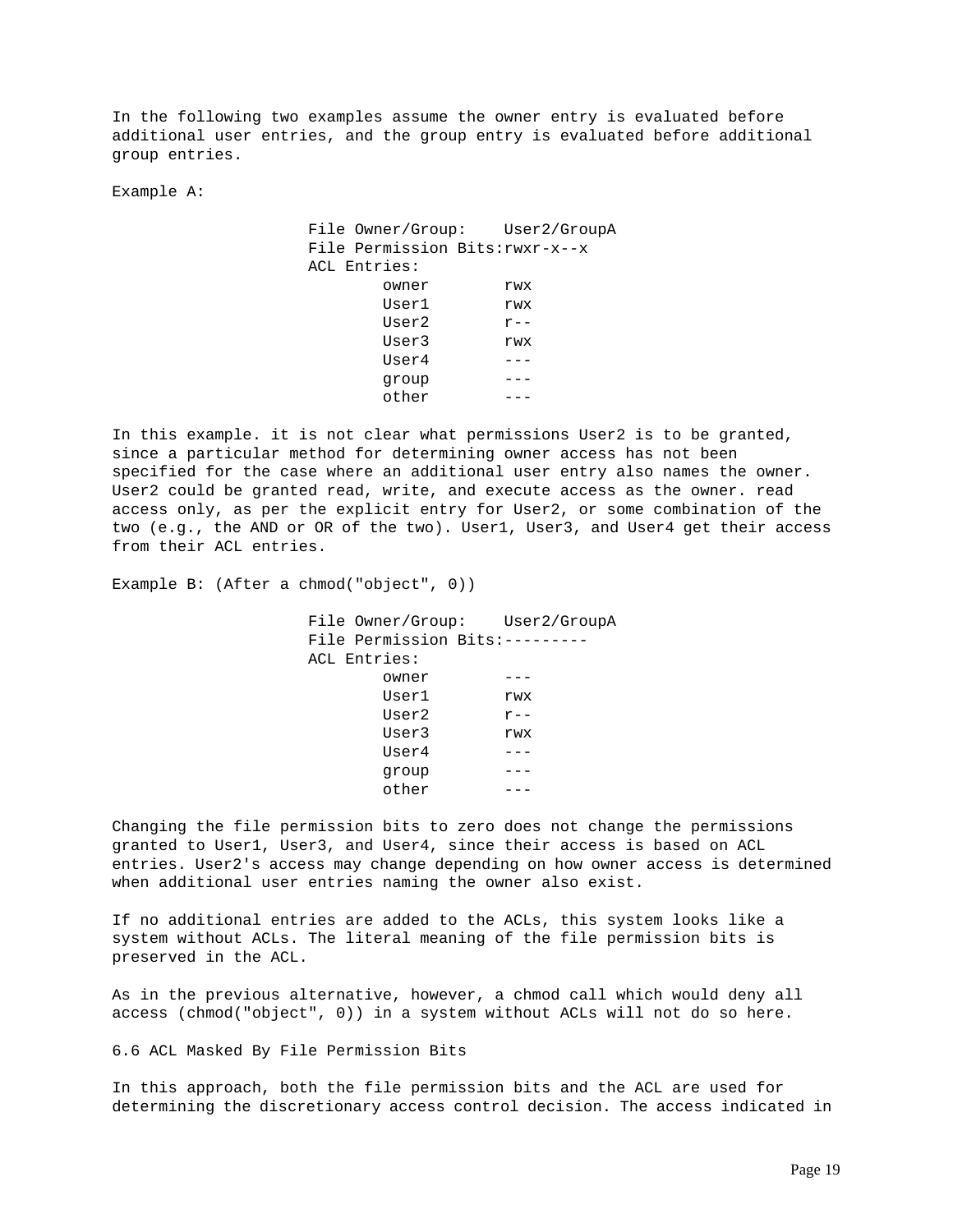the ACL entry is logically ANDed (masked) with one or more of the file permission bit classes (file owner, file group, or file other class) to determine the effective DAC permission.

Example:

 File Owner/Group: User2/GroupA File Permission Bits:rwxr-x--x ACL Entries: User1 rwx User2  $r--$  User3 rwx  $User4$  ---

Assume that the group file permission bits are chosen as the mask, i.e., all ACL entries will be ANDed against the file group class permission bits. User2, being the owner, gets read, write, and execute access to the file. User3 is allowed read and execute access. User1 is allowed read and execute access, the write access is disallowed by the file permission bits. User4 is not allowed any access to the file.

Calls to chmod have the desired effect from the restrictive point of view but not necessarily from the permissive point of view. Since the bits of the masked field will most likely be set wide-open, the literal meaning of the field chosen for the mask appears to be lost. The POSIX standard, however, allows for the extended meaning of the group class permission. bits.

# 6.7 Recommendation

We recommend the ACL Masked By File Permission Bits approach. This is the most reasonable approach when trying to balance security and compatibility. The question of designating the masking field must still be resolved. The file group class permission bits are the preferred masking field, even though they encourage permissive default access by the owning group. This choice must be made because the use of the file owner class would cause compatibility problems in programs which attempt to establish "owner-only" access, whereas the designation of the file other class could leave objects open to attack were an ACL removed or never present. An additional option of masking user entries with the file owner class permission bits and group entries with the file group class permission bits has the same disadvantages as masking against only the file owner class. When masking against the file group class, the permissions indicate the least upper bound of the permissions allowed for the ACL entries and the user and other fields retain their previous semantics.

To summarize the approaches identified in this section:

The ACL Masked By File Permission Bits approach is a compromise for both security and compatibility.

The Independent ACL And File Permission Bits (AND) approach suffers from the serious flaw that the file permission bits must be set very permissively in order to allow the ACL entries to predominate in the discretionary access calculation. A simple mistake in setting the ACL could grant object access to significantly more users than was intended.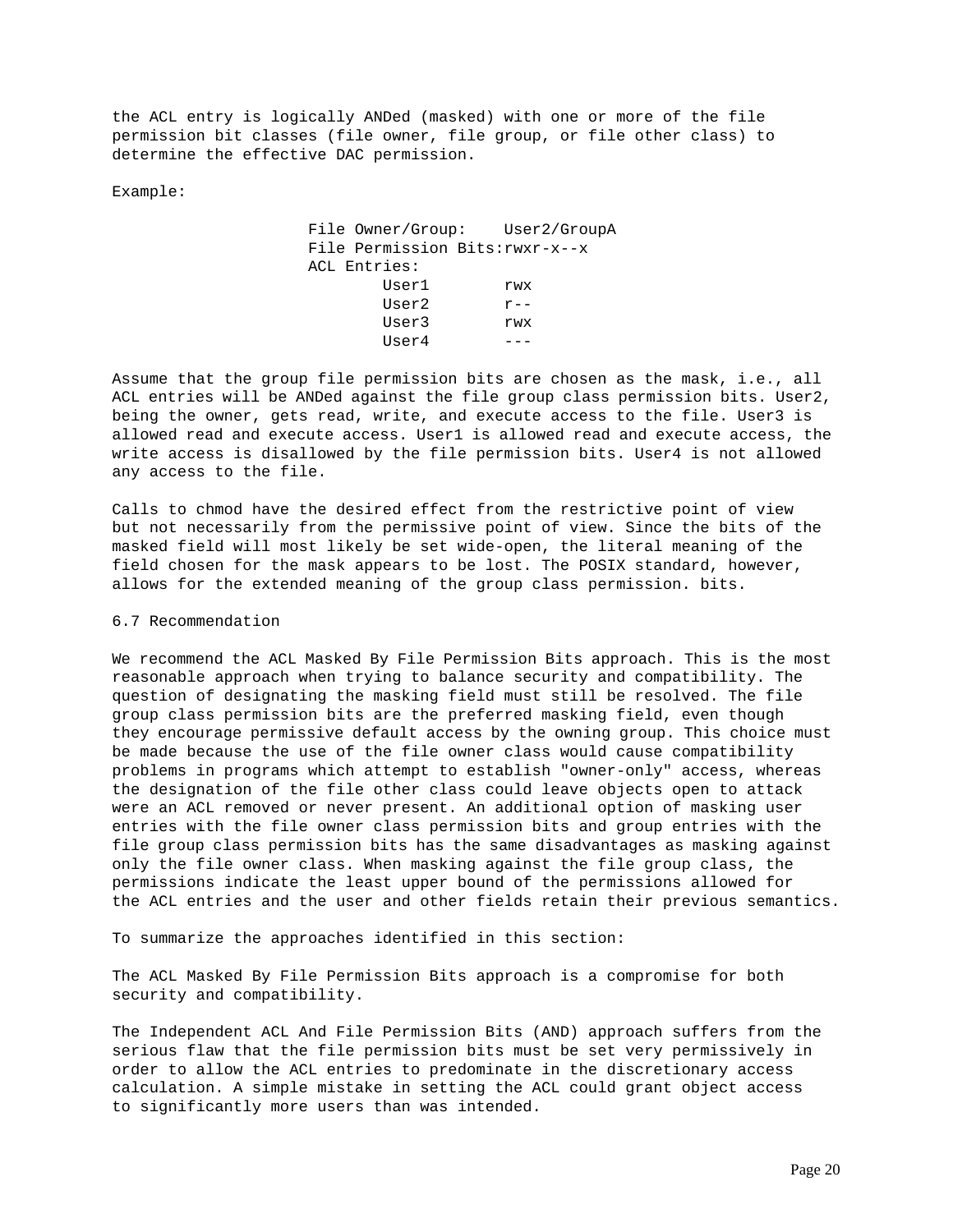The Independent ACL And File Permission Bits (OR) approach may require that both ACL and the file permission bits be changed in order to deny a particular access. Thus, existing programs could believe that they had prevented access when they, in fact, had not. Similarly, in the File Permission Bits Contained Within ACL approach, removing "other" permission might not have the desired effect9 since, the owner, group, and other entries may not be the only ones in the ACL. In neither case does a call to chmod with a zero argument unequivocally revoke access from all users as might be expected.

Whichever DAC scheme is ultimately selected, an appropriate balance must be struck between the mutually conflicting concerns of compatibility and security. In a DAC scheme where chmod cooperates with ACLs, chmod must not grant inappropriate access or require unreasonable (i.e., permissive public access) defaults.

Barring compatibility, the alternatives of ACLs replacing file permission bits (Pure ACLs and On Demand) would be the most elegant way of enhancing DAC for UNIX systems. By abandoning file permission bits, however, these schemes have been rendered incompatible with existing systems. Thus, they are not considered for a POSIX-compliant UNIX system DAC scheme.

### 7. Group Semantics

There are various ways of using the UNIX system group mechanism when grouping system users. In designing ACLs it is important to understand the possible semantics and provide enough flexibility to properly support these semantics. Initially, there are no restrictions on how users can be grouped. Various possibilities include:

- \* a shorthand way of referring to groups of subjects
- \* a method of grouping project work by group access rights
- \* privileged roles
- \* accountability (file ownership)

The issue arises. however, of how to deal with user membership when considering these possible grouping mechanisms. For example, should a user be permitted to be a member of more than one group at any given time? If so. should there be a mechanism provided to allow the user to control group membership? These issues will be addressed in the following sections.

# 7.1 Single Group Membership

Under a single membership scheme, a user can only be a member of one specific group at any given time. All discretionary access checks will be made with respect to the user's OlD and a single GID. A user will only be able to change his/her group through the use of the newgrp command. This scheme is easy to implement and introduces no additional complexity with respect to evaluating access within an ACL. Additionally. it would certainly be acceptable in a class B3 system.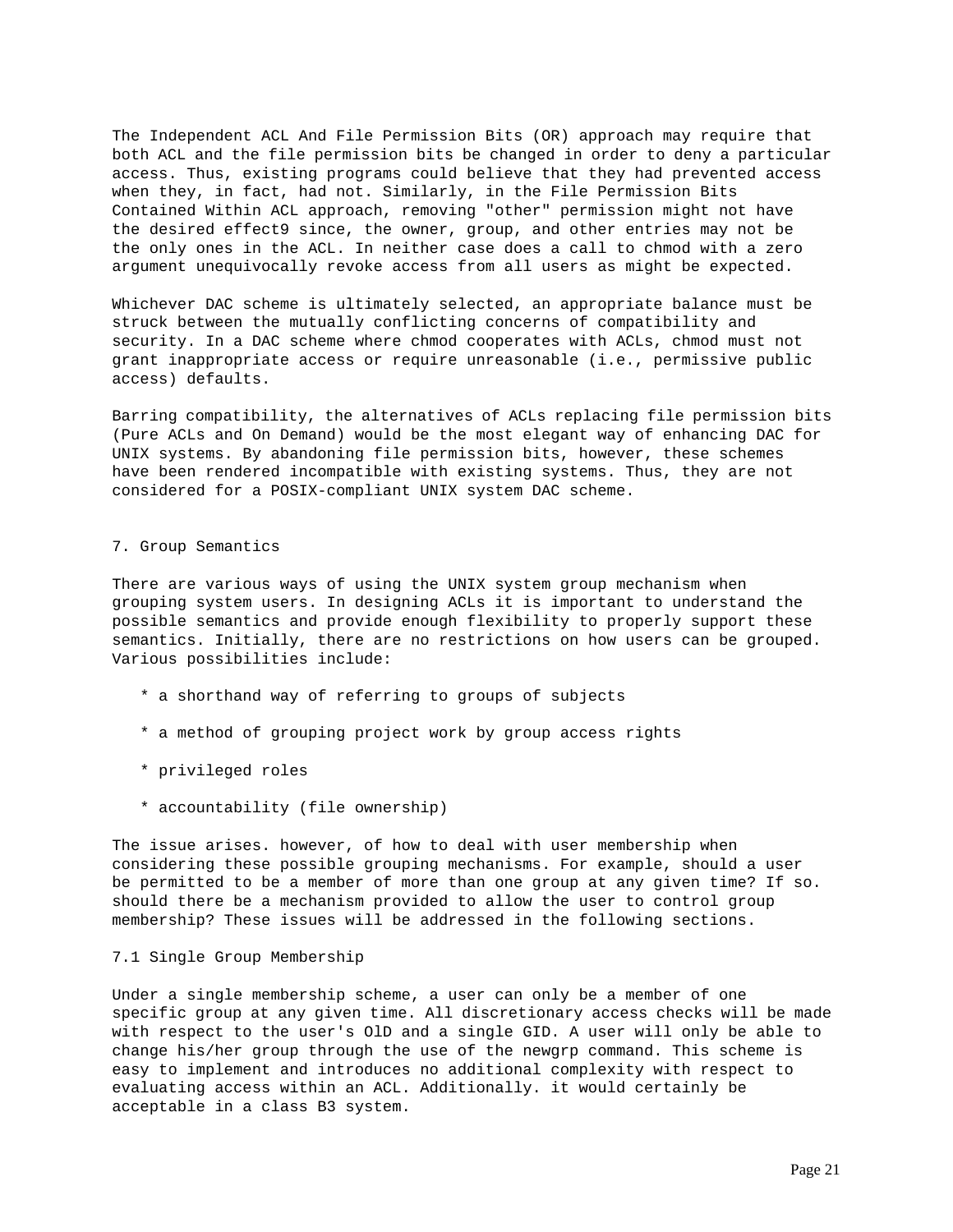### 7.2 Multiple Concurrent Group Membership

Under a multiple concurrent group scheme, a user can be a member of more than one group at the same time. This scheme introduces some complexity when evaluating user access by allowing more than one ACL entry of equal specificity to apply to a user simultaneously. For example, if a user is a member of several groups at the same time and tries to access an object with an ACL containing entries which match the user on more than one group, what will the resulting access be? There ar several ways of determining the resulting access in such a case. These are discussed under ACL Evaluation.

Another concern with the use of multiple concurrent groups is the possibility of violating the least privilege principle. With multiple concurrent groups if a user is in several groups at once, he/she is granted access to all of those groups at all times rather than to just the ones he/she needs at any given time. This could be contrary to the idea of a user having a minimal set of privileges necessary to perform a particular function at any given time.

It can be argued, however, that the least privilege requirement in the TCSEC only applies to TCB architecture, making this issue irrelevant for DAC. On the other hand there may be a problem with a system which implements privileged roles through the group mechanism. The TCSEC class B3 Trusted Facility Management requirement states that separate roles must be assigned to operator and administrator functions and that each role be restricted to performing only those functions necessary for that role. Given a system, therefore, which uses the group mechanism to assign roles and grant access based on role identity to parts of the system which would otherwise be inaccessible, it is clear that least privilege could be violated through the use of multiple concurrent groups. The violation would occur if the user who was a member of the group assigned to a privileged role could also be a member of one or more additional groups. Proper administration of these privileged groups, however. could still allow for the use of multiple groups. but a subsetting capability, as described in the next subsection, would then be required.

Improperly controlled multiple concurrent groups with groups representing privileged roles could therefore be a violation of the least privilege principle. This would result in a failure to meet the class B3 requirements. This is only one specific implementation, however, and it is certainly conceivable that multiple concurrent groups could be implemented in such a way as to not be a violation of least privilege. The multiple concurrent group scheme is currently a feature in some UNIX systems and is thought to be an extremely useful and necessary feature to those who use it. Multiple concurrent groups would also be compatible with the POSIX standard

#### 7.3 Multiple Concurrent Groups With Subsetting

Another problem associated with multiple concurrent groups arises from the fact that currently when a user logs on to a system he/she automatically becomes a member of all of the groups that he/she is allowed membership in. There is no way for the user to only be active in a subset of his/her possible group set. Although there is no explicit requirement in the TCSEC precluding this, the TCSEC does seem to imply that a user should by default have a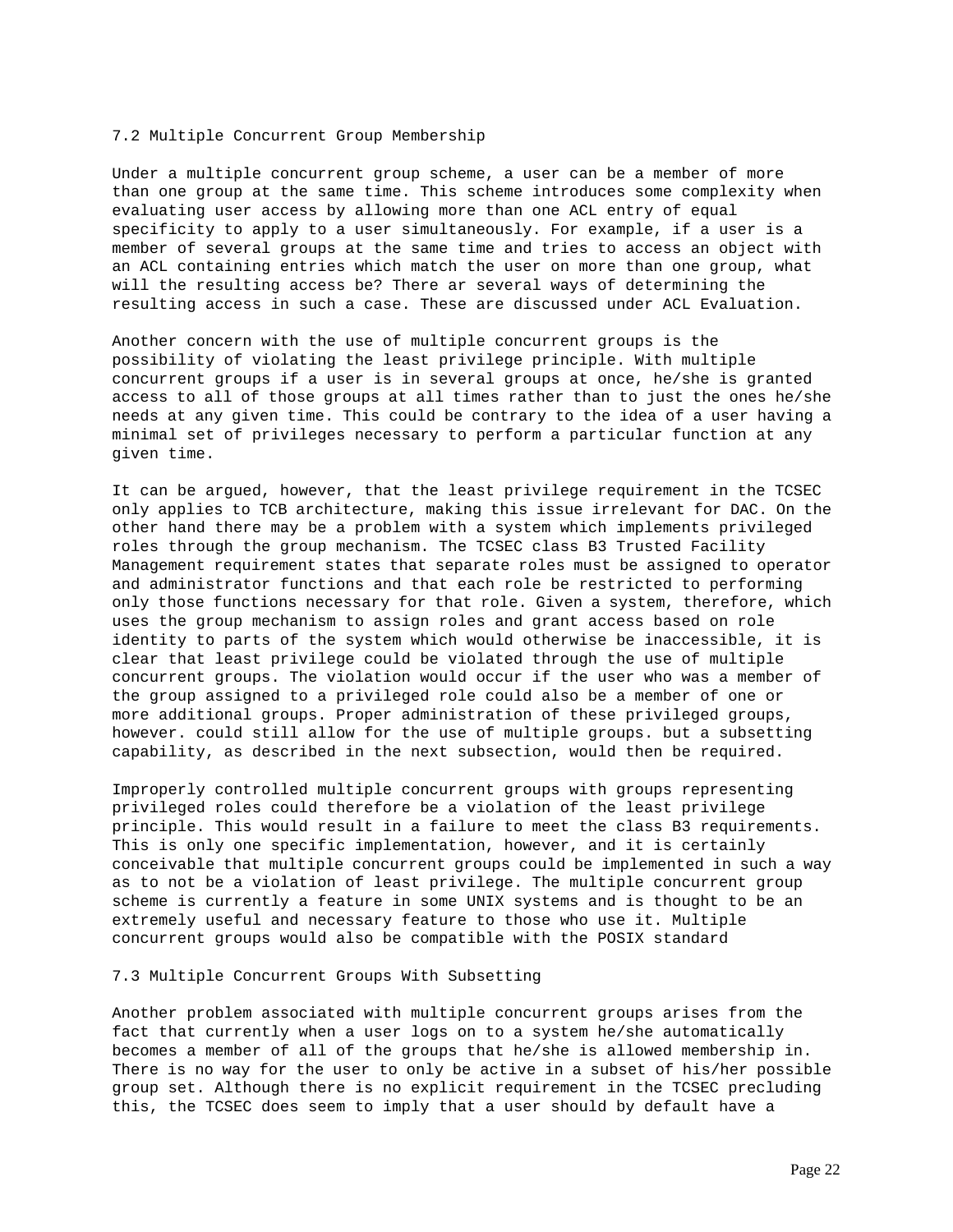minimal amount of access rights at login.

There are several ways of approaching this problem; any of these methods would be a possible and acceptable means of resolving this problem. First, it is necessary to consider whether a user should be able to add or delete groups from his/her group set and if so, with what restrictions. A user should certainly not be allowed to add groups for which he/she is not authorized. Therefore each user should have an "allowable group set" which consists of all groups that user has been given authorization to be a member of. Adding groups other than those which appear in this allowable group set would be unacceptable.

There are at least two ways to allow a user to work with a subset of his/her allowable group set. The first would be to keep the current scheme where a user becomes a member of all of his/her groups at login, but provide the user with a means (through some system call or command) to drop specific groups if desired and work as a member of some subset of his/her allowable group set. A command would allow a user the capability but require an explicit action to do so. A system call, on the other hand, would provide the means for restriction through a program which could be set up to run automatically for the user. This would mean, however, that the set of groups would either be hardcoded into the program or be set through some type of configuration file. Another possible approach would be to provide a mechanism that would cause a program's groups to be restricted when that program is executed. Although this eliminates the user having to remember to restrict his/her groups or having to hardcode a group set into a program, it would add further complexity to the system.

### 7.4 Recommendation

We recommend that the multiple concurrent group capability be provided along with some method of subsetting. The preferred method would be to only allow the user to become a member of one group at login and provide him/her with a means of dynamically adding/deleting to his/her working group set. This recommendation, of course, may conflict with implementations which use the group mechanism for privilege roles.

# 8. ACL Evaluation

This issue deals with how an ACL is evaluated to determine access rights of a subject to a particular object. There are several possible ordering methods for ACL evaluation, as well as several different ways to evaluate multiple group entries.

Two levels of ordering must actually be considered when deriving an ACL evaluation scheme; the ordering of the classes (user, group, other), and then the ordering of the entries within each class.

## 8.1 Ordering Of Classes

It would certainly be possible to specify an ordering of any combination of the three classes, user, group, and other. However, since both the POSIX standard and all current UNIX systems specify a "user, then group, then other"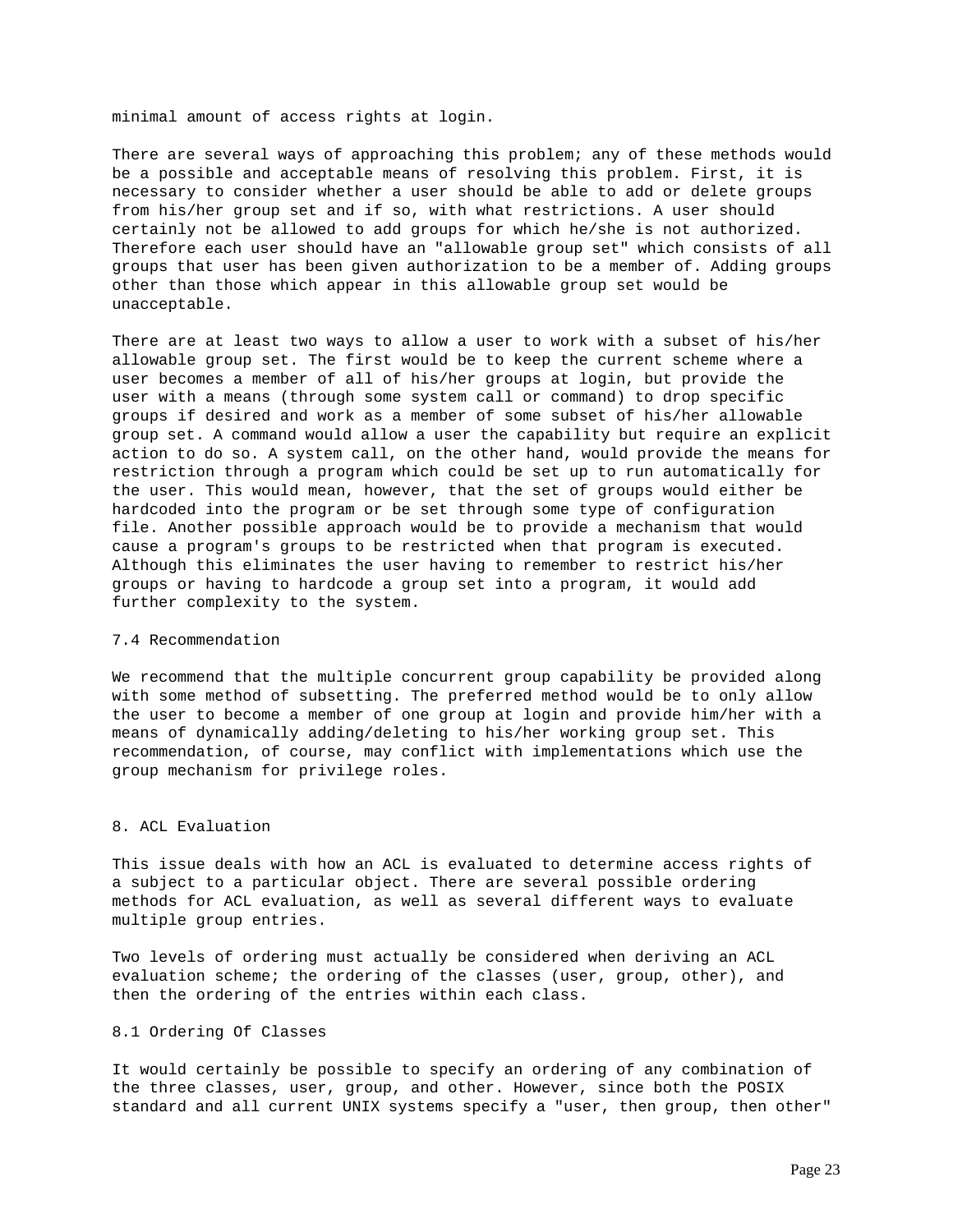ordering, (or most-to-least specific), when evaluating access with permission bits, this ordering should be maintained for ACLs as well.

The method of evaluating an ACL in a most-to-least specific manner can be described as follows. The owner identity of the object is first checked against the effective identity of the subject. If there is a match the search stops. Next, a check is made against the owning group identity of the object and the effective group of the subject. If there is a match and the subject does not have multiple groups, the search stops. Otherwise the rest of the group entries are searched next. If the subject has multiple groups, the group entries are evaluated as presented in the Multiple Group Evaluation section, otherwise they are searched in order as the user entries are. Finally, if no user or group entries were found to match the effective identity of the subject, access is determined based on the other entry.

For the following discussion on the ordering of ACL entries9 it will be assumed that the classes will be ordered and follow this most-to-least specific regime.

# 8.2 User-Defined Ordering

In this method, entries are considered according to the ordering given by the user. The first entry as specified by the user is considered first, the second entry next, and soon.

As long as the "user, then group, then other" order is followed, the only security relevant problem with this method occurs when evaluating group entries with multiple groups. If a user is a member of multiple groups and matches more than one of the group entries, the resulting access may be dependent upon the ordering of the group entries. See the Multiple Group Evaluation section for various possibilities. Unless all matching group entries are considered when determining access, the burden is placed on the user to correctly order the group entries.

This method may appear to be more convenient for users, however, it may require the user to have extensive knowledge of group membership. Additionally, it does not allow for very efficient access evaluation as discussed in the following section.

### 8.3 System-Defined Ordering

In this method, entries are considered according to a system-defined ordering. Although the user does not have the flexibility of choosing an arbitrary order of entries, a system-defined ordering gives consistency to ACLs throughout the system and may also allow for quicker access determination.

The system may use any of a variety of ordering methods, two of which are alphabetical ordering by user or group name and numeric ordering by user or group ID. An ordering of lowest to highest UID or GID, or vice-versa, is recommended as it provides an efficient way to check for redundant entries. Redundant entries should not be allowed in an ACL.

It is important to mention that actual sorting need not be done by the kernel itself as long as the kernel enforces the specified ordering. In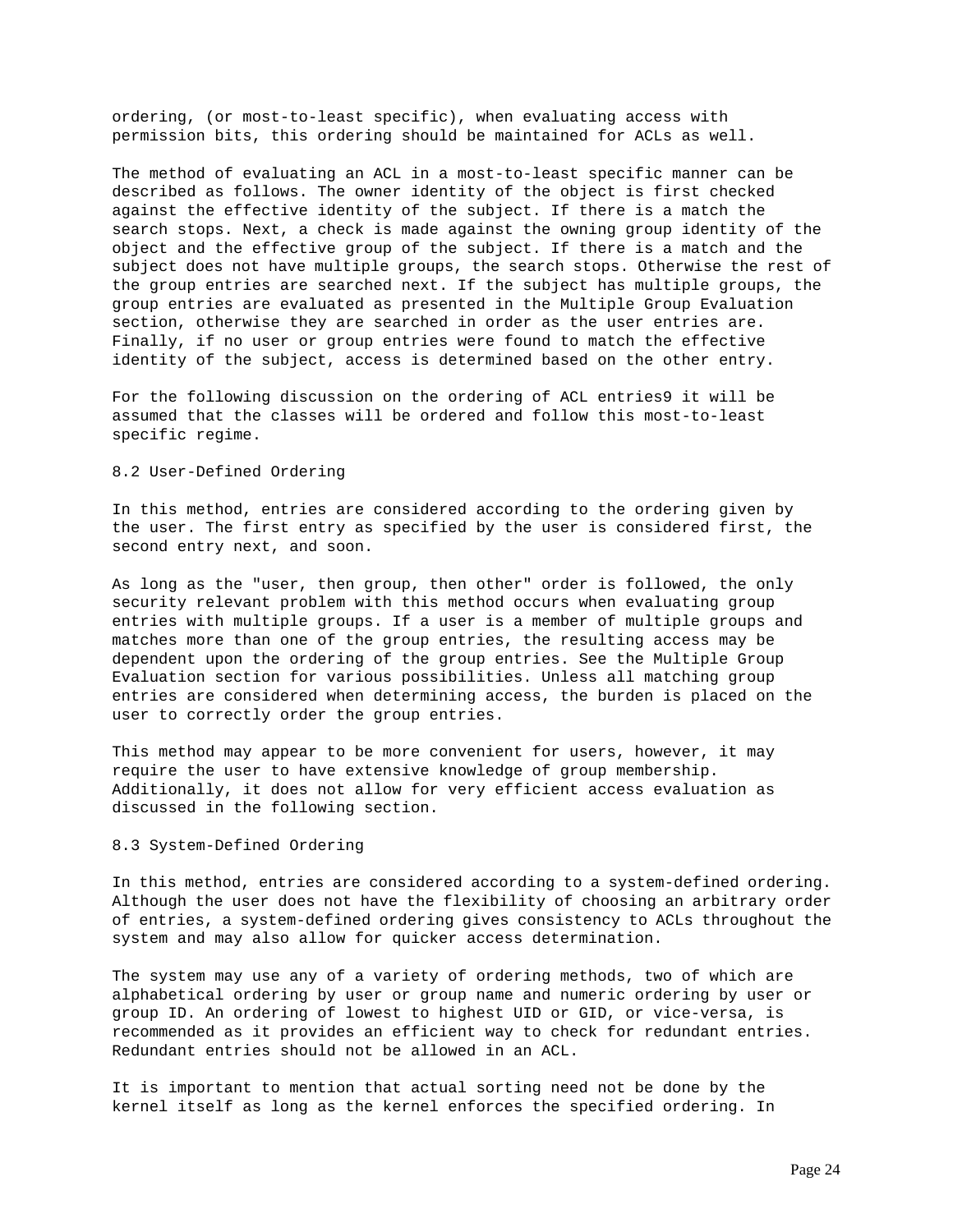other words, the sorting can be achieved through the use of library routines. The ACL commands would automatically use the library sorting routines and users would also be encouraged to do so when writing their own programs which manipulate ACLs. When an ACL passed to the kernel, the kernel verifies that the entries are sorted or else a failure will occur. In this manner, efficiency is achieved while still enforcing a system-defined ordering.

This alternative is simple. reduces the possibility of user error, and allows for more efficient access determination.

8.4 Multiple Group Evaluation

When a subject is a member of multiple groups, there are several ways the group entries may be evaluated, regardless of the ordering of the entries.

The following methods may be used to evaluate access when multiple groups are used:

The first entry which matches one of the subject's groups might be used to determine access. While this is an efficient method, it does not take notice of the possibility of other groups granting access.

The entry which matches one of the subject's groups and grants the least access might be used. This method does not recognize the possibility that all the groups together might grant or deny the desired access.

The entry which matches one of the subject's groups and grants the most access might be used. This method also does not recognize the possibility that all the groups together might grant or deny access.

ANDing the permissions of all the entries which match groups of the subject is another possible method. This approach may be considered too restrictive, since even one entry which grants access may be overruled by other entries which deny access.

ORing the permissions of all the entries which match groups of the subject is also a possibility. This method may be considered too permissive, since the maximum permissions allowed by all the matching entries taken together is the result. However, the same effect can be achieved currently, through the user simply invoking the newgrp command to change to the group with the desired access or by opening the same file twice from two different groups which together provide the desired access.

## 8.5 Recommendation

A system-defined ordering which evaluates ACLs entries from most-to-least specific is recommended. Since multiple groups were designed to be permissive and permissive results can be achieved through other means anyway, the method which ORs the permissions of all matching group entries is recommended for systems implementing multiple groups.

Concern has been expressed that this scheme violates the wording in the TCSEC, for DAC at class B3. The TCSEC states: Furthermore, for each such named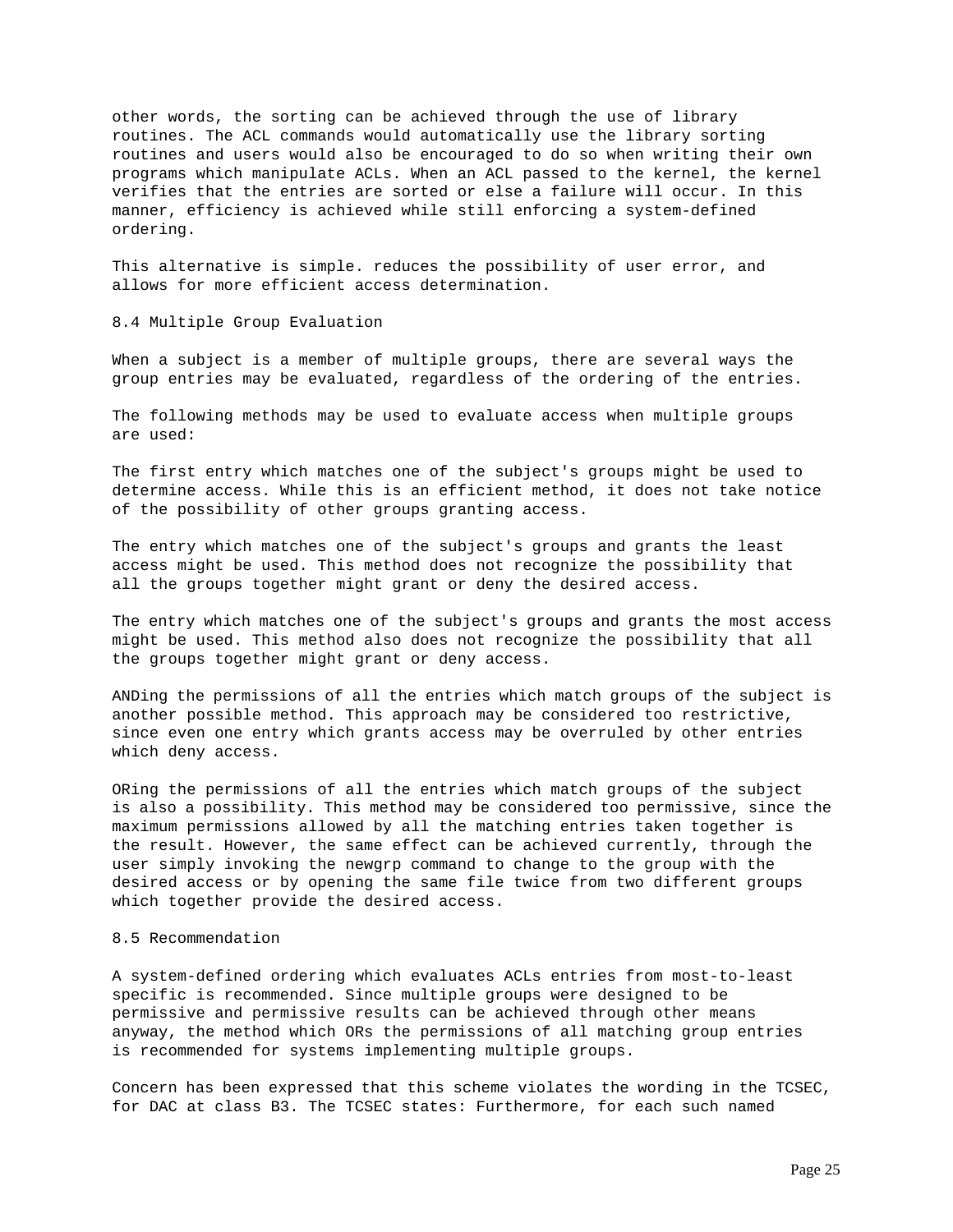object, it shall be possible to specify a list of named individuals and a list of groups of named individuals for which no access to the object is to be given. The ORing of groups, however, does not present a conflict with the class B3 DAC requirement, as it still allows the user to specify groups that shall have no access.

### 9. DAC Compatibility

Designing an ACL mechanism requires that attention be given to the use of system calls which check or modify the existing DAC mechanisms, and to the additional use of ACL mechanisms in system calls. The classes of DAC mechanisms which return or change the value of the discretionary access control information are those mechanisms which: change ownership of an object, change the file permission bits, create objects, access object attributes. and access object data. Each of these classes will now be examined and a determination will be made of what changes, if any, are required for inclusion in a system with ACLs. For each class, we provide alternative solutions and identify the preferred choice.

9.1 Changing Ownership Of An Object

Mechanisms which change ownership of an object (e.g., chown, msgctl, semctl, shmctl) could create a new user or group entry for the object owner or group, with the same access permissions as the original entry for the object owner or group. The original entry would become an additional user or group entry. The problem with this alternative is that by leaving the original entry for the object owner or group behind as an additional user or group entry, the mechanism will always create an ACL for an object which did not have one to begin with.

The preferred alternative is for these calls to suffer no additional side effects due to the presence of ACLs. This can be achieved by not storing explicit IDs in the owner and owning group ACL entries. An advantage of this alternative is that the ACL entries for object owner and object owning group can be readily distinguished syntactically from the other user and group entries.

9.2 Changing The File Permission Bits

Mechanisms which change the file permission bits (e.g., chmod, msgctl, semctl, shmctl) might be changed so that they fail, or partially fail, when presented with an object that has an ACL.

Complete failure is a poor alternative since these mechanisms change the file mode, not just the file permission bits. For example, a program should be able to do a legitimate operation such as changing the setgid bit on any file.

Partial failure means that these mechanisms would make the requested changes but return an error value different from -1. This is a poor alternative for two reasons: it does not make good sense to succeed while returning failure. and programs often do not differentiate between error return values.

Other alternatives attempt to minimize surprises to the caller by changing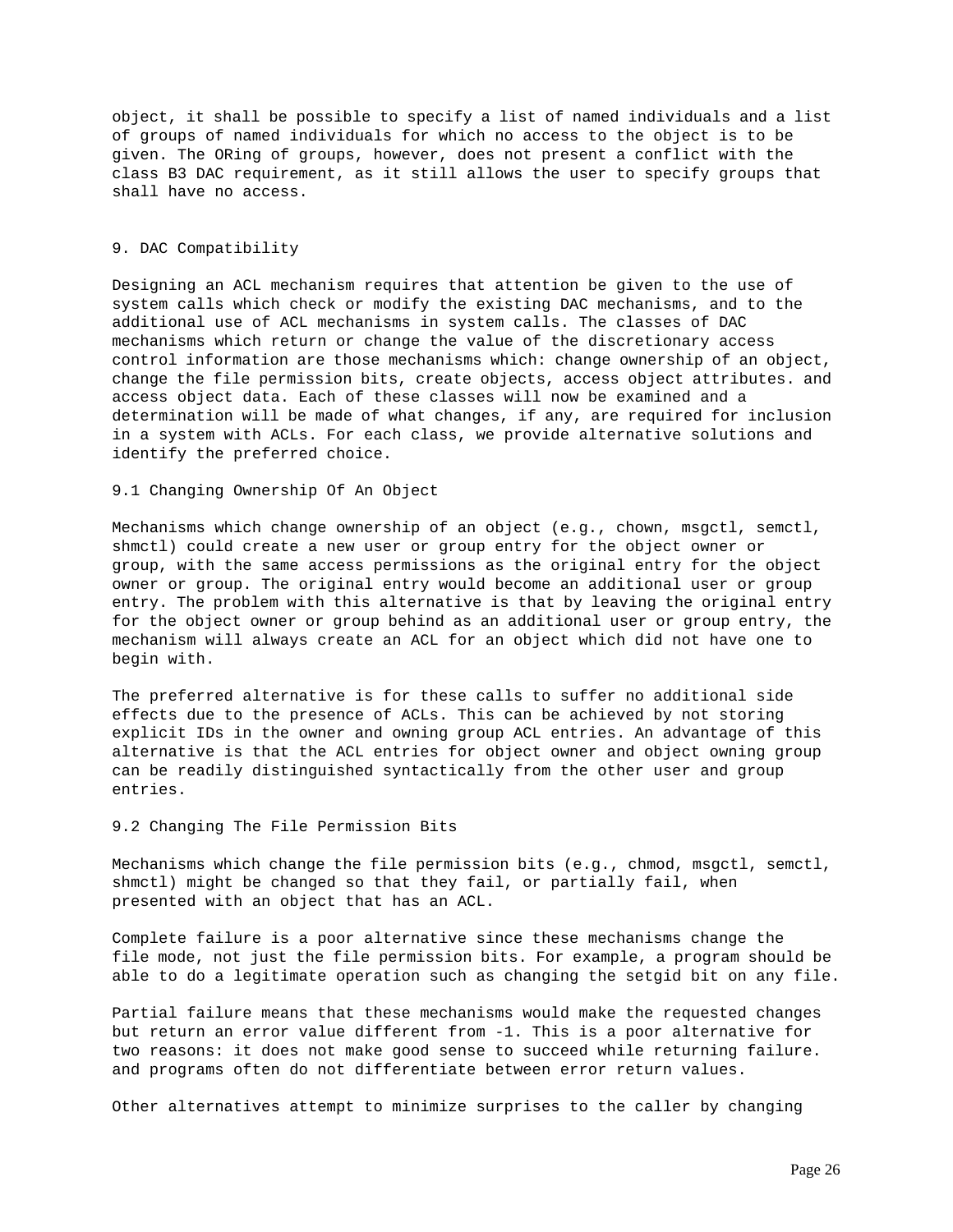ACL entries. The first of these alternatives is to mask the access permissions in all the object's additional entries. Access permissions for entries with specific user and specific group are ANDed with the supplied user and group access permissions. Access permissions for entries with only a specific user are ANDed with supplied permissions for the user, and permissions for entries with only a specific group are ANDed with supplied permissions for the group. While this meets POSIX requirements, programs that wish to change only the file mode (non-access) bits will have the masking occur as an undesirable side effect. Another alternative is to disable the additional entries. This implicitly requires a new mechanism to enable entries that have been disabled. POSIX requirements are also satisfied by this alternative, but the same problems exist as in the previous alternative; programs using these mechanisms to change the non-access file mode bits will have entries disabled as an undesirable side effect. Still another alternative is to delete the additional entries. This has similar advantages and disadvantages as ACL entry disabling. It is simpler since there is no need for an ACL entry enabling mechanism. Information given by the user, however, is deleted without warning.

The preferred method is to make no changes to these mechanisms. The mechanisms will affect only file permission bits and ACL entries for the object owner or group. While this does not provide non-ACL cognizant programs with expected results for operations on objects with ACLs, it is not perceived as a serious problem. This alternative is consistent with the preferred alternative for mechanisms which access object attributes as well (see below).

#### 9.3 Creating Objects

Mechanisms which create or truncate objects (e.g., creat, open, mkfifo, mkdir, msgget, semget, shmget) should work as they currently do, except that they may create an ACL as part of the default ACL mechanism. Please refer to the section on default ACLs for more information. Note that default protection on newly-created objects will be accomplished via the umask and/or default ACLs.

It may also be desirable to add other types of ACL features to mechanisms. For example, one might wish to add the capability during file creation to adopt a specific ACL. For changes of this type, parameters of existing mechanisms should not be changed, and new parameters should not be added. New mechanisms should be created which make use of existing ones. For example. creat may need to be modified to take ACLs into account, but the parameter list should not change. Instead of adding an ACL parameter to creat, a new system call (i.e. with some other name) should be used. which takes the ACL as a parameter and then uses creat.

## 9.4 Accessing Object Attributes

Mechanisms which access object attributes (e.g. stat, msgctl, semctl, shmctl) could be modified to fail when applied to an object with an ACL. This is an unacceptable alternative since these mechanisms return more information than simply the file mode. Thus. non-functionality would require a new mechanism to return the additional information for objects with ACLs.

Another alternative is to find all the entries in the ACL that apply to the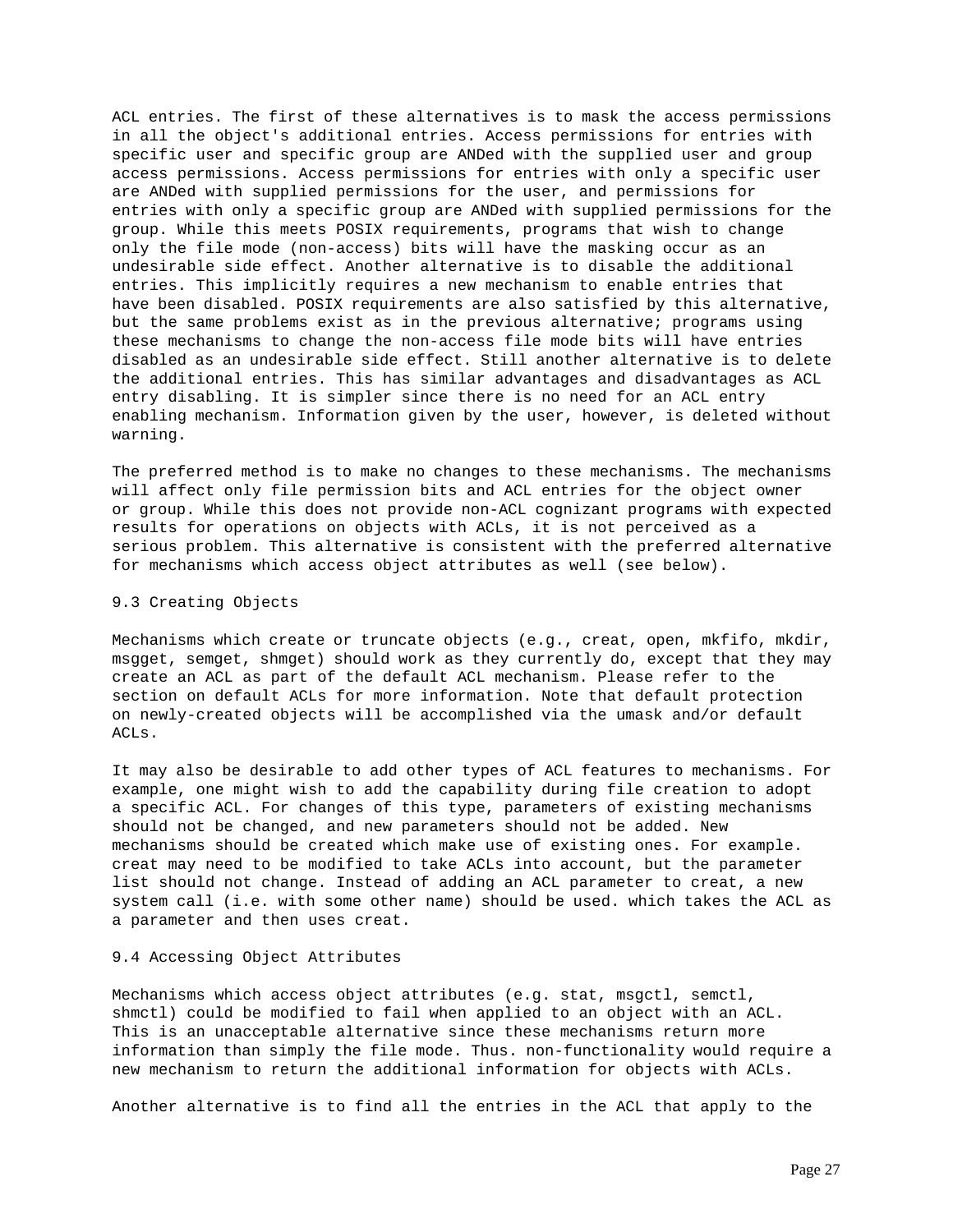user-ID and group-ID of the subject, just like a permissive access check. Then OR all the associated permissions together, and return the results in the appropriate file permission bits (user, group, and other). While this alternative integrates the idea of ACLs into mechanisms that access object attributes the context of the mechanisms affects the result returned to the point where the meaning of what the mechanisms return is somewhat clouded.

The preferred alternative is to make no changes to these mechanisms. The mechanisms will continue to return the file permission bits as if ACLs did not exist. Another mechanism must then be used to find out if the file has an ACL, and if so, what its entries are. While this alternative does not provide all information to subjects that don't know about ACLs, it does not change the current behavior of these mechanisms.

## 9.5 Accessing Object Data

There are a number of system calls which will need to have AFL functionality added to them (i.e., for access checking). These calls include all those taking file system object names as parameters, as well as those IPC mechanisms which perform access checks. Examples of some of these calls are: open, msgsnd, msgrcv, semop, and shmat.

It is also important for portability that programs use the available access control mechanisms in an appropriate manner, so that the security policy is interpreted correctly. For instance, at the system call level, the permission information returned by the use of stat may not be sufficient to determine allowed access; other information such as ACL contents may have to be evaluated as well.

# 9.6 Recommendation

The following is a summary of the preferred alternatives stated in this section. Regarding compatibility with existing DAC mechanisms that either 1) change ownership or group of an object. 2) change file permission bits, or 3) access object attributes should remain unchanged and not affect an existing ACL on the object or create an ACL where one did not exist before.

Regarding the addition of ACL functionality, existing mechanisms should not be changed, and new parameters should not be added. Instead, new mechanisms should be created which make use of existing ones.

#### 10. ACL System Calls And Commands

This issue addresses what the naming conventions and functionality for ACL system calls and commands should be.

For system calls, there are at least two alternative types of designs. Each depends on how the ACL is viewed. In one approach, the ACL is a series of independent records which can be individually manipulated using calls similar to open, read, write, and close. This approach has a nice parallel to the way files are read and written, but may be viewed as overly complicated given the relative infrequency of ACL modification. In the other approach. the ACL is considered a single unit and is not changed record-by-record, but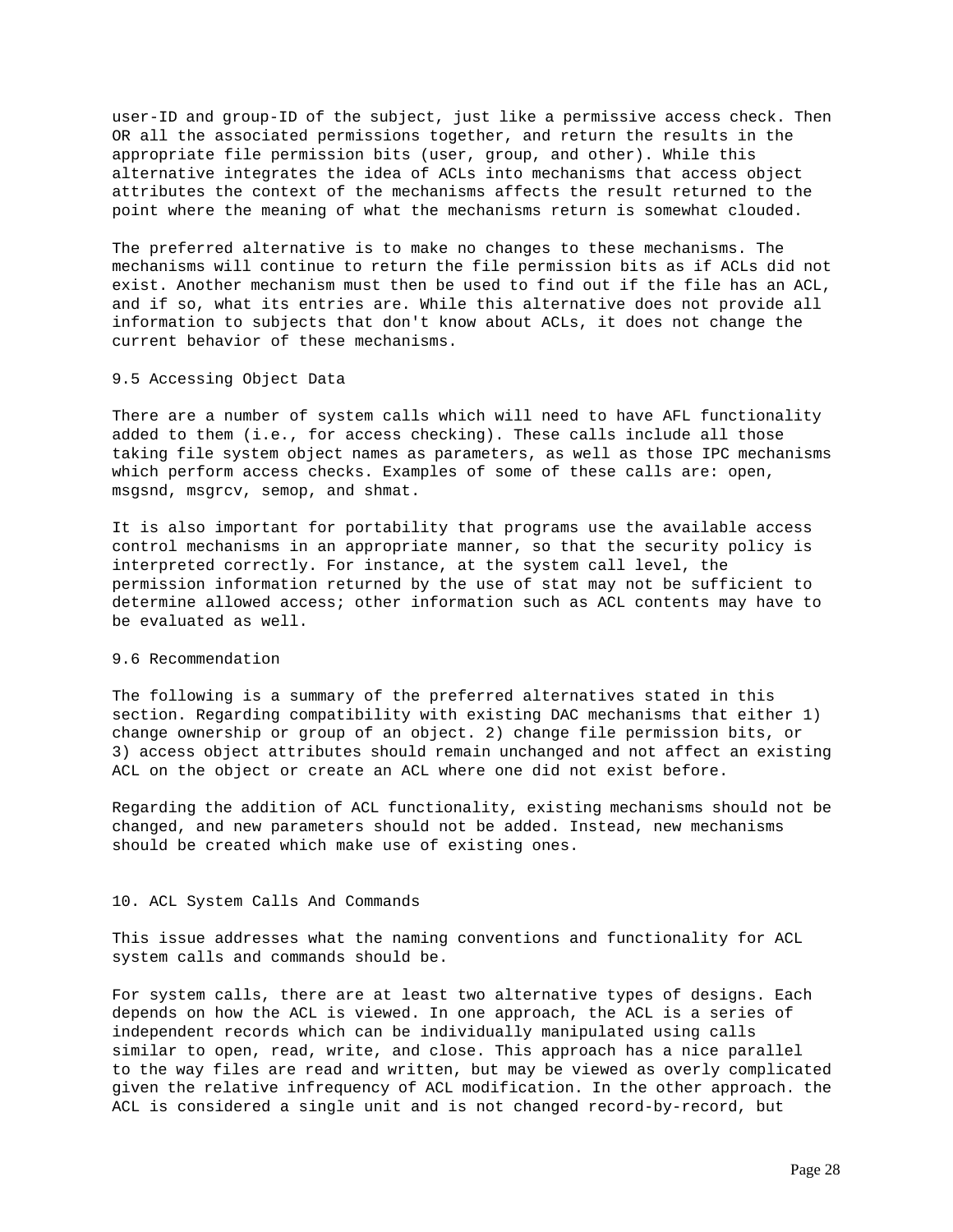instead always manipulated as a whole. This approach uses a "get" and "set" concept for ACL operations, where an ACL, as a whole, is retrieved, modified locally, and then replaced [3]. This approach is simple and reflects the growing trend towards get/set type operations.

It may also be reasonable to extend the "get" and "set" concept to apply to default ACLs as well as to the ACL associated with an object. This is a natural extension of the way ACLs would be manipulated, and default ACL operations may be easily added to the recommended system call interface described below.

There are also two possible methods for implementing these calls. One option is to use separate system calls for each of the ACL operations (i.e., getacl, setacl). The other option is to have one ACL system call that can be invoked with a number of command arguments indicating the desired ACL operation [3]. An example of a useful additional command argument is one that would return the number of entries in the ACL. This method conserves the number of system calls, and provides the flexibility to add ACL commands via command arguments. Additionally, using this method, designers are free to implement library functions based on the system call with particular command flags.

For commands, the same issues apply as for system calls. In a system with ACLs, however, there will be a need for commands to not only manipulate ACLs, but also to show and manipulate all discretionary access control information. These commands should include. at a minimum:

- \* command(s) to retrieve and set file permission and mode bits (ls, chmod)
- \* command(s) to retrieve and set ACL information (new)
- \* command(s) to retrieve effective discretionary access to files (new)

In addition, there may be useful features to add to existing utilities (e.g., the ability to find a file according to its ACL [12]) so that they might be able to conform to the enhanced DAC mechanisms.

# 10.1 Recommendation

For the ACL system call interface, get/set ACL type operations should be used and should be implemented with a unified system call with command arguments used to implement the various operations. For commands. the names getacl and setacl are recommended since they follow from the get/set concept.

### 11. Named ACLs

A named ACL, as described in A Guide to Understanding Discretionary Access Control in Trusted Systems [2], is an ACL that can be shared or referred to by name. They may be implemented in one of two ways; either as a template copied into a user's ACL or shared through a pointer from the user's ACL space (shared ACL).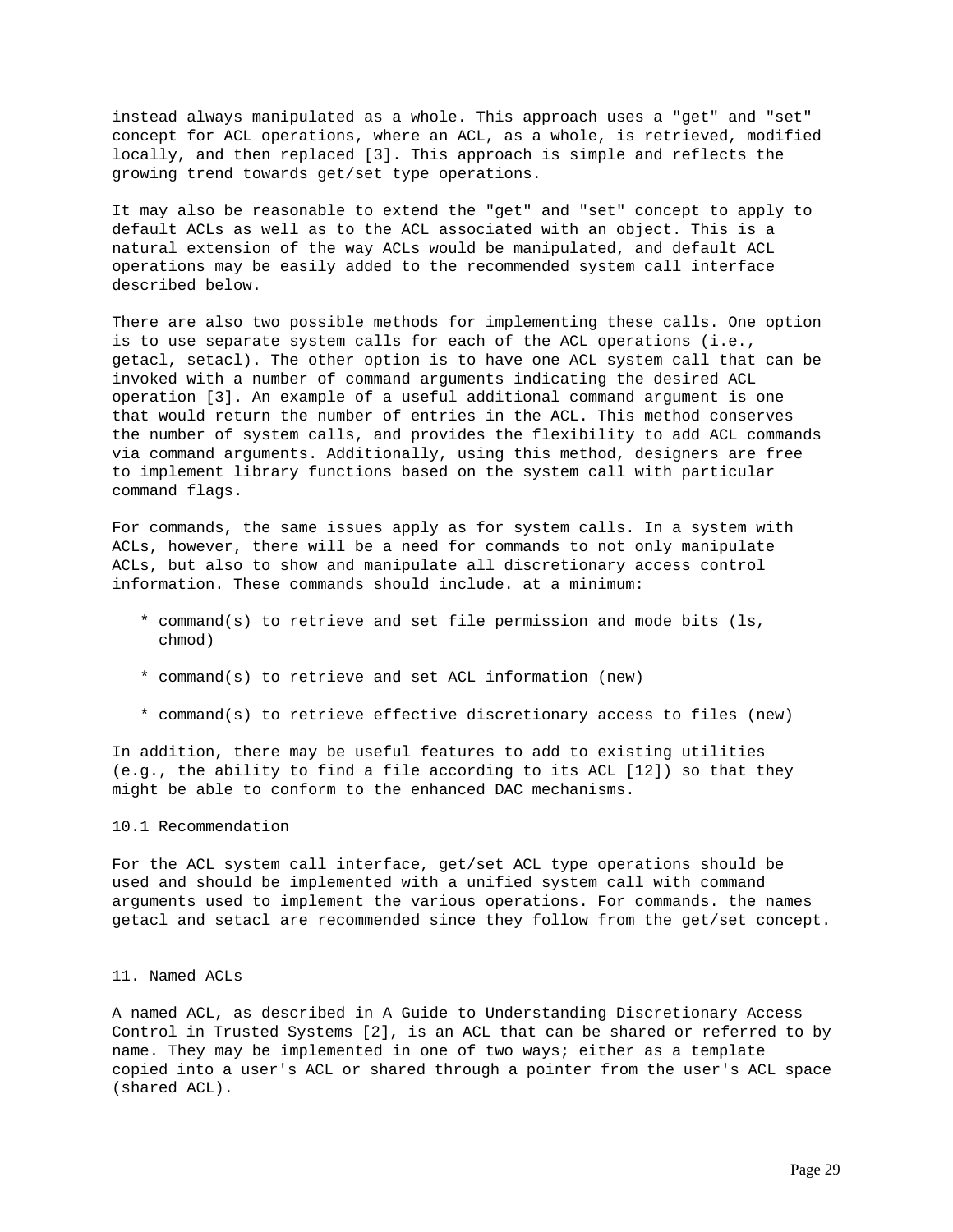A change to a shared ACL results in a change to the discretionary access on all objects using this ACL. This result may be considered to be a sideeffect or a desired feature depending on the circumstance. Additionally, it may be difficult to determine which objects are sharing a specific named ACL, and a user may mistakenly grant access to an object that was not intended.

Another problem with named ACLs is that as objects they may themselves be required to contain discretionary access controls. This suggests the idea of recursive ACLs, a situation to be avoided.

#### 11.1 Recommendation

Named ACLs need not be supported. but a system that does should be no less secure or less flexible than one that does not. Absolute flexibility of ACLs can be achieved, however, through the use of default ACLs as discussed in the following section. There is no strong case one way or the other for named ACLs. There are advantages and disadvantages to both alternatives and it would really depend on the environment as to whether named ACLs would be of any benefit.

### 12 Default ACLs

When considering ACLs, an issue arises as to whether a predesignated set of ACL entries should be assigned to an object automatically at the time of creation. The following alternatives present the possible ways to address this issue.

### 12.1 No Default ACLs

In this approach, no ACL is assigned at object creation time. The process umask will limit the file permission bits, as it currently does, to provide some default protection on an object.

While this alternative maintains compatibility with existing programs, it is not a very practical solution. Depending on the relationship of the file permission bits and the ACL, the absence of default ACLs may not make sense. For instance, in a pure ACL implementation, the absence of default ACLs would result in no initial protection on newly created files. Additionally, this alternative would not encourage the use of ACLs by new programs, and would prevent ACL creation by old programs. ACLs could not propagate through the system and hence their usability would be lost.

### 12.2 Require Default ACLs

In this approach, an ACL would always be assigned at object creation time. This would allow for initial finer grained control on an object.

Requiring default ACLs may cause incompatibilities for an old program that only looks at the file permission bits when it creates an object. Also, for many users, the umask may be a sufficient tool for limiting the permissions on an object when it is created. The main advantage of requiring default ACLs is that the usability of ACLs is greatly improved. Additionally, since an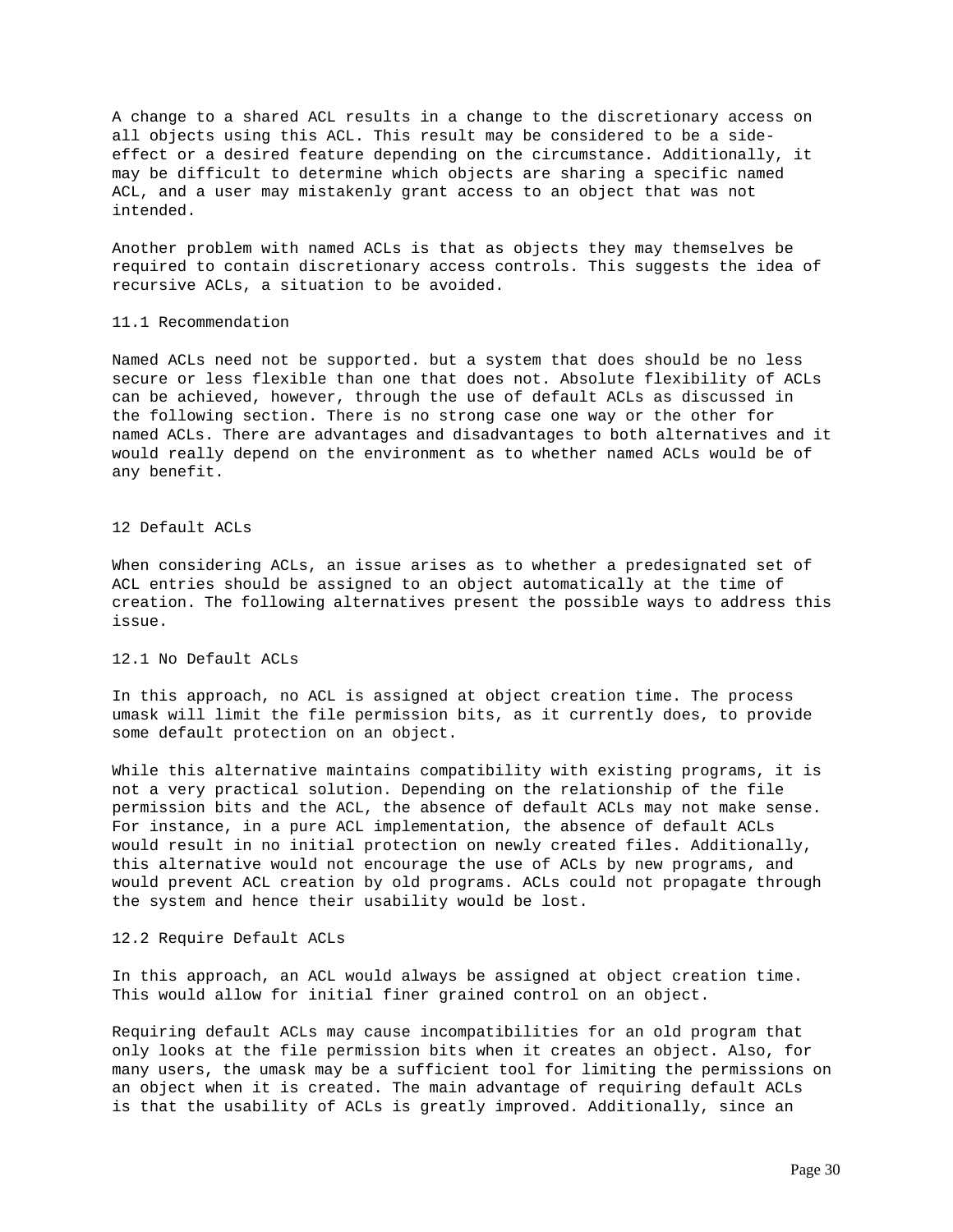ACL is associated with an object in a single atomic operation, the possibility of a temporarily insecure state is avoided.

12.3 Provide Default ACLs

A mechanism is provided to put default ACLs on new objects. However not all new objects need to have default ACLs. This alternative allows specification of a default ACL, giving a finer granularity of access control than that provided by the file permission bits, and, at the same time allows, where desired, compatibility with existing programs.

## 12.4 Recommendation

Providing default ACLs and mechanisms to specify whether or not to use them is the best solution. This allows both classes of users, those who want default ACLs and those who do not (even those who want no ACLs at all), the flexibility to specify the scheme that they find most appropriate. Although in many cases the process umask would be sufficient to assign default permissions, systems and/or users making explicit use of ACLs will desire default ACLs. The default ACL scheme used should be straightforward to the user and should sensibly interact with the existing DAC mechanisms, including the umask mechanism. Note that even if an object is created with no default ACL, ACL entries may still be added to the object.

This section has really only addressed default ACLs on file system objects. IPC objects are not part of the file system name space, and therefore require further consideration. IPC objects are relatively short lived. and are generally not manipulated by users at the command level as are files. Based on these characteristics default ACLs on IPC objects are probably not needed, and their use is not recommended.

# 13. Location Of Default ACLs

Consider the following possibilities for the origination of the default ACL.

13.1 System Wide

In this approach, one specific default ACL is assigned to any object created on the system by any subject. This is a very inflexible solution and misses the intent that discretionary access be set at the discretion of the user.

## 13.2 Per Process

In this approach, each user process defines a default ACL, similar to the umask currently used. This is a somewhat restrictive approach since this allows the user to set only a single set of defaults for all files created. It is likely that a user will wish to associate different default ACLs with files created for different projects. Additionally, the default ACL entries would have to be stored in the process area. The amount of process space required to hold the entries would vary based on the number of entries.

13.3 Per GID Of Created File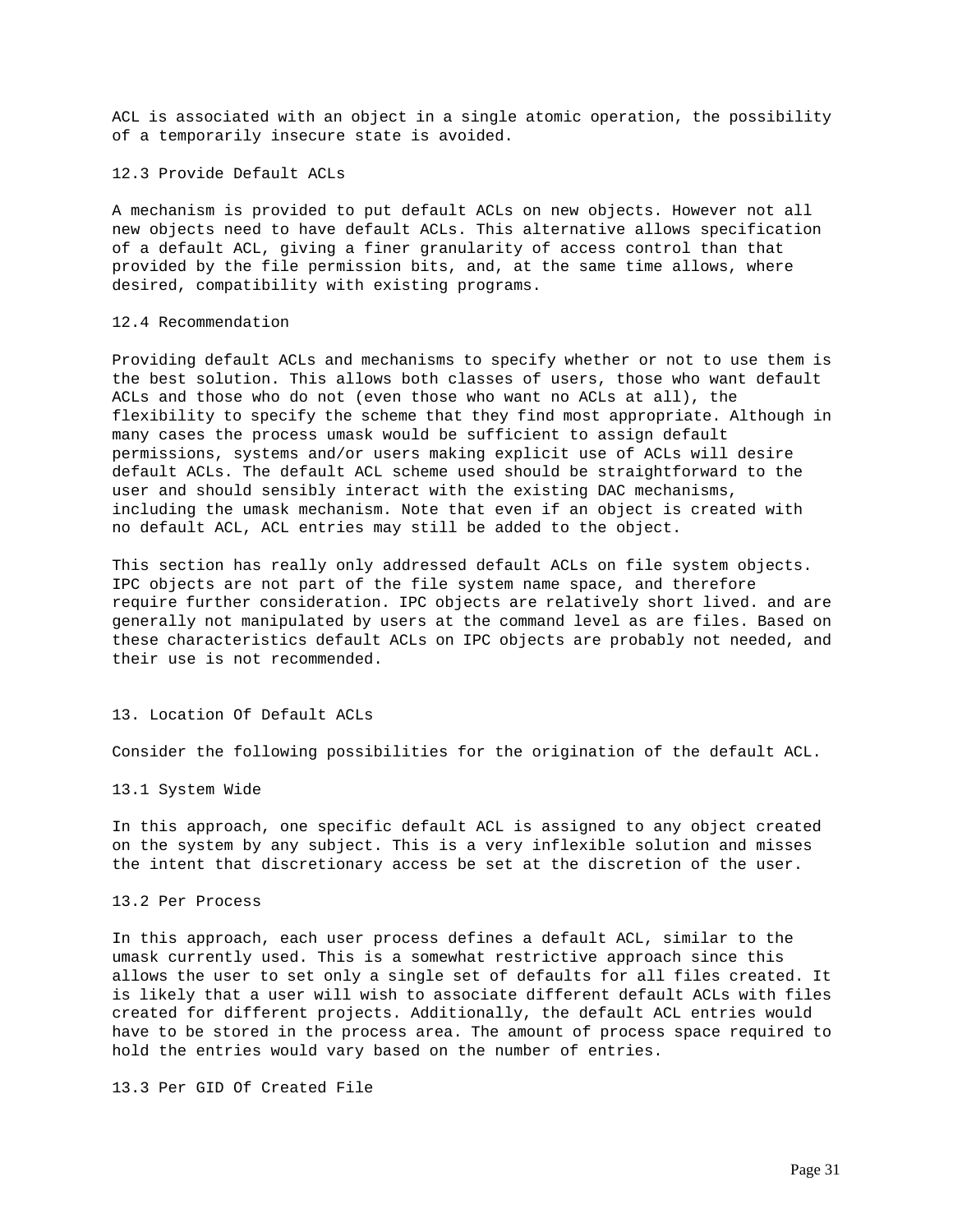A default ACL could be associated with each GID. If GIDs are viewed as project identifiers, the effect is to associate a unique default ACL within each project subtree of the file system hierarchy. Further, in some UNIX Systems, where GIDs propagate to newly created objects based on the GID of the creating directory (rather than upon that of the creating subject), default protection very naturally distributes across the file system. However this variant imposes a somewhat restrictive viewpoint on the utility of groups.

### 13.4 Per Directory

This approach would allow the object's default ACL to originate from the containing directory of the object. A directory would contain both an ACL to be used for access checking and a default ACL to be used when a new object is created in the directory. All objects created in the directory would be assigned the default ACL. Newly created subdirectories would inherit the default ACL of the parent directory. In this manner, the default will propagate down through the file system structure resulting in much duplication of ACLs, possibly using much space. However, the utilization of such space is a small price to pay for enhanced security and usability, so the default should probably continue to propagate until the user takes some explicit action to stop the propagation.

#### 13.5 Recommendation

A user typically arranges objects per directory representing project work or areas of interest. Since it is desirable, then, for similar objects to contain the same ACL, the per-directory approach becomes the preferred mechanism. Newly-created subdirectories should inherit the default ACL of the parent directory, so that defaults are propagated down the file system, unless explicitly turned off.

# 14. Interaction Of Default ACL Entries At File Creation

Currently, when a file is created a user can specify its initial permissions, however the access can be further restricted by the umask mechanism. The umask specifies the default protection bit settings when a file is created. Any bits set in the umask will be cleared in the bit settings on the newly created file. It is important, then, to consider how the default permission bit settings should interact with the entries in a default ACL.

Consider the following options in the context of masking the ACL entries by the file group class permission bits as recommended in the ACL Evaluation section. Also note that these options are discussed with respect; to the ACL entry types as described in the ACL Entry Type and Format section. Additional mechanisms in the ACL which allow direct modification of the file group class permission bits at file creation are not precluded.

#### 14.1 OR File Group Class Permission Bits

Add the default entries to the file and change the file group class permission bits to reflect the maximum permissions allowed in the ACL. This could result in more permission than was specified in the creation call. It is not reasonable to assume that the default permission bit settings can be ignored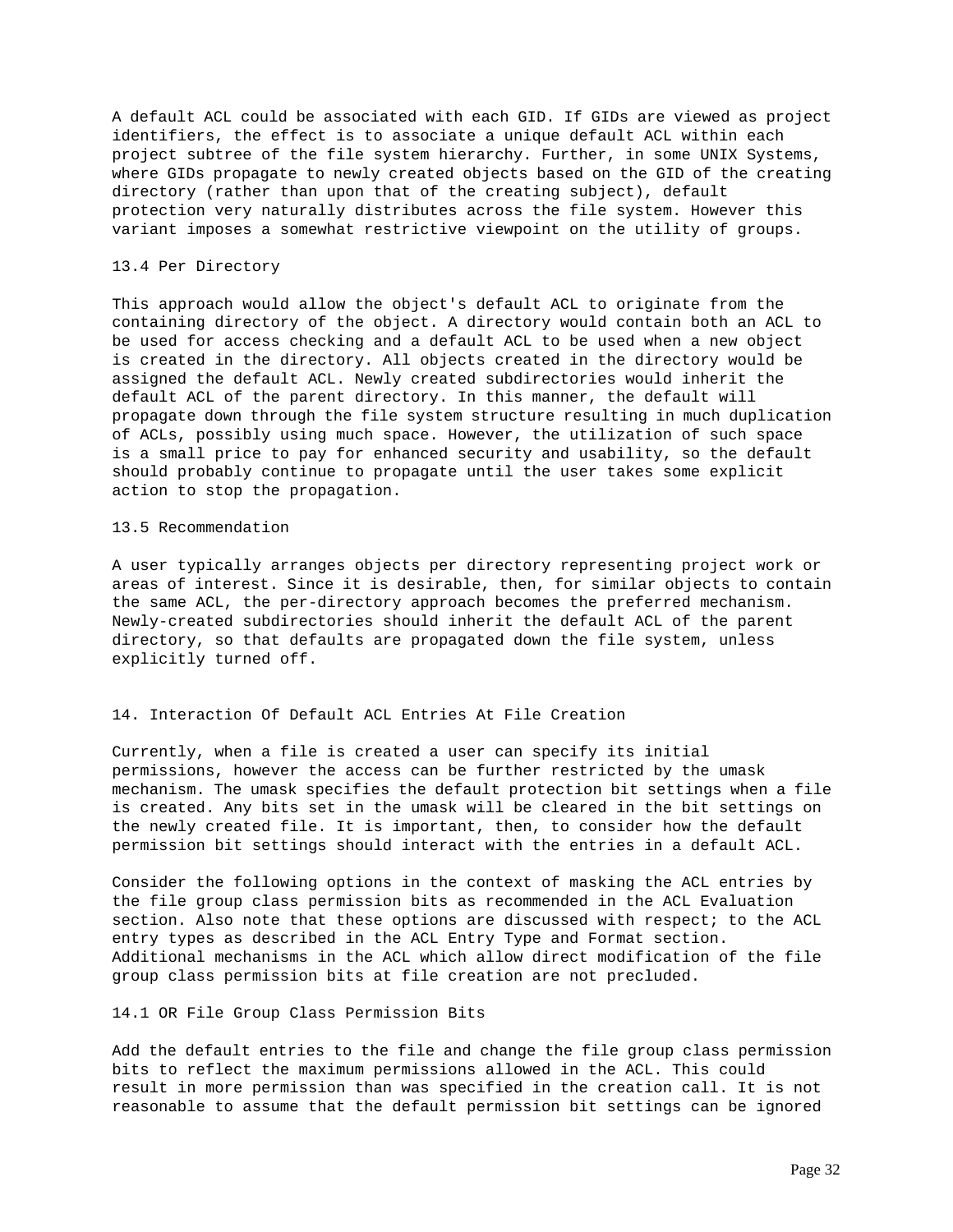and completely overridden by the ACL. For example, if a default entry exists for user "fred" with the specified permissions of "rwx" but the file is not executable, then this permission should not be given.

#### 14.2 AND File Group Class Permission Bits

Add the default entries to the file but change the permissions of the ACL entries so that they are no greater than the file group class permission bits. This is a reasonable alternative, but it may present a compatibility problem for some applications. An example of this problem would be when a C compiler creates a file. The file would not originally be created with execute permission, therefore no ACL entries on the file (which were default entries copied from the directory) would have execute permission. The last step for the compiler would be to make the file executable, however at this point, execute permission which may have been specified in the default ACL entry is lost.

## 14.3 No Change To File Group Class Permission Bits

Add the default entries to the file but do not change the file group class permission bits. This may result in ACL entries which are restricted by the file group class permission bits.

## 14.4 Recommendation

The No Change To File Group Class Permission Bits is recommended since it is a reasonable alternative which does not present any problems of compatibility for some applications.

### 15. Summary

This document has provided an analysis of key issues involved in extending the discretionary access control in the UNIX system. For each of the issues identified, the paper has suggested alternative solutions, discussed the pros and cons of each, and then provided a recommendation.

The following is a review of some of the important recommendations presented in the paper. An access control list mechanism was chosen to extend the current DAC mechanism. When considering the types of access provided in the UNIX system, additional access modes need not be defined, however they should also not be precluded. The recommended ACL entry type was that of user or group entries. The main advantages of this solution are conformance with the UNIX system method of identification through either the user-ID or the group-ID, and simplicity for the user. The method in which file protection bits and ACLs interact is a very important and complex issue given the conflicting goals of security and compatibility. The recommendation of masking the ACL entries by the group field of the protection bits was chosen as the most accommodating solution considering these goals. A system defined ordering of the ACL entries was preferred and it was recommended that the access allowed for a user in multiple groups should be the sum of all access allowed for each group represented in the ACL. Considering other multiple group issues9 it was recommended to provide the multiple concurrent group capability along with some method of subsetting. It was also recommended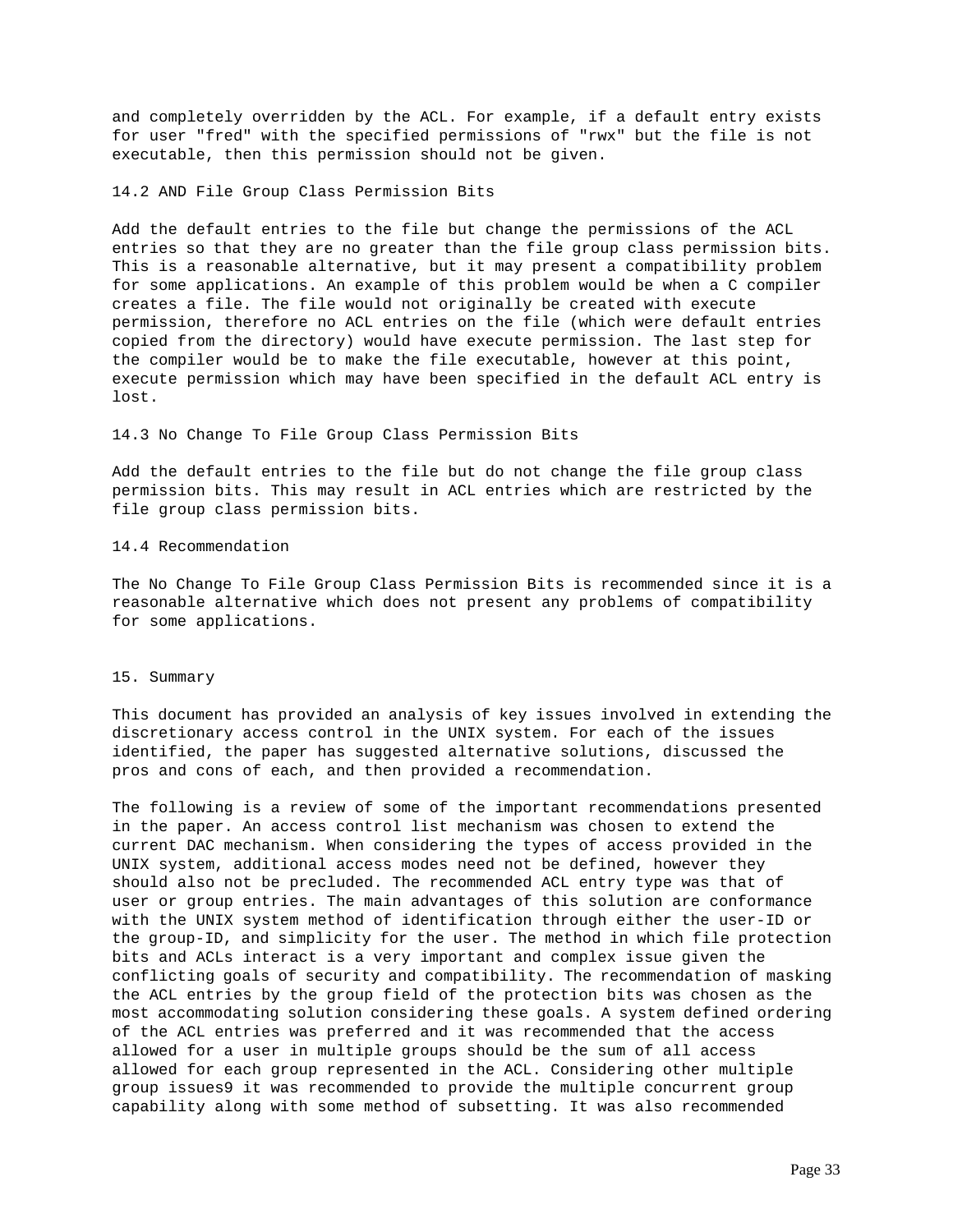that default ACLs be provided and that they originate from the parent directory of the newly created object.

It is important to note that although these and other specific recommendations were given, it is certainly possible to design an acceptable class B3, POSIXcompliant UNIX system following some of the other alternatives. In fact, there are issues where the recommended solution may not be superior to another alternative and the designer should consider his/her own specific requirements when making a choice in those areas. It must also be pointed out that building a system following all the recommendations presented in this paper will not guarantee a full class B3 system. There are many additional class B3 requirements that go beyond the interface specification.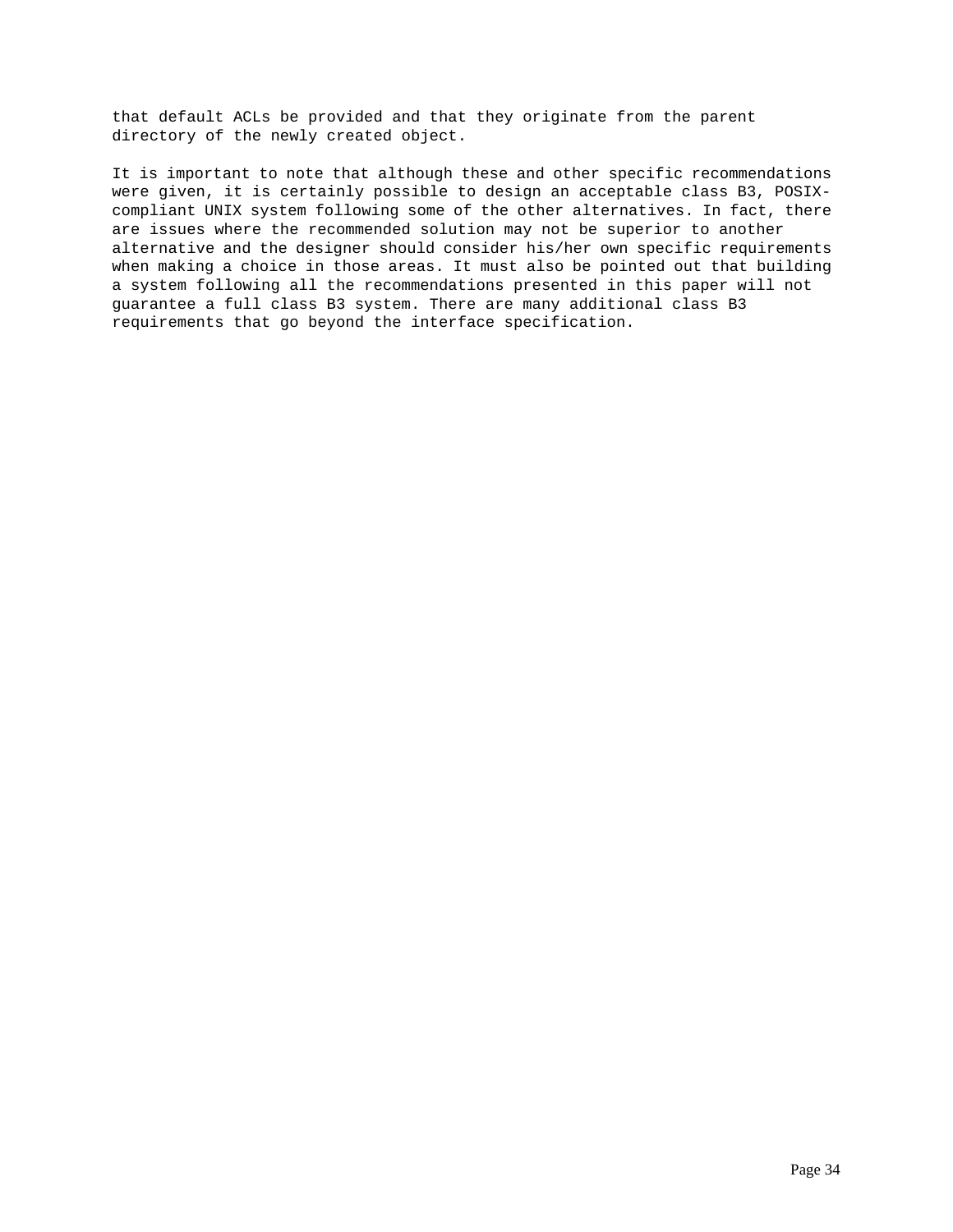### APPENDIX: Worked Example

### A.1 Introduction and Overview

This worked example describes one particular Implementation following the recommendations in the TRUSIX rationale.

A.1.1 Discretionary Access Control

Discretionary access control (DAC) provides for the controlled sharing of objects (e.g., files, IPC objects) between subjects (e.g., processes). With discretionary access control, the owner of an object can grant permissions to other users. The discretionary access control mechanism uses object owner, object group, file permission bits (nine permission bits) and the access control list (ACL) of an object to determine the discretionary access to the object.

This document will detail the DAC interfaces and their run-time behavior.

The goals of this ACL mechanism were:

- \* compatibility with the current UNIX System DAC mechanism and POSIX P1003.1
- \* user command interfaces that are easy to use and understand o adhere to the "principle of least astonishment"
- \* interfaces should continue to work as expected
	- o chmod 000 file no access to file
		- o chmod 700 file only owner access to file
		- o chmod 444 file denies write and execute access to file

In addition, intermixing use of the existing and new DAC commands should give reasonable results. For instance chmod should not fail due to ACLs, and when chmod x file is executed (x is an octal permission) ls -l displays x as the permissions. The current output of ls -l displays the file permission bits as a constant width set of nine characters:

#### rwxrwxrwx

However, an ACL, which consists of one or more user entries, one or more group entries, one class entry, and one other entry, is not a constant length (in the following example, \* indicates zero or more occurrences of the preceding entry type):

 # file: filename # owner: uid #group:gid user::rwx user:uid:rwx \* group::rwx group:gid:rwx \* class:rwx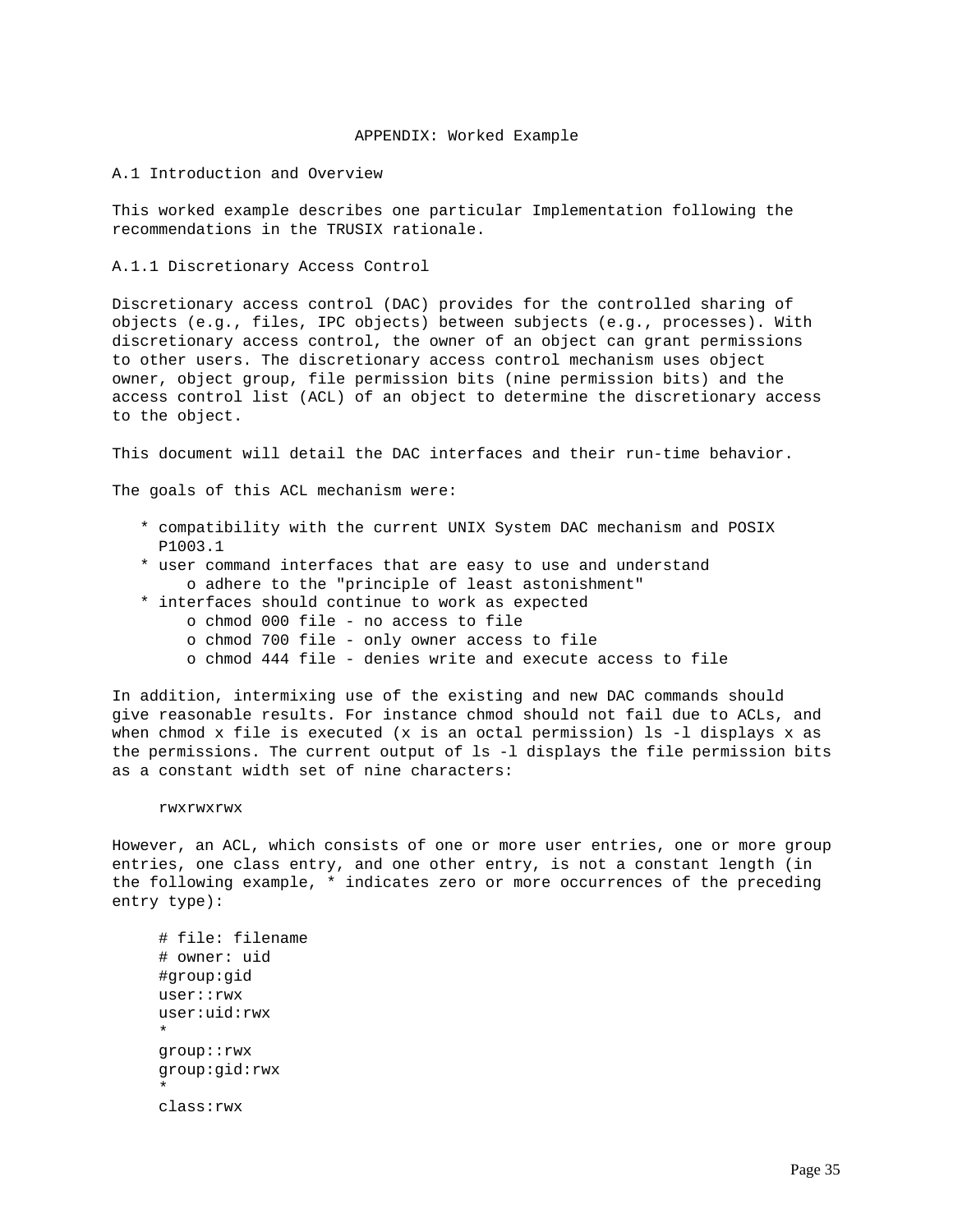The file permission bits shown by the Is command have the following meaning: (note the following "class" definitions are from the IEEE POSIX Std 1003.1- 1988):

 1. the first 3 bits (high order) represent the file owner class and define the permissions for the object owner,

 2. the middle 3 bits (commonly called the group permission bits), represent the file group class. This class includes the owning group of the file and will be extended to include additional user and additional group ACL entries,

 3. the last 3 bits (low order) represent the file other class and define the permissions for other (those that did not fall into 1 or 2 above).

These nine bits indicate the maximum discretionary permissions for an object. The actual permissions may always be less than indicated. For instance, the permission may indicate write access on an object by a specific subject, but the file system may be mounted read only. If an ACL mechanism is used these bits will continue to indicate the maximum discretionary permissions for the object and the ACL may further restrict permissions.

There is a direct mapping between the ACL and the file permission bits. Specifically, the file owner class permission bits will always be equal to the permissions of the ACL entry for the object owner (they may be the same bits depending upon the implementation). Additionally, the file other class permission bits will always be equal to the ACL other entry permissions. And the file group class permission bits will always be equal to the ACL class entry permissions. Typically, the file group class permission bits are set to the maximum permissions allowed to the additional user entries, the owning group entry, and the additional group entries.

Whenever a file is created on a file system that supports ACLs, the ACL will contain a user entry for the object owner, a group entry for the object owning group, a class entry for the file group class permissions, and an other entry for the rest of the world. For compatibility with the current mechanism, if the ACL contains no additional user or additional group entries, the permissions in the group entry for the object owning group and the class entry must be the same.

# A.1.2 Use of Access Control Lists

The use of DAC with ACLs will be explained by comparing it to how a user of a non-ACL supporting UNIX System (as currently exists) would use DAC. To use the current DAC mechanism a user usually first executes ls -l and based on the output decides what the permissions must be changed to. in order to allow the desired access (for example the user may want to make the file executable, or only allow the owner to have write permission).

EXAMPLE: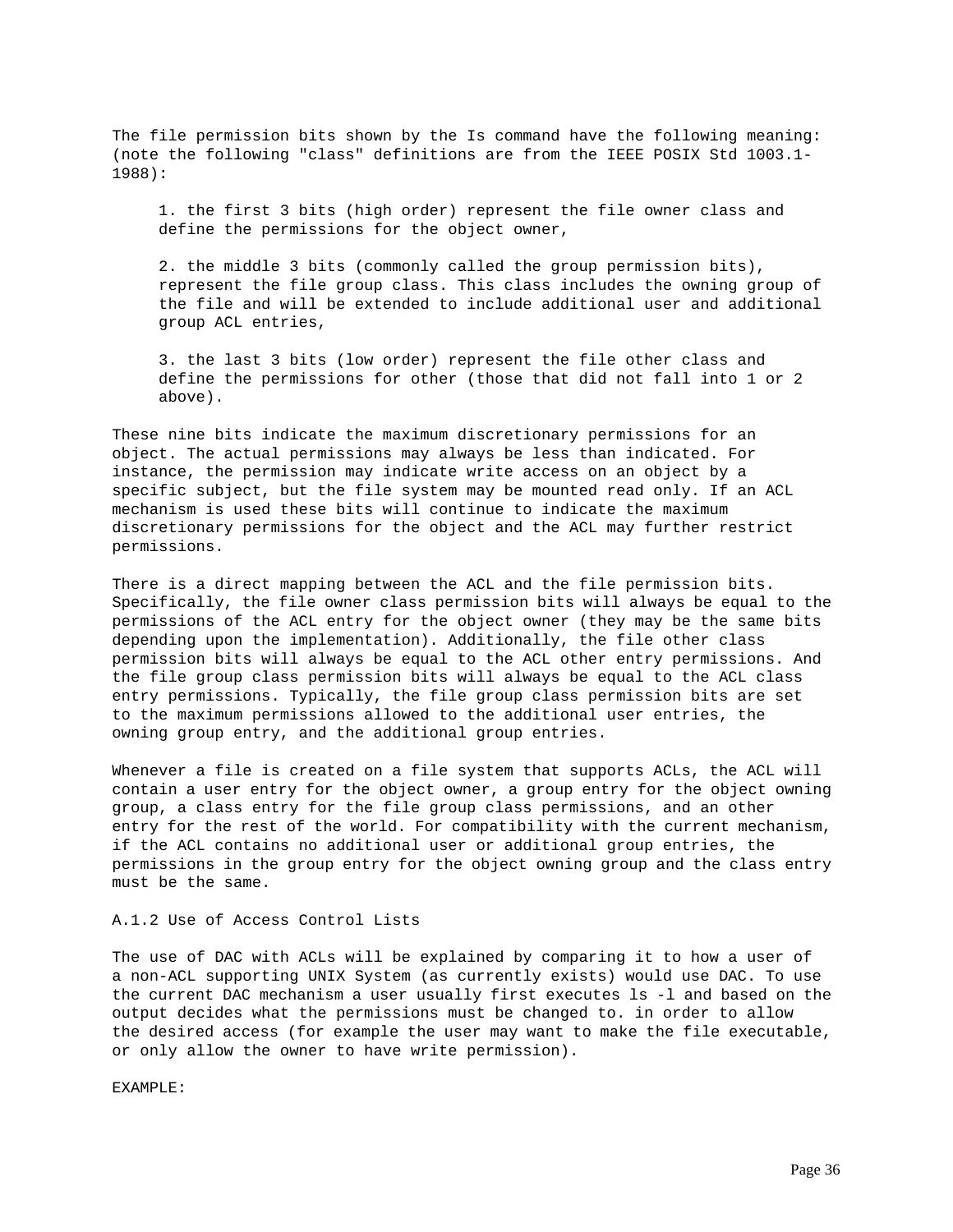\$ ls -l foo -rw-rw-rw- 1 craig demo 53 Mar 6 17:37 foo \$ chmod 600 foo \$ ls -l foo -rw------- 1 craig demo 53 Mar 6 17:37 foo In the new DAC mechanism, using a pure ACL, there will be two new commands getacl and setacl (there will be a new function, acl, for which these commands provide a user interface). The getacl command will be used to display the ACL and the setacl command will be used to change the ACL. These commands will be used in much the same way that Is and chmod are used. A user would first execute getacl to look at the ACL and then use setacl to make the desired changes. Because the ACL is not a fixed size, it may be difficult to manipulate. In order to simplify the use of ACLs the following example shows how the ACL may be easily manipulated using a text editor to give greater flexibility (note that changes may also be specified on the setacl command line). EXAMPLE: #the output of getacl is redirected to the file tmp \$ getacl bar > tmp #the file tmp is edited and the line in italics is inserted \$ vi tmp # file: bar # owner: craig # group: demo user::rwgroup::rwgroup:guest:r- class:rwother:rw- #setacl is executed and the contents of the file tmp become the new ACL for bar \$ setacl -f tmp bar #the output from getacl for the file bar is displayed \$ getacl bar # file: bar # owner: craig # group: demo user::rwgroup::rwgroup:guest:r- class:rwother:rw-A.1.3 Structure of Access Control Lists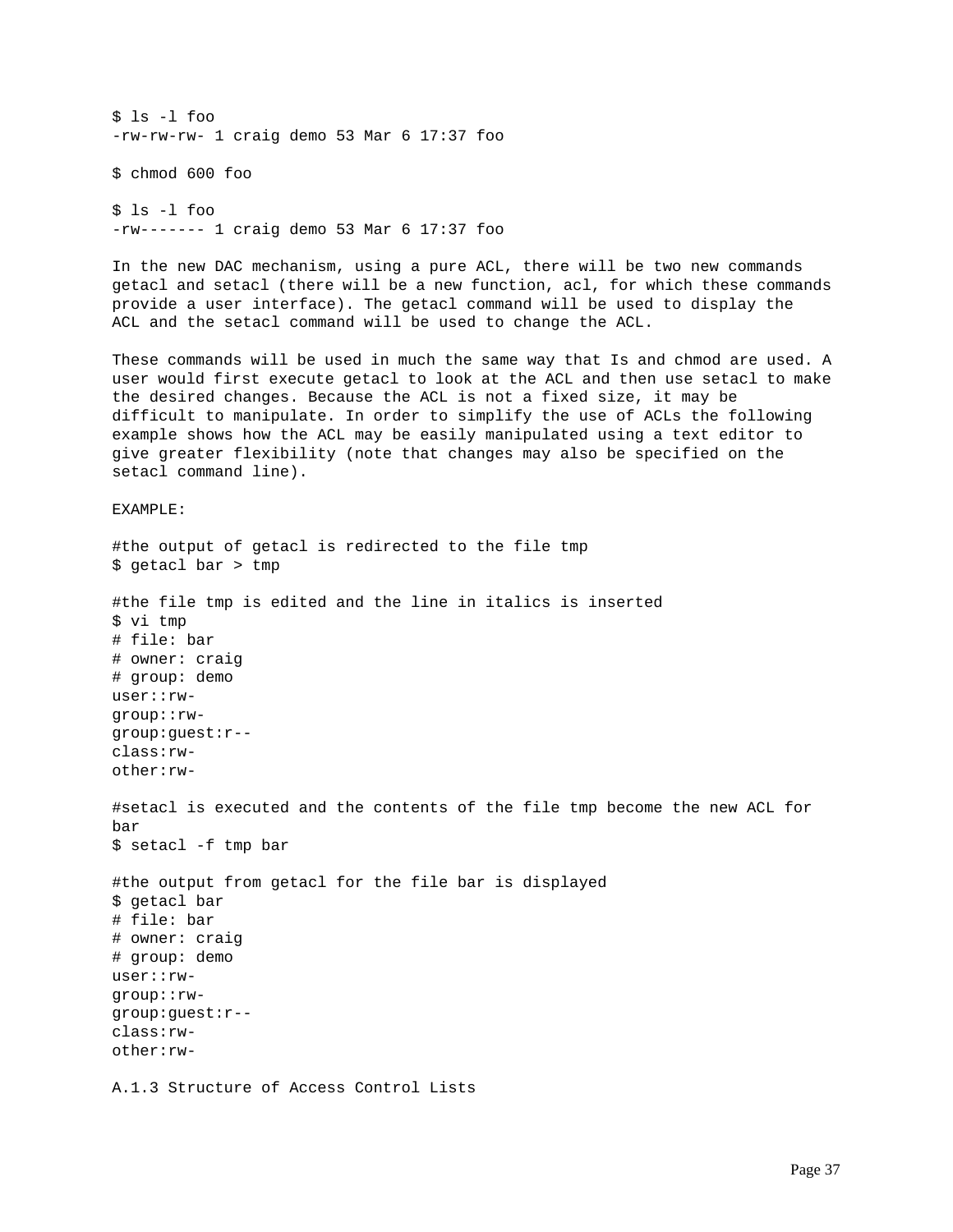The ACL consists of the following types of entries, which must be in the following order:

 1. user entry - This type of entry contains a user ID and the permissions associated with it. There must always exist one entry of this type, which will represent the object owner, and will be denoted by a null (unspecified) user ID. There may be additional user entries specified; however, no two additional user entries will have the same user ID and there may not be any additional entries with a null user ID. The term "additional user entries" will be used to indicate all user entries except the entry for the object owner.

 2. group entry - This type of entry contains a group ID and the permissions associated with it. There must always exist one entry of this type, which will represent the object owning group, and will be denoted by a null (unspecified) group ID. There may be additional group entries specified; however. no two additional group entries may have the same group ID and there may not be any additional entries with a null group ID. The term "additional group entries" will be used to indicate all group entries except the entry for the object owning group.

 3. class entry - This type of entry contains the maximum permissions granted to the file group class. There is exactly one of these entries in an ACL.

 4. other entry - This type of entry contains the permissions granted to a subject if none of the above entries have been matched. There is exactly one of these entries in an ACL.

 5. default entry - This type of entry may only exist on a directory. These entries are similar to the entries described above, except that they are never used in an access check, but are used to indicate the non-default ACL entries that should be added to a file created within the directory. Default entries are optional, but no two default entries may have the same type and ID.

Within each category the entries must be ordered as follows:

Entries in the user category shall be sorted numerically by user ID from lowest to highest, except for the object owner entry which always precedes all other user entries.

Entries in the group category shall be sorted numerically by group ID from lowest to highest, except for the object owning group entry, which always precedes all other group entries.

Entries in the default:user category shall be sorted numerically by user ID from lowest to highest, except for the default object owner entry, which always precedes all other default user entries. Entries in the default:group category shall be sorted numerically by group ID from lowest to highest, except for the default object owning group entry, which always precedes all other default group entries. The proper ordering of entries required by the acl function can be obtained by the use of the aclsort function. ACL entries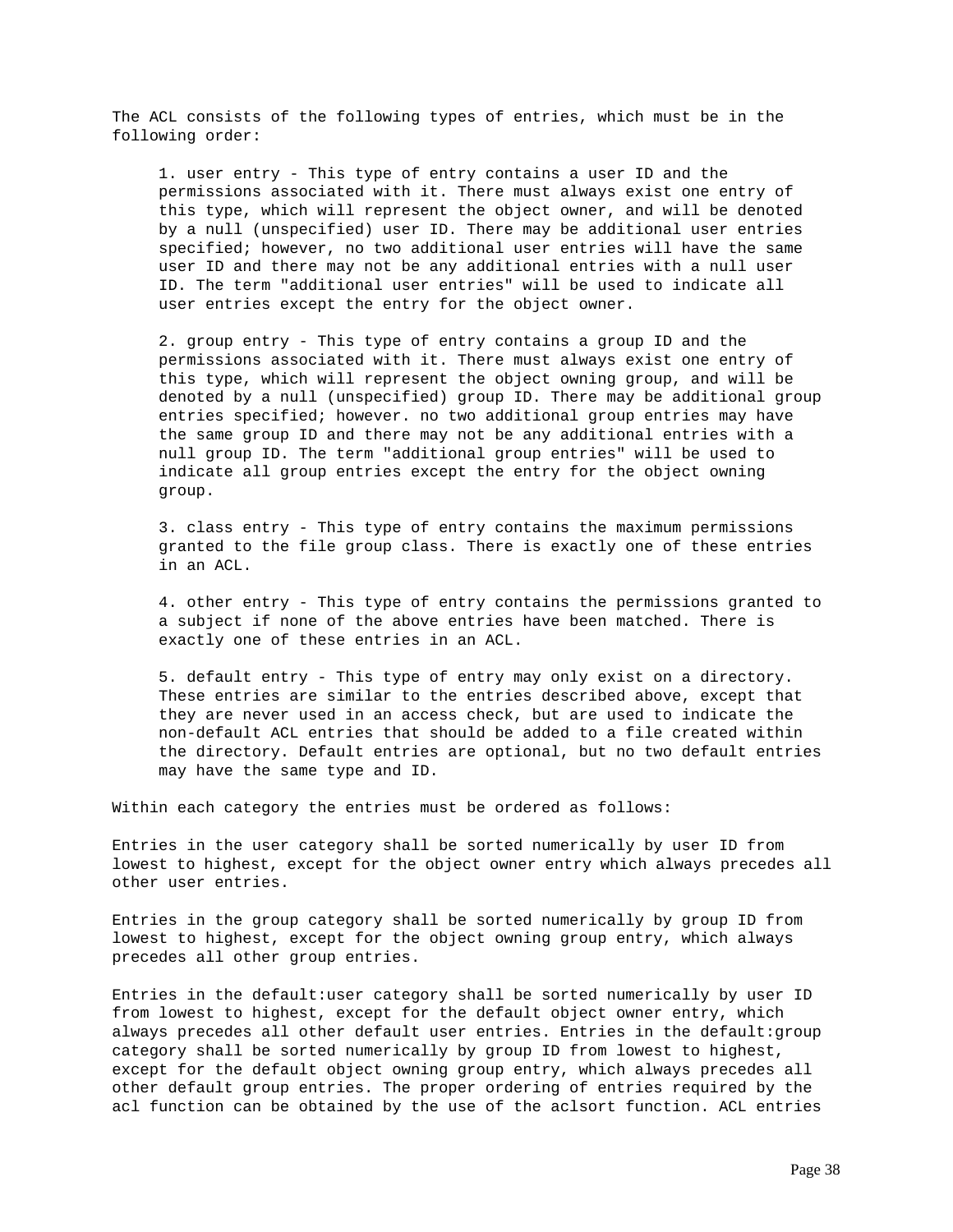given as input to the setacl command need not be sorted; the sorting will be performed by the setacl command.

The permissions that may be specified in an ACL entry are read(r), write(w), and execute/search(x).

When the setacl command is executed, the file owner class permission bits will be set to the permissions specified for the owner and the file other class permission bits will be set to the permissions specified for other. As an option, the file group class permission bits will be manipulated such that they reflect the maximum permission that the ACL permits to members of the file group class (any ACL entry other than the object owner or other). Otherwise, the file group class permission bits will be set to the permissions specified by the class entry. Therefore, if the file group class only allows read permission then additional user entries and any group entries in the ACL will not grant write or execute permission.

This ACL scheme supports finer discretionary access controls than the current mechanism, while maintaining compatibility with the current permissions mechanism. The DAC information may be changed in one atomic operation, avoiding the possibility of an intermediate insecure state. Finer controls can be specified via the ACL, including explicit specification of users disallowed any access to the object. Additionally, the file permission bits provide a summary of all access rights.

Rationale: The ACL scheme described here will allow entries to be either permissive or restrictive. In general, an entry that results in less permission than the file other class permissions would grant would be considered restrictive. An entry that results in more permission than the file other class permissions would grant would be considered permissive. In the event that a file with an ACL is exported to a non-ACL system, the loss of permissive entries would not present a security problem; however, the absence of support for restrictive entries may allow a process to have permission that it would not have been granted on a system with ACLs. This behavior must be described in the documentation.

A.1.4 Discretionary Access Check Algorithm

A process may request read, write, or execute/search access permissions to a file. Each access mode is logically checked separately using the following algorithm. The process request is granted if all individually requested modes are granted. Otherwise, the access request is denied.

Note, this is a logical description of the access check. The physical code sequence may be different for better performance.

Discretionary Access Check Algorithm:

 I. File Owner Class: If the effective user ID of the process matches the user ID of the owner of the file, the process is in the file owner class. If the requested access mode bit is set in the file owner class permission bits, this access mode is granted. Otherwise, access is denied.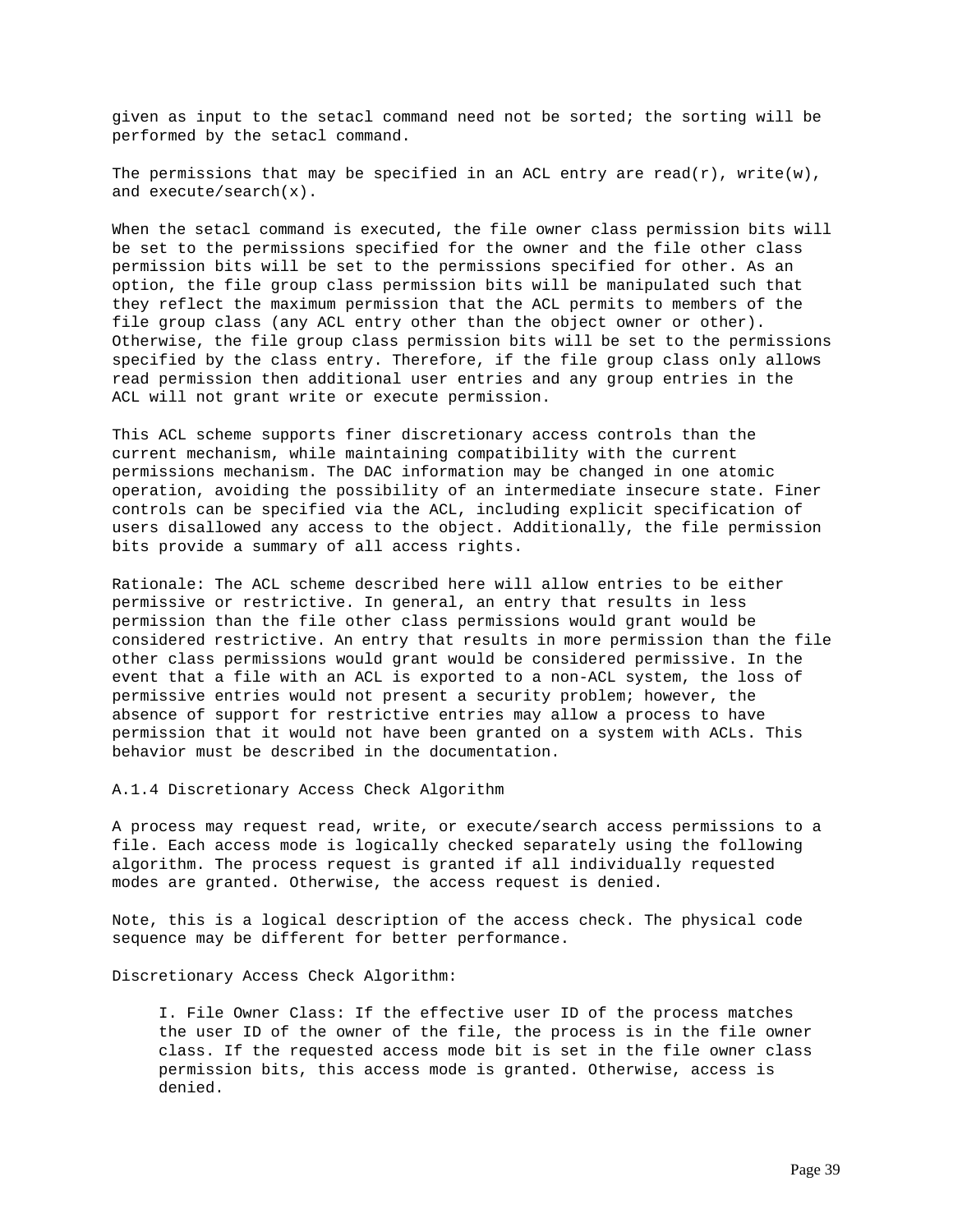Note, the user ACL entry for the object owner matches the file owner class permission bits.

 II. File Group Class: If the process is not in the file owner class and if the effective user ID of the process matches the user ID of an additional user ACL entry or the effective group ID or any of the supplementary group IDs of the process matches the group ID of any group ACL entry, the process is in the file group class. If the process matched an additional user ACL entry, only that entry is used as the matching ACL entry; otherwise, the matching group ACL entry or entries are used. If the requested access mode bit is set in the file group class permission bits and is set in a matching ACL entry, this access mode is granted. Otherwise, access is denied.

 Note, the permissions of the additional user or group ACL entries further restrict the access specified by the file group class permission bits. Also, the class ACL entry matches the file group class permission bits.

 III. File Other Class: If the process is not in the file owner class or file group class, the process is in the file other class. If the requested access mode bit is set in the file other class permission bits, this access mode is granted. Otherwise, access is denied.

Note, the other ACL entry matches the file other class permission bits.

The following examples show ACL use and the results of applying current and new DAC commands.

EXAMPLE 1:

# create file foo  $$ >$  foo #execute ls -l and getacl on the file foo  $$ 1s -1$  foo -rw-r--r-- 1 craig demo 0 Mar 620:27 foo

\$ getacl foo # file: foo # owner: Craig # group: demo user::rwgroup::r- class:r- other:r---

EXAMPLE 2:

#execute getacl and Is -I on the file, run.sh, with added ACL entries \$ ls -I run.sh -rwxr-xr-x+ 1 Craig demo 73 Mar 620:27 run.sh

\$ getacl run.sh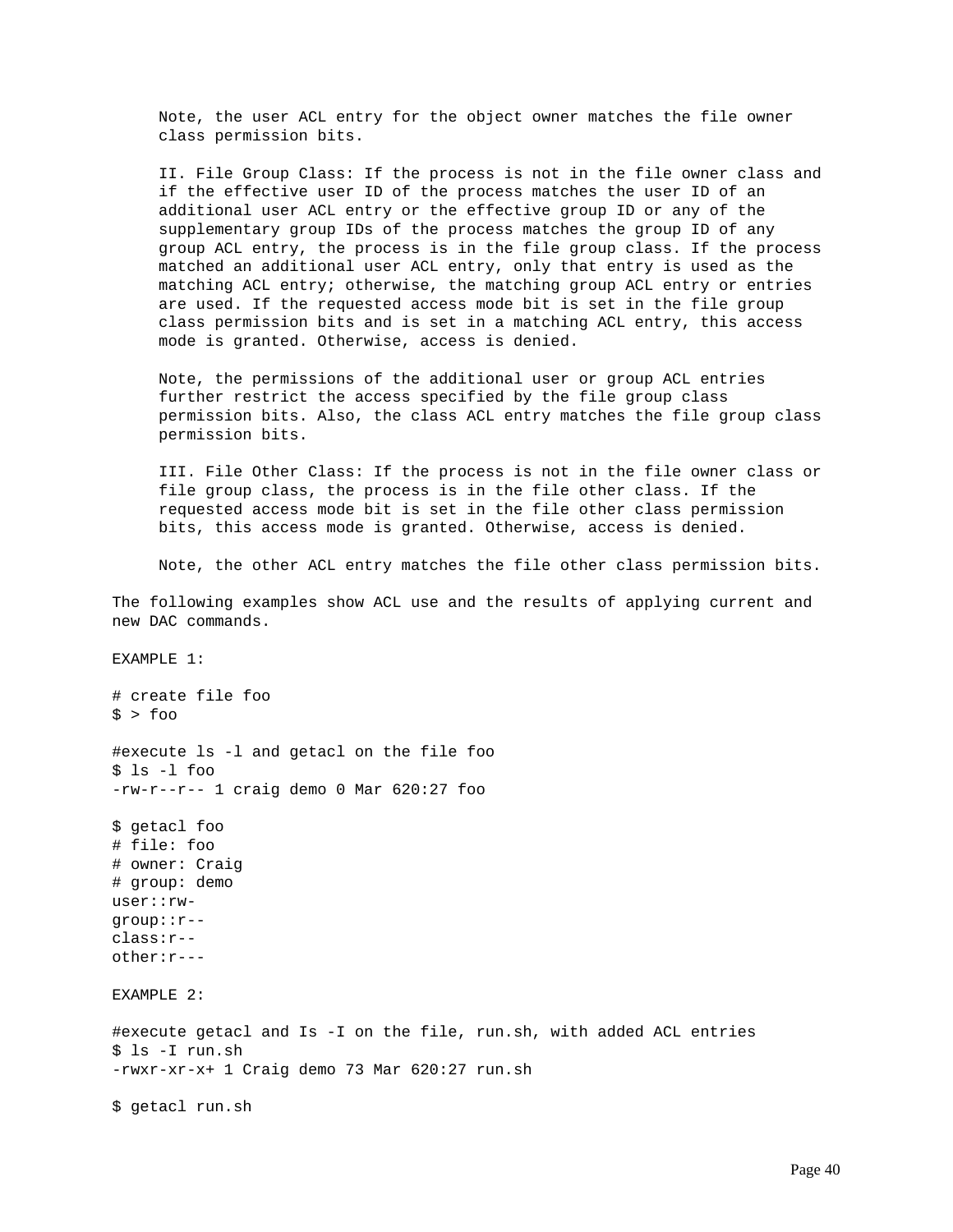# file: run.sh # owner: Craig # group: demo user::rwx user:fred:r-x user:larry:--x group::r-x group:guest:-- class:r-x other:r-x EXAMPLE 3: #use the chmod command on a file with an ACL #use getacl to report both the ACL entries and the effective permissions \$ chmod 644 run.sh \$ ls -l run.sh -rw-r--r--+ 1 craig demo 73 Mar 620:27 run.sh \$ getacl run.sh # file: run.sh # owner: craig #group: demo user::rwuser:fred:r-x #effective:r- user:larry:--x #effective:-- group::r-x #effective:r- group guest:-- class:r- other:r-- A.1.5 File Object Creation When a new object (regular files, special files, directories, named pipes) is created in the file system, there are several important attributes that

The user ID of the file is set to the effective user ID of the invoking process. The group ID of the file depends upon the mode of the containing directory. If the S\_ISGID bit is not set on the directory, the group ID of the file is set to the effective group ID of the invoking process. If the S\_ISGID bit is set on the directory, the group ID of the file is set to the group ID of the containing directory.

must be initialized. These are the user ID of the owner of the file, the group

ID associated with the file, the file permission bits, and the ACL.

Each function that creates a new file supplies an initial value for the file permission bits. This initial value is then merged with the file mode creation mask (umask) of the invoking process and with any default ACL entries of the containing directory to form the file permission bits and ACL of the new file.

Although in many cases the process umask is sufficient to assign default permissions, users making explicit use of ACLs may desire default ACLs. The default ACL scheme must sensibly interact with the existing DAC mechanism,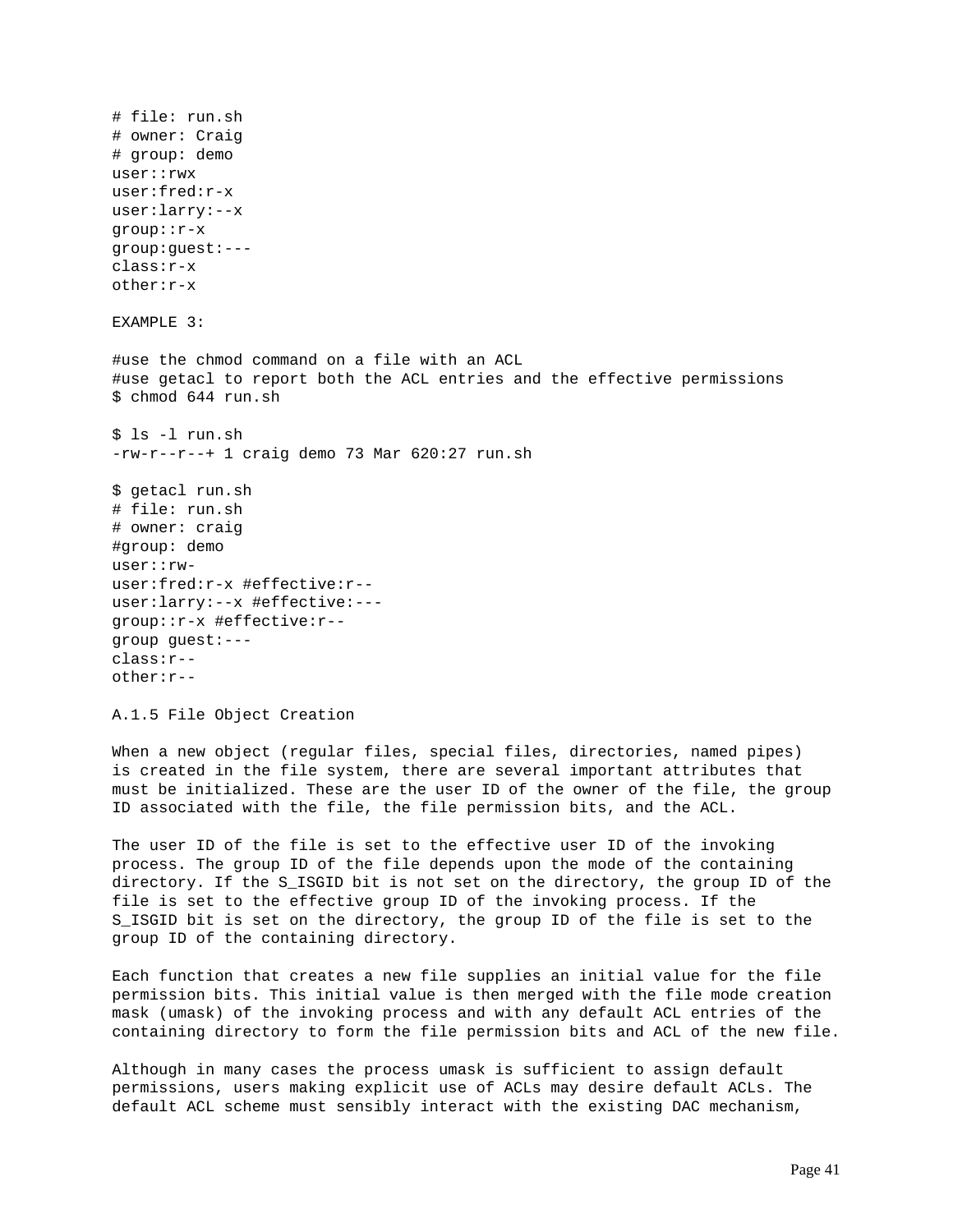including umask.

The default ACL entries specify permissions for users and/or groups and/or others, that will be assigned to a new file. These default ACL entries are associated with a directory. Note, an ACL on a directory may contain entries that control access to the directory and entries (defaults) used for new file creation in that directory.

The process of creating the file permission bits and the ACL for the new file is called "ACL Merge". First, any mode parameter is transformed into the equivalent ACL form. For example, the mode 0664 is equivalent to user::rw- , group::rw-, class:rw-, other:r--. Also, the complement of the umask is used to obtain the equivalent ACL. Thus, the umask 022 is equivalent to user::rwx, group::r-x, class:r-x, other:r-x.

Two ACLs are merged by first logically sorting both ACLs into one ACL. Then any pair of matching entries are replaced with an entry that has permissions formed by ANDing the matched entries. Thus a permission is in the merged entry only if it was previously in both entries.

The first ACL merge is with the initial mode from the file creation function and with the process file mode creation mask. The second ACL merge is with any default entries from the containing directory. The result is the ACL for the new file. The file permission bits are then set from the user, class, and other ACL entries. Note, this may be different from the setacl command with the -r option since this merge does not set the file group class permission bits to the maximum permission of the file group class entries.

Finally, if the new object is a directory, then any default entries from the containing directory are copied to the new ACL. That is, the default ACL entries of the new directory are the same as the default ACL entries of the containing directory.

An example of the ACL merge operation is shown in the following figure:

FIGURE MISSING!

A.1.6 IPC Object Creation

When an IPC object is created (by shmget for shared memory, by semget for semaphores, by msgget for messages), its cuid and uid will be set equal to the effective user ID of the invoking process and its cgid and gid will be set equal to the effective group ID of the invoking process. The initial permissions are set equal to the specified permissions in the flag argument to the \*get calls (shmflg, semflg, and msgflg, respectively). Note that default ACLs do not apply to IPC objects, although ACLs may be added explicitly to an IPC object via the aclipc call.

1.7 Compatibility Requirements

A user will generally use the current DAC commands (ls and chmod) or the new DAC commands (getacl and setacl). However, the use of these commands are likely to still be inter-mixed, and they must all give correct information. The entire interface to the current discretionary access control information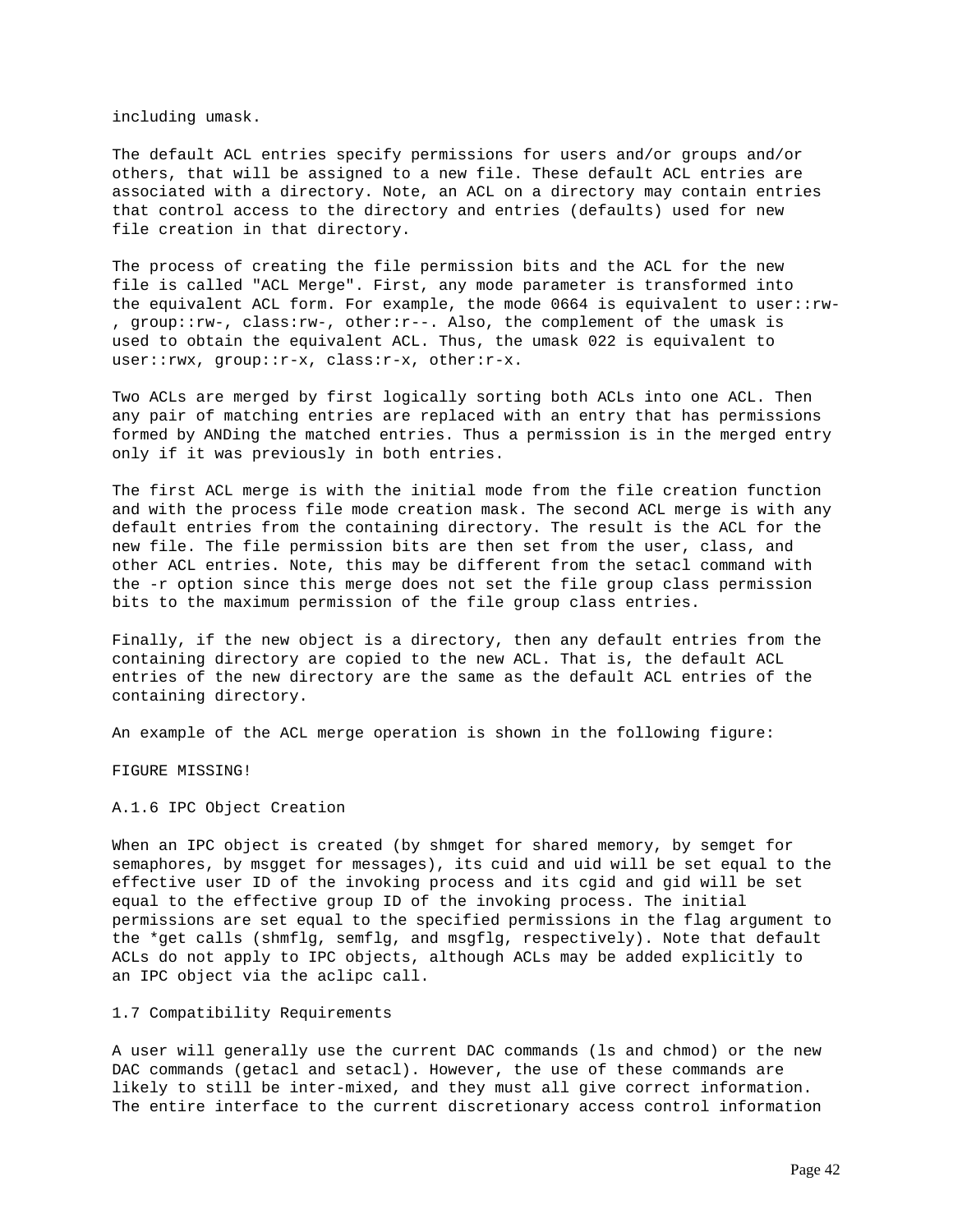must continue to function as it currently does. For example, chmod must still be able to modify the file permission bits and Is must still be able to report them.

Note that although Is will still report these permissions. they will not be the only permissions evaluated during an access check. The output of Is will continue to be the maximum permission that may be granted, but there may be additional discretionary access control information (ACL entries) that was added to the object. In order to indicate that additional entries exist, Is-I will display the character "+" to the right of the current permissions display if an ACL is present. Therefore, when additional discretionary access control information has been added, in the form of ACL entries (as shown in the examples on previous pages), a user will need to use the newly provided command, getacl, to get a full view of the current discretionary access controls in effect. Although chmod will still modify the file permission bits, it will not change any additional discretionary access control information (i .e., ACL entries for additional users and additional groups) added to the object. To change these additional entries if they exist, the user will need to use the setacl command.

When the owner of an object is changed, the result will be identical to the current behavior. If the owner is changed to a user ID for which an additional user entry already exists in the ACL, the additional user entry is not changed but the user entry for the object owner will take precedence during an access check. When the group of an object is changed. the result will be identical to the current behavior. If the group is changed to a group ID for which an additional group entry already exists in the ACL, the additional group entry is not changed but the group entry for the object owning group will take precedence during an access check (except in the case of multiple concurrent groups, where all group entries are given equal treatment).

When the ACL contains no additional user or additional group entries, the permissions in the group entry for the object owning group and in the class entry must be the same. This behavior is the same as the current mechanism since the file permission bits can only specify at most three different permissions.

### 1.8 Documentation Requirements

The ACL mechanism and its proper use must be fully described in the Trusted Facility Manual and manual pages must be created for the Security Features User's Guide and Security Features Programmer's Guide for all new commands and functions.

### A.2 Commands and Functions

## 2.1 setacl Command

DESCRIPION: The setacl command will support the changing of discretionary permission information associated with a file. It will allow the file owner or a process with appropriate permission or appropriate privilege to perform the following functions: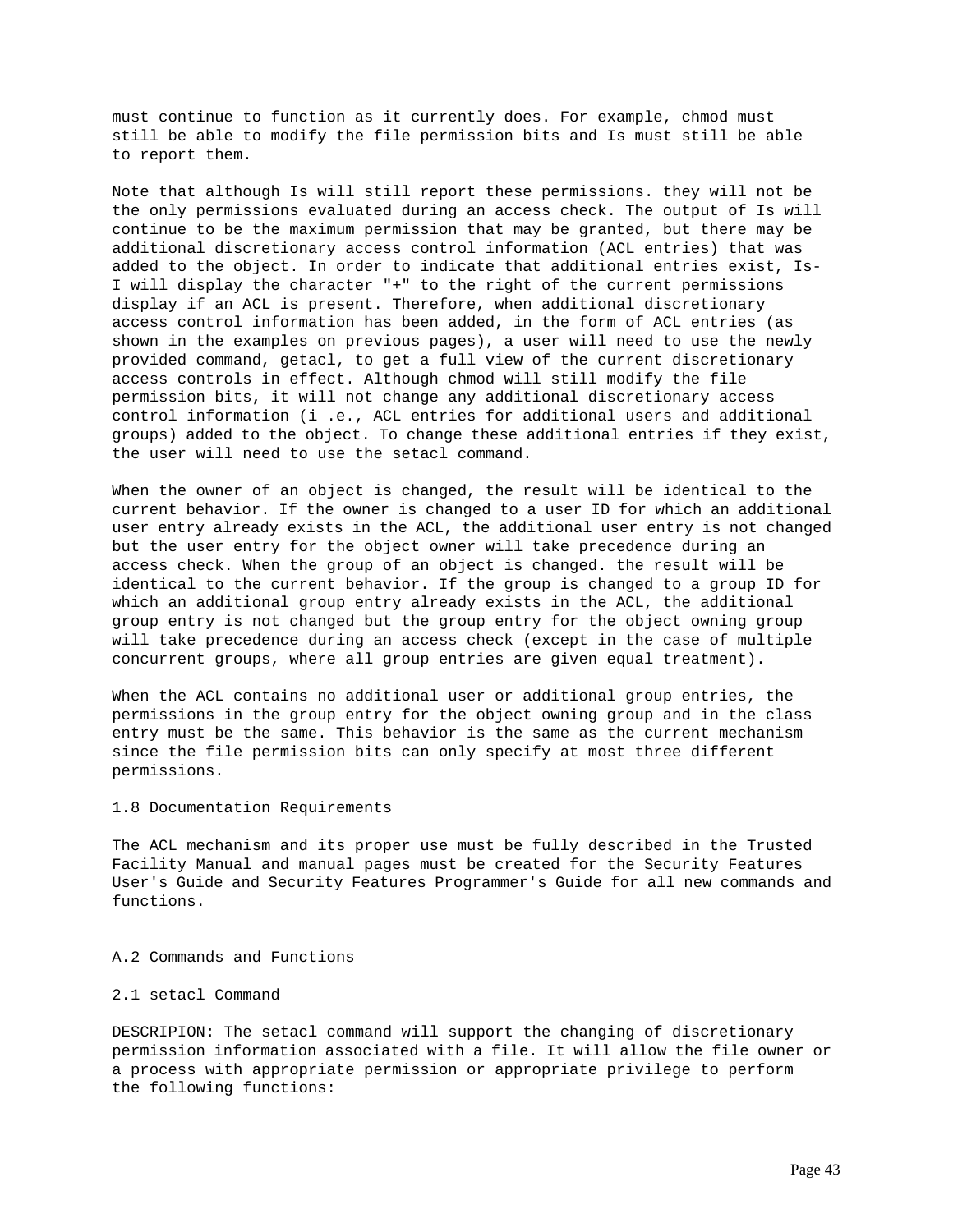```
 1. replace an entire ACL, including the default ACL entries on a
      directory,
      2. add, change, or delete an ACL or default ACL entry or entries.
This command gives the user an interface to a pure ACL mechanism, allowing a
finer granularity for file access. Note that this command only supports the
file system objects: e.g., regular files, special files, directories, and
named pipes. For simplicity, these objects are referred to as "files".
SYNOPSIS:
setacl [-r] [ -rn [u[ser]::operm | perm[,]]
      [u[ser]:uid:operm | perm[,...]]
      [g[roup]::operm | perm[,]]
      [g[roup]:gid:operm | perm[,...]]
      [c[lass]:operm | perm[,]]
      [o[ther]:operm | perm[,]]
      [d[efault]:u[ser]::operm | perm]
      [d[efault]:u[ser]:uid:operm | perm[,...]]
      [d[efault]:g[roup]::operm | perm]
      [d[efault]:g[roup]:gid:operm | perm[,...]]
      [d[efault]:c[lass]:operm | perm]
      [d[efault]:o[ther]:operm | perm]
      ]
      [ -d [u[ser]:uid[,...]][g[roup]:gid[,...]] [d[efault]:u[ser]:[,...]]
     [d[efault]:u[ser]:uid[,...]] [d[efault]:g[roup]:[,...]]
      [d[efault]:g[roup]:gid[,...]] [d[efault]:c[lass]:[,...]]
     [d[efault]:o[ther]:[,...]]] file ...
or
setacl [-r] -s u[ser]::operm | perm[,]
      [u[ser]:uid:operm | perm[,...]]
      g[roup]::operm | perm[,]
      [g[roup]:gid:operm | perm[,...]]
      c[lass]:operm | perm [,]
      o[ther]:operm | perm[,]
      [d[efault]:u[ser]::operm | perm]
      [d[efault]:u[ser]:uid:operm | perm[,...]]
      [d[efault]:g[roup]::operm | perm]
      [d[efault]:g[roup]:gid:operm | perm[,...]]
      [d[efault]:c[lass]:operm | perm]
      [d[efault]:o[ther]:operm | perm]
      file...
or
setacl [-r] -f acl_file file
where:
      operm = octal representation of permissions (Note: for an ACL entry one
```
octal digit is required)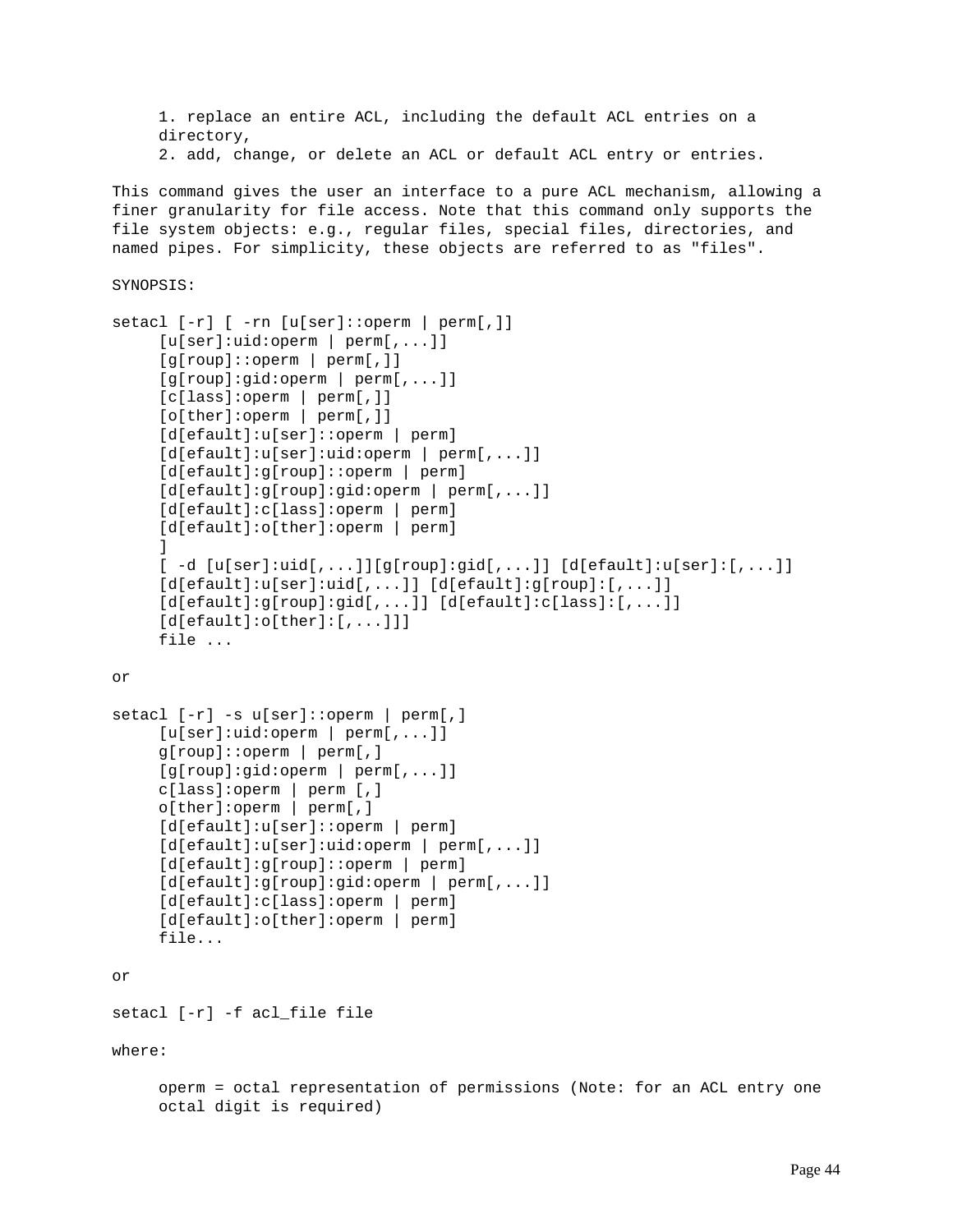perm = a permissions string composed of the characters r (read). w (write), x (execute/search), or - (no permission). The permission string must be at least 1 character and no more than 3 characters. The characters r. w, and x may only be in the string at most once. The characters may be in any order within the string.

uid = user identity (i.e., login name or user ID)

gid = group identity (i.e., group name or group ID)

 When the -f option is specified, it will take the access control information stored in the file acl\_file and assign it to the file file. See the PROCESSING section below for further information on the format of the file acl\_file.

PROCESSING: A unique ACL will exist for each file on the system. There are four types of ACL entries, consisting of user, group, class, and other. The user entry for the file owner, the group entry for the file owning group, the class entry for the file group class, and the entry for other must always be in the ACL.

 1. user entry - This type of entry contains a user ID and the associated permissions that will be granted to the user. There must always exist one entry of this type, which will represent the file owner, and will be denoted by a null (unspecified) user ID. There may be additional user entries specified; however each entry must specify a unique user ID and there may not be any additional entries with a null user ID. If there is a user entry with a user ID equal to the file owner the file owner entry will take precedence when an access check is performed.

 2. group entry - This type of entry contains a group ID and the< associated permissions that will be granted to the group. There must always exist one entry of this type, which will represent the file owning group, and will be denoted by a null (unspecified) group ID. There may be additional group entries specified; however, each entry must have a unique group ID and there may not be any additional entries with a null group ID.

 3. class entry - This type of entry contains the maximum permissions for the file group class. There is exactly one of these entries in an ACL.

 4. other entry - This type of entry contains the permissions granted to a subject if none of the above entries have been matched. There is exactly one of these entries in an ACL.

When the setacl command is used to change the ACL. it may result in changes to the file permission bits. Specifically. when the user ACL entry for the file owner is modified the file owner class permission bits will be modified. When the class ACL entry is modified, the file group class permission bits will be modified. When the other ACL entry is modified the file other class permission bits will be modified.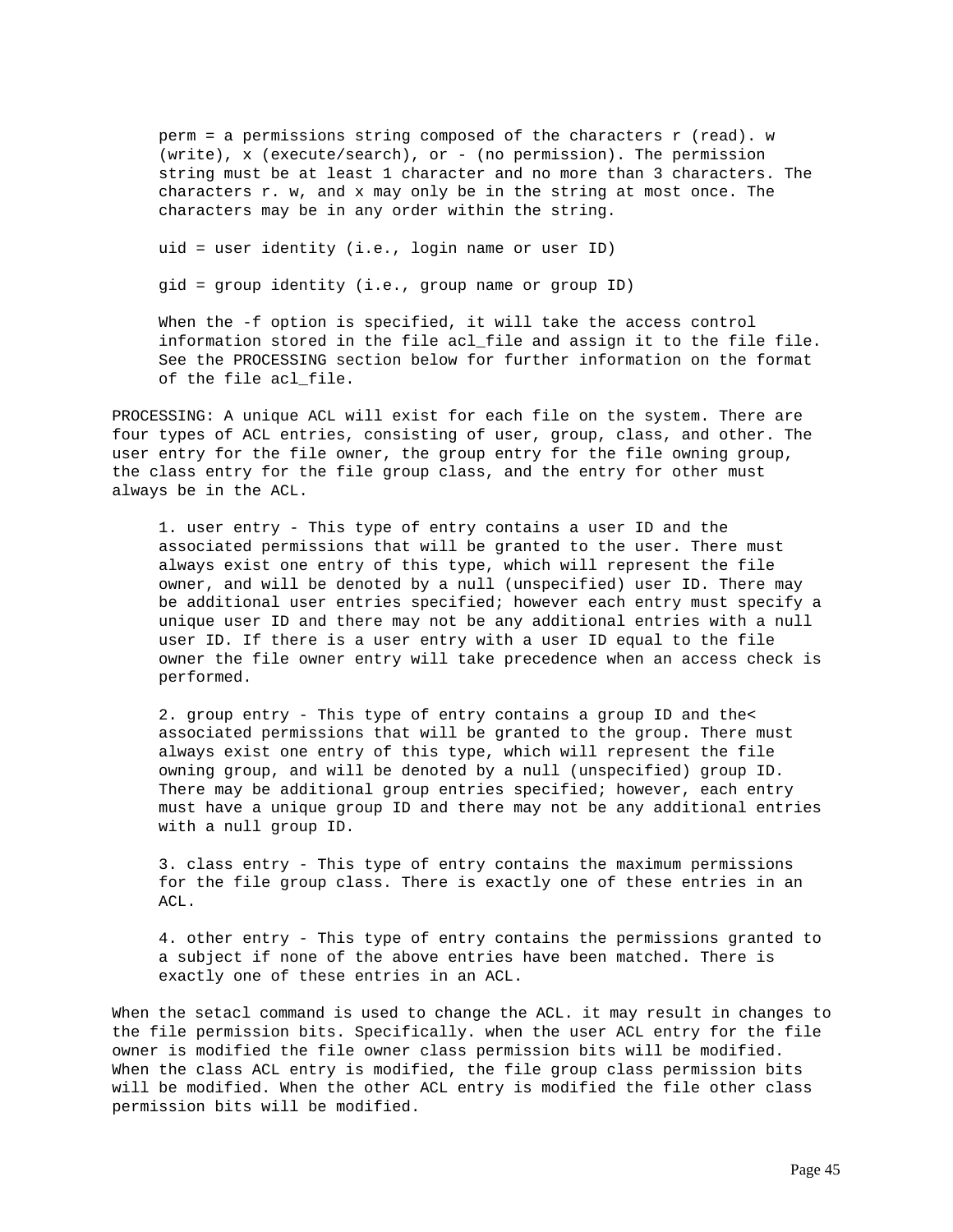When the additional user entries or additional group entries of the ACL are modified, the file group class permission bits may also need to be modified to reflect the maximum permission allowed by these entries.

The -r, recalculate, option will result in the permissions specified in the class entry being ignored and replaced by the maximum permission needed for the file group class. For example, if there are no additional user entries or additional group entries, the permission of the group entry for the file owning group is used for the class entry.

A directory may contain default ACL entries. These entries may be of the type default:user, default:group, default:class, or default:other. For default:user entries, if no user ID is specified, this entry will apply to the file owner permissions. Additional default:user entries must have a unique user ID specified. For default:group entries, if no group ID is specified, this entry will apply to the file owning group permissions. Additional default:group entries must have a unique group ID specified. If there are no additional default:user entries or additional default:group entries, then the permissions of the default:group and the default:class must be the same.

If a file is created in a directory which contains default ACL entries the entries will be added to the newly created file. Note that the default permissions specified for the file owner class, file group class, and file other class will be constrained by the umask and the mode( specified in the file creation call. If default ACL entries are specified for a file which is not a directory the command will fail  $\{11\}$ , see ERRORS AND RETURNS.

With no options and arguments {1}, see ERRORS AND RETURNS. If the MAC or DAC check fails when a request is made to modify the ACL (2), see ERRORS AND RETURNS. If the file named file does not exist  $\{6\}$ , see ERRORS AND RETURNS.

If options are specified, the validity of the option-arguments will be checked. If an invalid option is specified {3a}, see ERRORS AND RETURNS. The arguments must be processed in the order specified (e.g., if the modify option is specified with a user, followed by the delete option with ihe same user, the entry will be deleted).

For the -m, -s, and -d options, if uid is not a valid login name or a valid user ID {3b}, or if gid is not a valid group name or a valid group ID {3c}, or if a specified perm is not r, w, x, -, or a specified operm is not an octal digit {3d}, see ERRORS AND RETURNS.

The -m option is used to add a new ACL entry or change an existing ACL entry.

If an entry already exists for the specified uid or gid. the specified permissions (perm operm) will replace the current permissions. If an entry does not exist for the specified uid or gid, an entry will be created. Note that an entry with no permissions will result in the specified uid or gid being denied access (any permissions) to the file. To specify no access in an entry being modified or added, either 0 should be specified for operm or - should be specified for perm.

The -s option is used to replace the ACL information on a file. The effect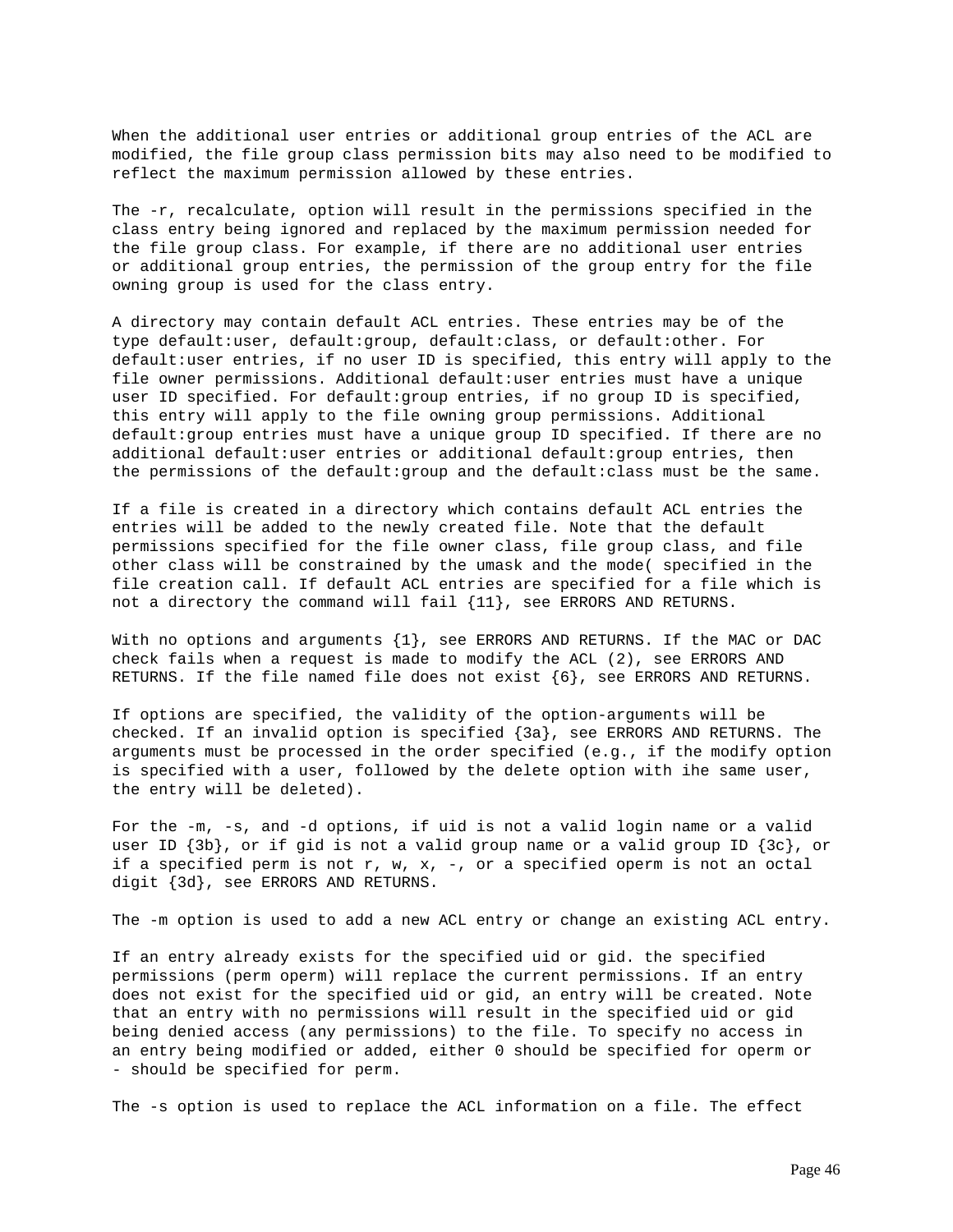of using this option is that all entries are removed, and replaced by the newly specified ACL. If -s is specified with -d, -f, or -m {5}, see ERRORS AND RETURNS. There must be exactly one user entry specified for the file owner, exactly one group entry specified for the file owning group, exactly one class entry specified for the file group class, and exactly one other entry specified. If there is no user entry specified for the file owner. or no group entry specified for the file owning group or no class entry specified for the file group class, or no other entry specified {8}, see ERRORS AND RETURNS. There may be additional user ACL entries and additional group ACL entries specified. If duplicate entries are specified {9}, see ERRORS AND RETURNS.

The -d option is used to delete an existing entry from the ACL. If a matching entry is not found {4a}, see ERRORS AND RETURNS. Otherwise, the matching entry will be deleted. The user entry for the file owner, the group entry for the file owning group, the class entry, and the other entry may not be deleted from the ACL. If an attempt is made to delete one of these entries {4b}, see ERRORS AND RETURNS.

(Note: deleting an entry may have different effects than removing all the specified permissions for an entry. If an entry is deleted and a search is later done for the user or group identity that appeared in the entry, this identity might match another entry and then be given the permissions specified in this other entry. If the original entry remained with no permissions and a search was done for this identity. the search might match this entry and the subject would be denied access.)

The -f option is used to assign the ACL information contained in the file named acl\_file to the specified file(s). If -f is specified with -d. -s. or -m  ${5}$ , see ERRORS AND RETURNS. If the file named acl\_file does not exist  ${6}$ , see ERRORS AND RETURNS. The file named acl\_file must be readable by the invoking subject. If it is not readable {2}, see ERRORS AND RETURNS.

If the entire file named acl\_file contains correct external representation(s) for ACL entries, the ACL for the specified file(s) will be (removed and) replaced with the ACL whose external representation is contained in the file named acl\_file. Each external representation of an ACL entry, contained in the file named acl\_file, must be on a separate line and must be in the following format:

```
 u[ser]::operm perm
 [u[ser]:uid:operm perm]
 g[roup]::operm perm
 [g[roup]:gid:operm perm]
 c[lass]:operm perm
 o[ther]:operm perm
 [d[efault]:u[ser]::operm perm]
 [d[efault]:u[ser]:uid:operm perm[,...]]
 [d[efault]:g[roup]::operm perm]
 [d[efault]:g[roup]:gid:operm perm[,...]]
 [d[efarnlt]:c[lass]:operm perm]
 [d[efault]:o[ther]:operm perm]
```
The entries are not required to be in any specific order within the file.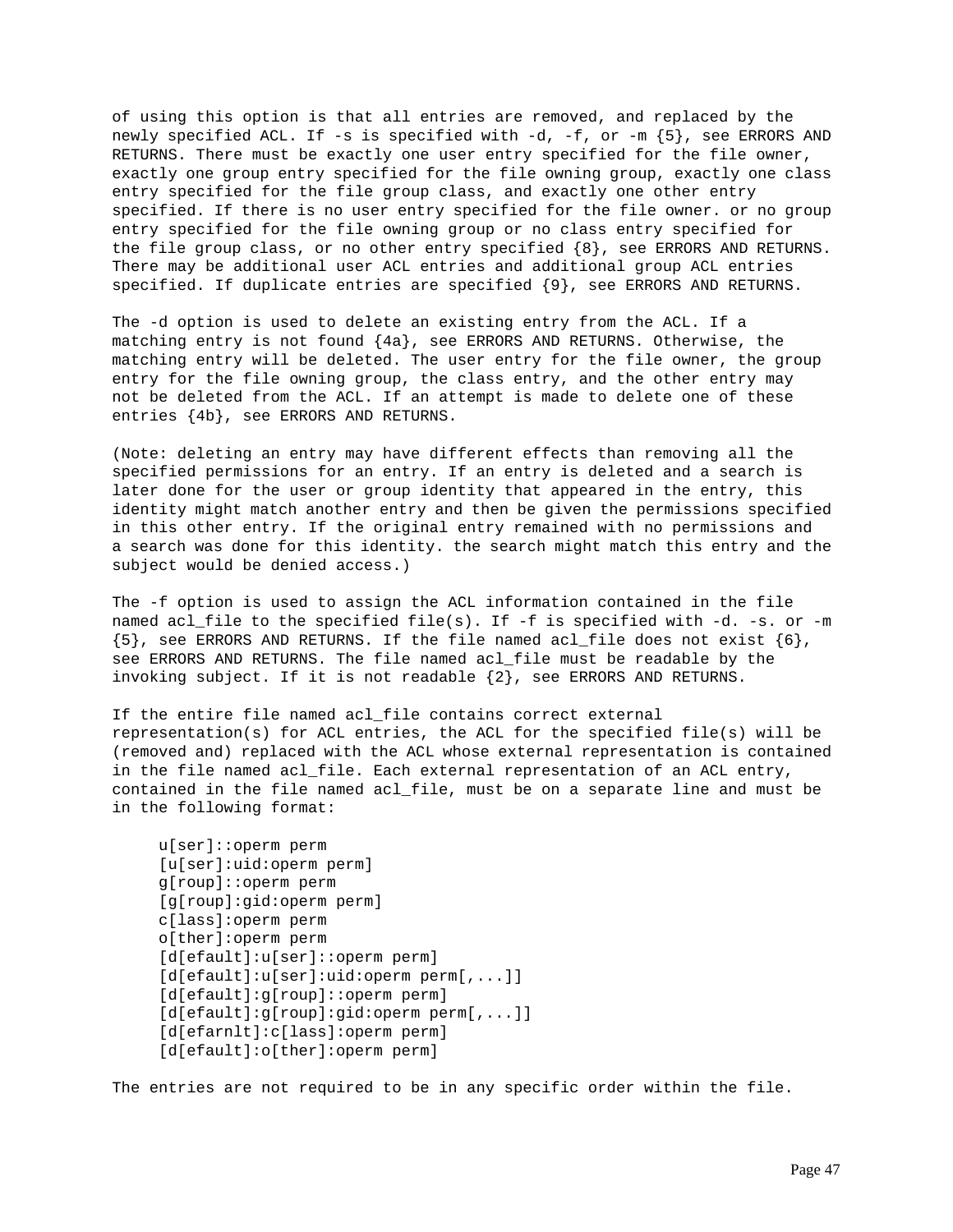There must be exactly one user entry specified for the file owner, exactly one group entry specified for the file owning group, exactly one class entry specified for the file group class, and exactly one other entry specified. If not, see ERRORS AND RETURNS. There may be additional user ACL entries and additional group ACL entries specified. If duplicate entries are specified {9}, see ERRORS AND RETURNS.

Validity checks are performed on all entries. If an invalid entry is encountered  $\{7\}$ ; see ERRORS AND RETURNS. If the exact problem can be determined an additional message may be displayed {3b}{3c}{3d}, see ERRORS AND RETURNS.

The character "#" will be used to indicate a comment. All characters starting with the #. to the end of the line will be ignored. Note that this includes any effective permissions (#effective:rwx) displayed by getacl.

This command may be executed on a file system that does not support ACLs. If ACL entries are specified which do not map into the base permissions {10}, see ERRORS AND RETURNS, otherwise the base permissions will be set.

ERRORS AND RETURNS: Following is a list of error conditions and the corresponding error message that should be output when this condition occurs.

```
usage: setacl [-r] [ -m [rn(ser]::operm perm[.]]
      [rn[ser]:uid:operm perm[,...J]
      [g[roup]::operm perm[,]]
      [g[roup]:gid:operm perm[....]]
      [c[lass]:operm perm[,]]
      [o[ther]:operm perm[,]]
      [d(efault]:u[ser]::operm perm]
      (d(efarnlt]:u[ser]:uid:operm perm(9...]]
      [d[efault]:g[roup]::operm perm]
     [d[efault]:g[roup]:gid:operm perm[,...]]
      [d[efault]:c[lass]:operm perm]
      [d[efault]:o[ther]:operm perm]
      ]
      -d [u[ser]:uid[,...]][g[roup]:gid(,...]] [d
      [efault]:u(ser]:]
      fd [efault]:u[ser]:uid[,...]] [d[efault]:g[roupj:[,...]]
      [d[efault]:g(roup]:gid] [d[efarnlt]:o[ther]:]]
      file...
```

```
or
```

```
setacl [-r] -s rn(ser]::operm perm[,]
      [rn[ser']:uid:operm perm[,...]]
      g[roup]::operm perm(.]
      [g[roup]:gid:operm perm[,...]]
      c[lass]:operm perm[,]
      o[ther]:operm perm[,]
      [d[efault]:u[ser]::operm perm]
      [d[efault]:u[ser]:uid:operm perm[9...]]
      [d[efault]:g[roup]::operm perm]
      [d[efault]:g[roup]:gid:operm perm[....]]
```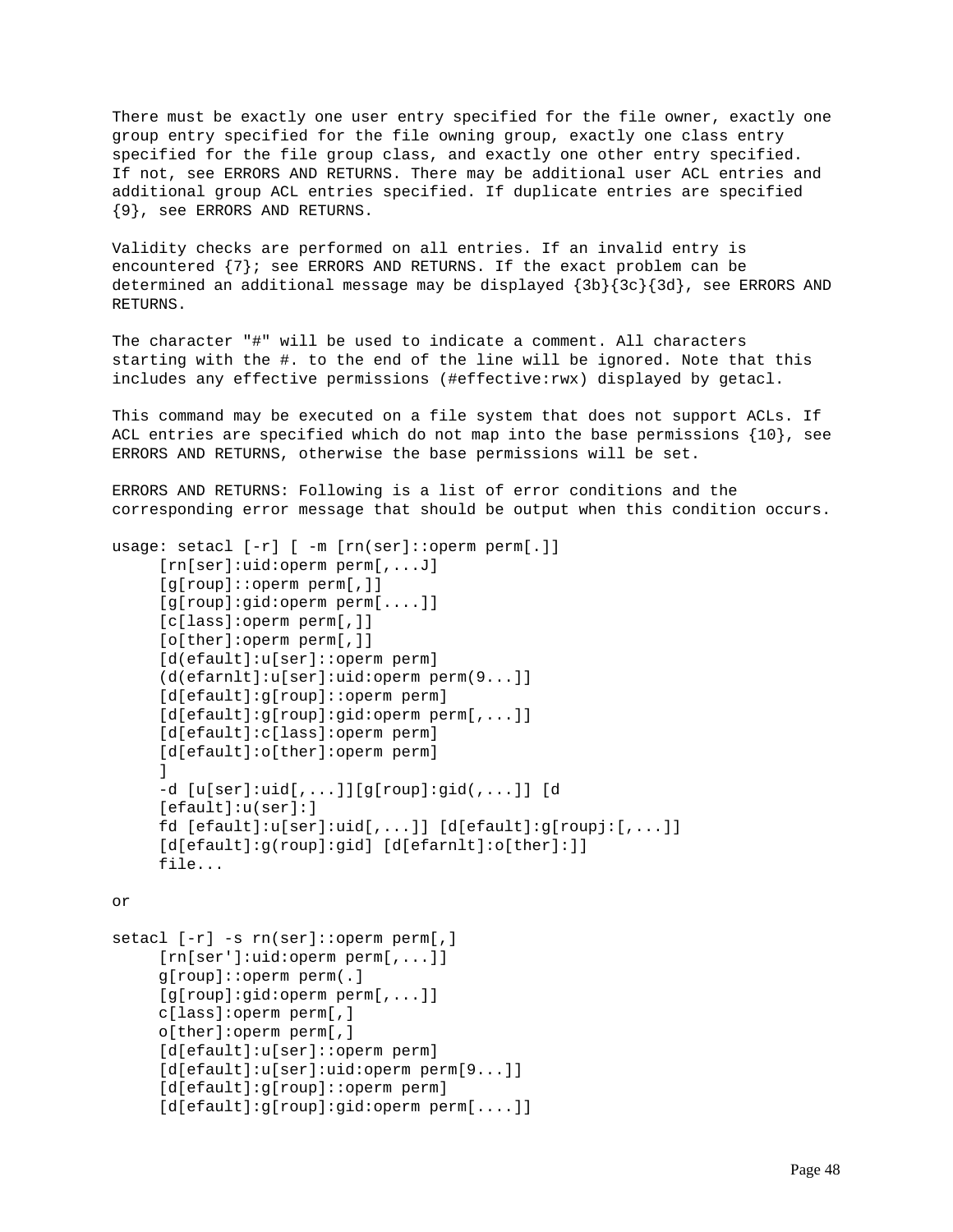```
 [d[efault]:c[lass]:operm perm]
      [d[efault]:o[ther]:operm \\perm]
      file
or
setacl [-r] -f acljile file
{1} No options or arguments:
      UX:setacl: ERROR: incorrect usage
      usage: ...
{2} If MAC or DAC check fails on the specified file:
      UX:setacl: ERROR: permission denied for "filename"
{3} invalid option-arguments:
      {a} incorrect/unknown option specified:
           UX:setacl: ERROR: illegal option -- "-option"
           usage: ...
      {b} invalid user ID:
           UX:setacl: ERROR: unknown user-id "uid"
      {c} invalid group ID:
           UX:setacl: ERROR: unknown group-id "gid"
      {d} invalid permission:
           UX:setacl: ERROR: unknown permission "permission"
           usage: ...
{4}invalid attempt to delete an ACL entry:
      {a} attempt to delete a non-existent entry from an ACL:
           UX:setacl: ERROR: matching entry not found in ACL
      {b} attempt to delete file owner, file owning group. class. or other
          ACL entries:
           UX:setacl: ERROR: file owner, file group, "class". and "other"
           entries may not be deleted
{5} the options specified are mutually exclusive:
      UX:setacl: ERROR: incompatible options specified usage:
{6} filename does not exist:
      UX:setacl: ERROR: file `file,name" not found
{7} an invalid ACL entry encountered in the file acl_file:
      UX:setacl: ERROR: "acl_file", line line; invalid ACL entry
{8} required entry for file owner, file owning group, class, or other
missing:
```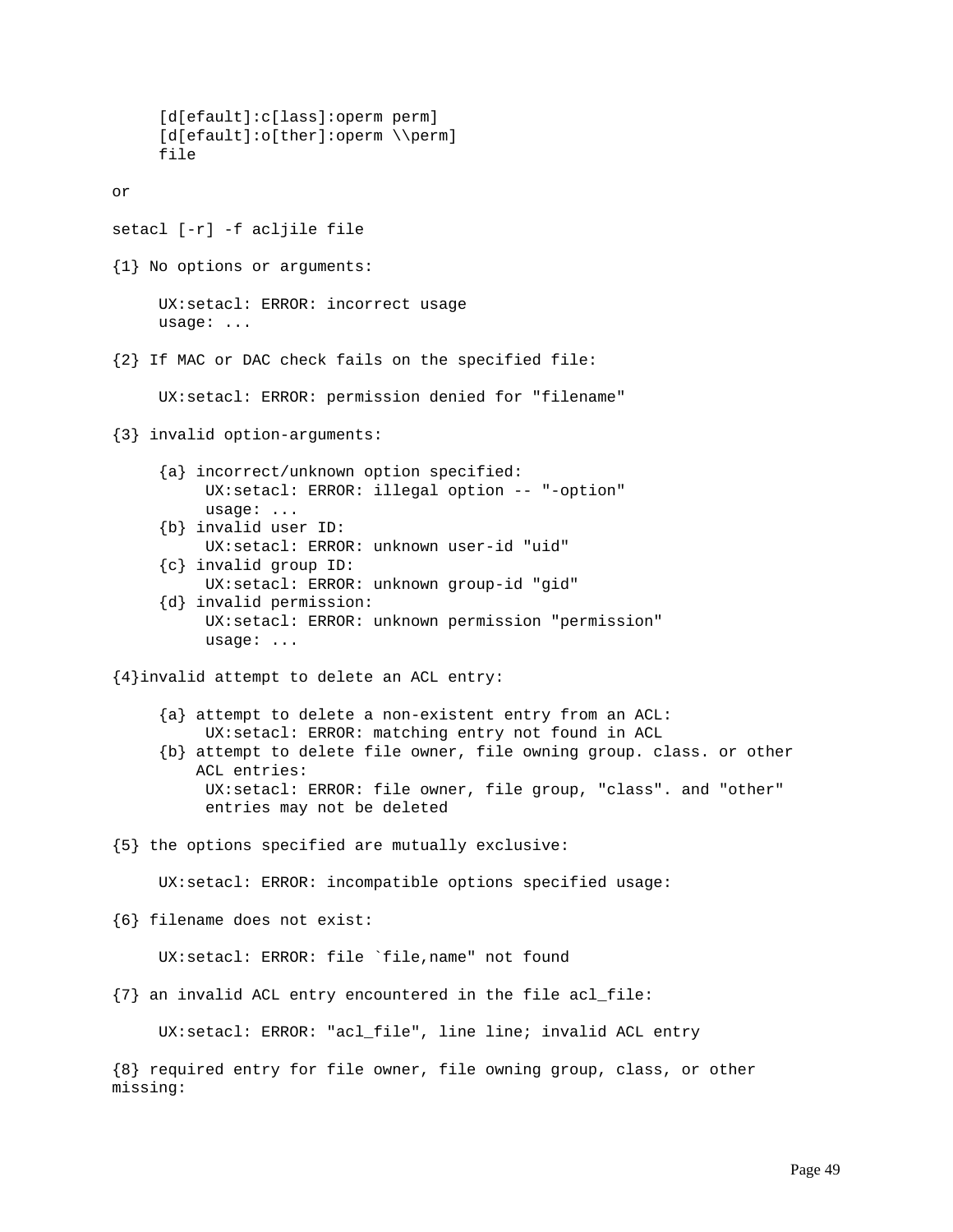UX:setacl: ERROR: required entry for file owner, file group, "class", or "other" not specified usage: ...

{9} duplicate ACL entries specified:

UX:setacl: ERROR: duplicate entries: "acl,entry"

{10} the file system does not have ACLs, and additional entries are specified:

 UX:setacl: ERROR: only file owner, file group, "class" or "other" entries may be specified

{11} the specified file is not a directory, and default entries have been specified:

UX:setacl: ERROR: default ACL entries may only be set on directories

OUTPUT: None

A.2.2 getacl Command

DESCRIPTION: The getacl command will support (he displaying of discretionary information associated with a file. It will allow the file owner or a process with appropriate permission or appropriate privilege to perform the following functions:

1. display the owner, group, and ACL for the specified file(s),

2. display the default ACL for a directory.

Note that this command only supports the file system objects: e.g., regular files, special files, directories. and named pipes. For simplicity, these objects are referred to as "files".

SYNOPSIS:

getacl [-ad] file

PROCESSING: With no arguments (1), see ERRORS AND RETURNS. If MAC or DAC check fails when a request is made to display the ACL information (2) see ERRORS AND RETURNS. With invalid options (3), see ERRORS AND RETURNS. If the file named file does not exist (4), see ERRORS AND RETURNS.

With the -a option specified, the filename, owner, group, and the ACL of the file will be displayed. With the -d option specified, the filename, owner, group, and the default ACL of the file will be displayed, if it exists. If the specified file does not support default ACLs (e.g., it is not a directory) only the filename, owner, and group will be displayed. With no option specified, both the ACL and the default ACL (if it exists) of the file will be displayed.

This command may be executed on a file system that does not support ACLs. It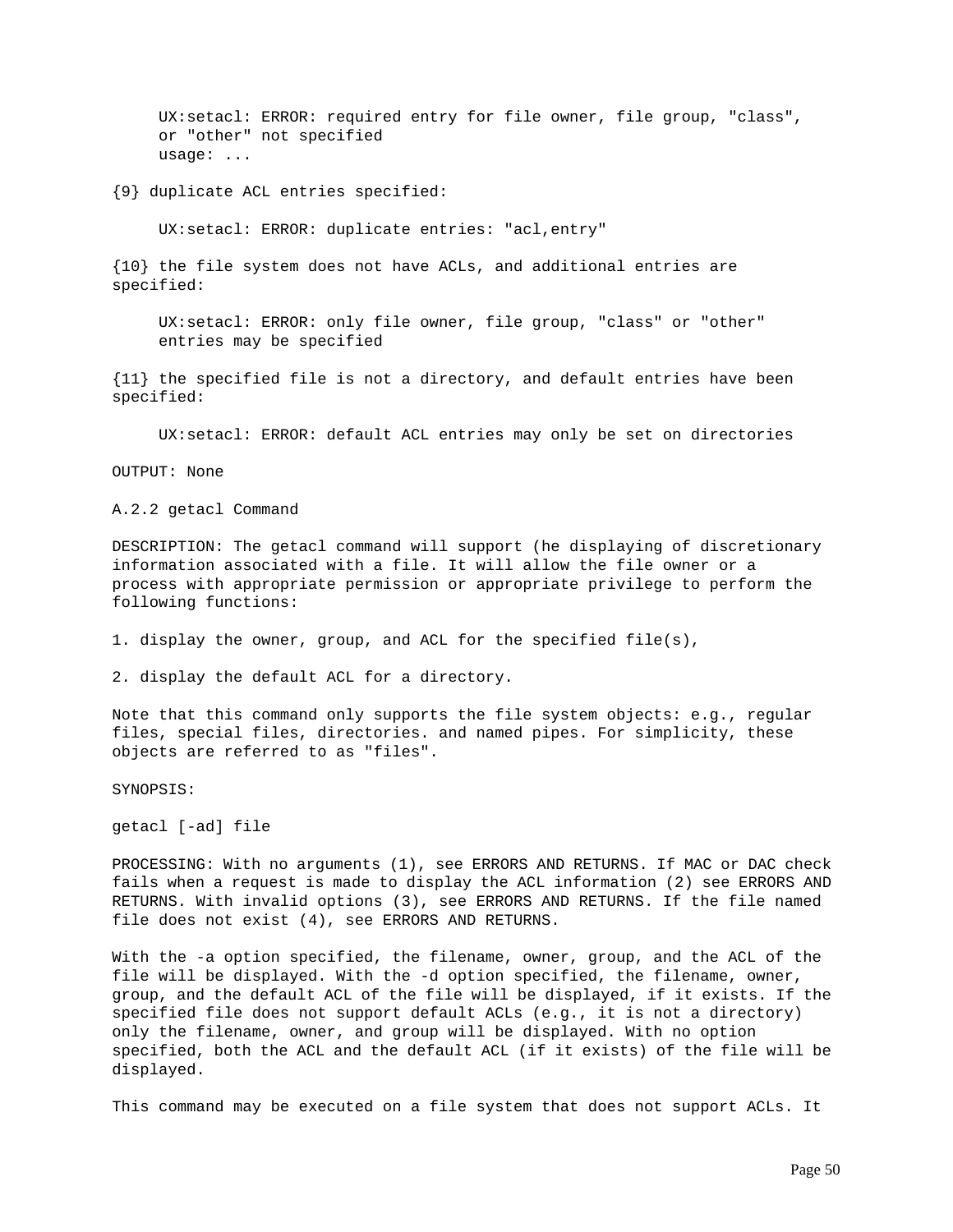will report the ACL based on the base permission bits. ERRORS AND RETURNS: Following is a list of error conditions and the corresponding error message that should be output when this condition occurs. usage: getacl [-ad] file (1) No arguments: UX:getacl: ERROR: incorrect usage usage:... (2) If MAC or DAC check fails when a request is made to display the ACL information: UX:getacl: ERROR: permission denied for "file" (3) incorrect/unknown option specified: UX:getacl: ERROR: illegal option -- "-optio,t" usage:... (4) file does not exist: UX:setacl: ERROR: file "file" not found OUTPUT: When an ACL is displayed, the external representation of the ACL will be as follows: # file: filename # owner: uid # group: gid user::perm inser:uid:perm group::perm group:gid:perm class:perm other:perm default :user: :perm default :user:uid:perm default :group: :perm default :group :gid :perm default :class :perm default :other :perm

The ACL entries will be displayed in the order listed above (the user entry for the file owner, followed by zero or more additional user entries, followed by the group entry [or the file owning group, followed by zero or more additional group entries, followed by the class entry for the file group class, followed by the entry for other). When the specified file is a directory the entries described above may be followed by default entries (the default user entry for the file owner, followed by zero or more additional default:user entries, followed by the default:group entry for the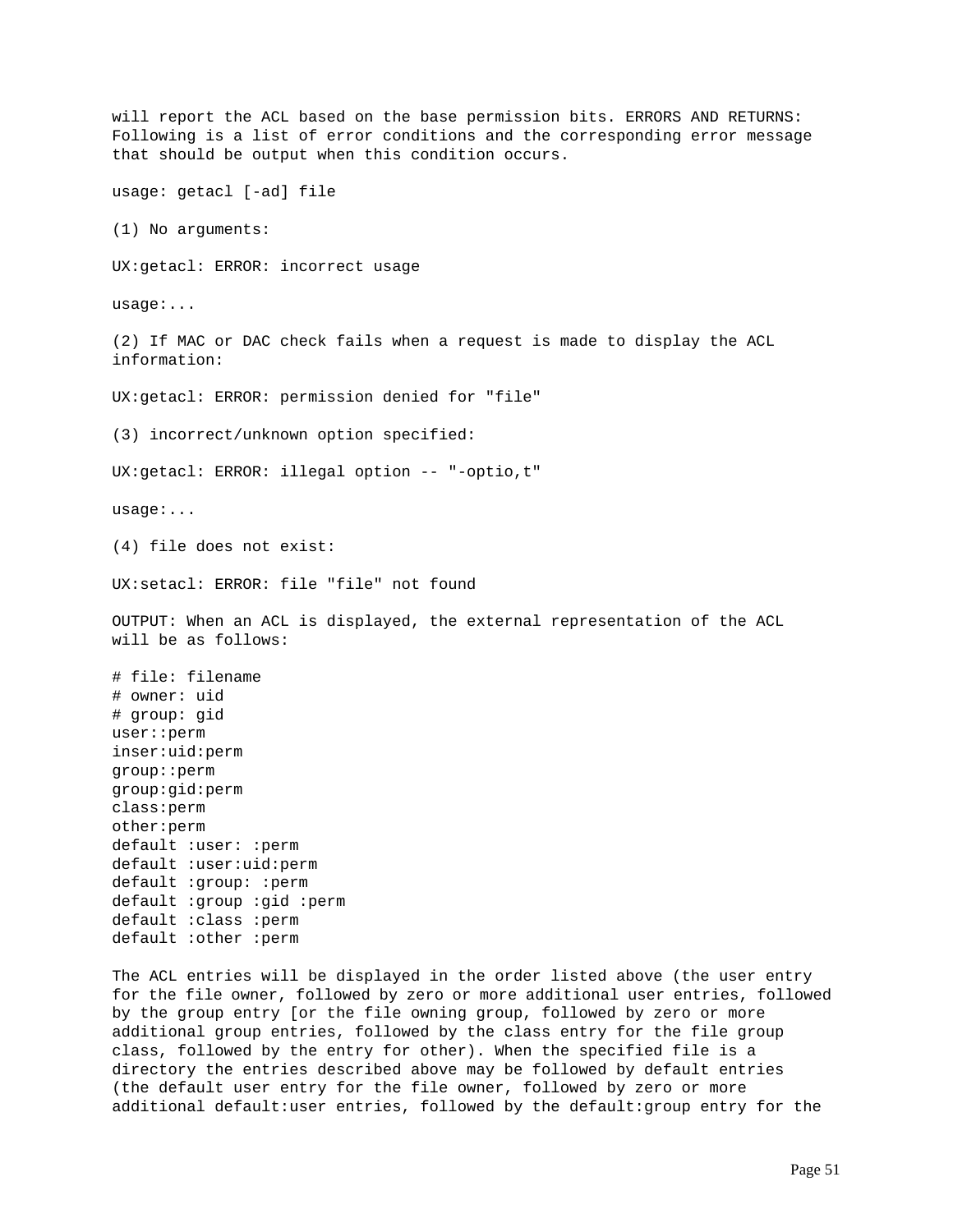file owning group, followed by zero or more additional default:group entries, followed by the default:class entry for the file group class, followed by the entry for default:other). Note that these default ACL entries are never used in an access check. If more than one file is specified, a blank line will be displayed before the ACL of the next file is displayed.

The first line displays the name of the file, next the file owner, and then the file owning group. The user entry without a user ID indicates the permissions that will be granted to the owner of the file. The additional user entries indicate the permissions that will be granted to the specified user. The group entry without a group indicates the permissions that will be granted to the group of the file. The additional group entries indicate the permissions that will be granted to the specified group. The class entry indicates the permissions that will be granted to the file group class. The other entry indicates the permissions that will be granted to others.

The default entries (default:user, default:group, default:class, and default:other) may only exist for directories, and indicate the default user, group, class, and other entries respectively that will be merged with the ACL for a new file created within the directory.

The uid is a login name, or a user ID (only if there is no login name associated with the user ID); gid is a group name. or a group ID (only if there is no group name associated with the group  $ID$ ); and perm is a three character string composed of the letters representing the separate discretionary access controls, r (read). w (write), x (execute/search), or the character -. The perm will be displayed in the following order: rwx. If a permission is not granted by this ACL entry. the placeholder. "-", will appear. For example. if the user does not have write permission. but does have read and execute permission, r-x will be output.

The file group class permission bits constrain the ACL (represent the most access that any entry in the ACL may have). If a user executes the chmod command and changes the file group class permission bits this may change the permissions that would be granted based on the ACL alone. This behavior is necessary for the save-restore model (all permissions are temporarily removed via chmod 000 file and then restored) to work correctly. In order to indicate that the file permission bits are more restrictive than an ACL entry, getacl will display the ACL entry as described above with an additional tab followed by a sharp sign and the effective permissions.

Note that output from getacl will be in the correct format for input to setacl. Therefore, if the output is redirected into a file (e.g., getacl junk > entries), this file can be used as input to setacl (e.g., setacl -f entries junk.new). In this way, a user can easily assign one file's ACL information to another file.

EXAMPLES:

1) File with several ACL entries:

#file:fred #owner:craig # group: demo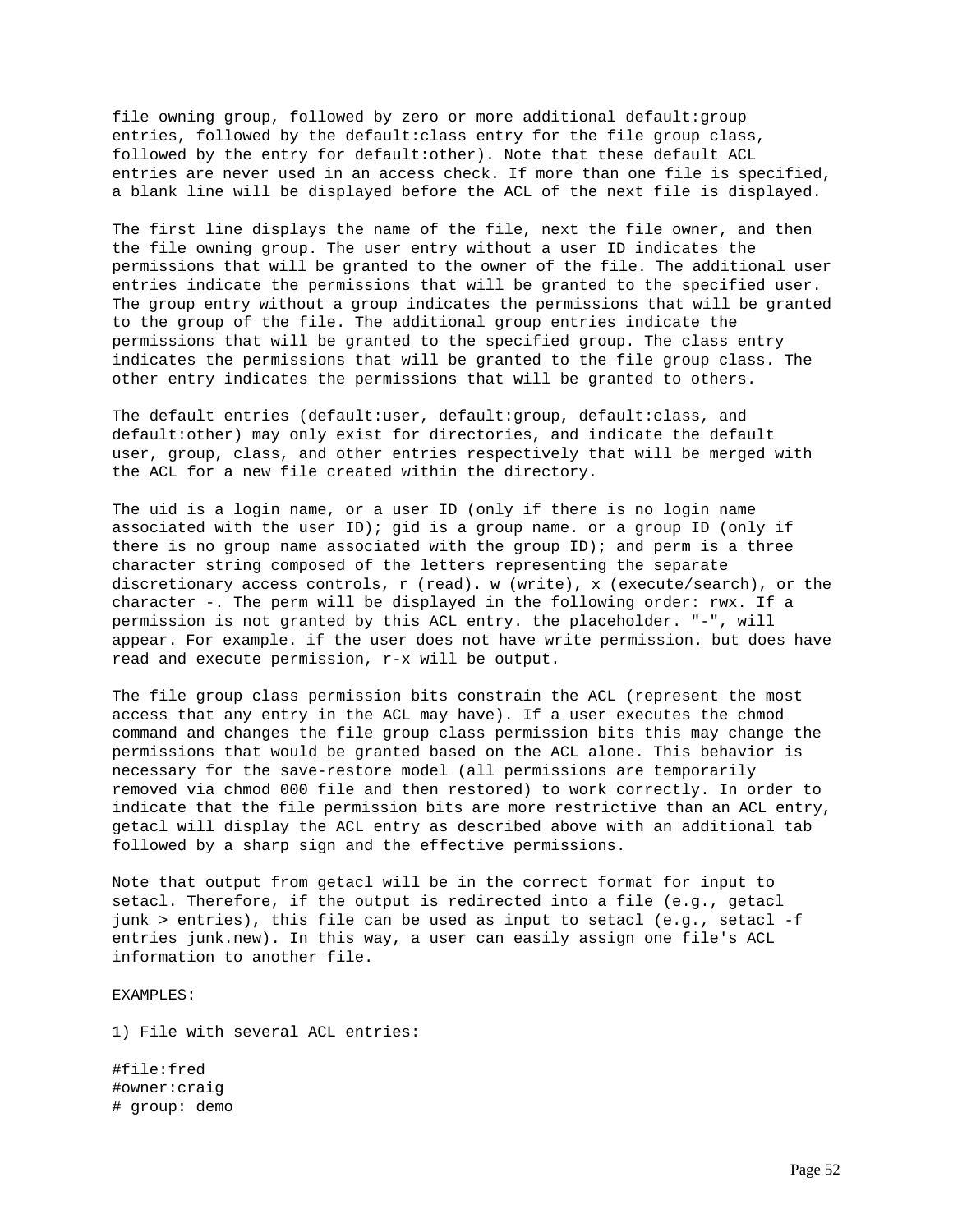user::rwx user:spy:-- user:larry:rwgroup::r- class:rwother:--- 2) Same file. after a "chmod 700 fred": #file:fred \$ owner: craig \$ group: demo user::rwx user:spy:-- user:larry:rw- #effective:-- group::r-- \$effective:-- class:-- other:--- 3) Directory with ACL entries including default ACL entries: \$ file: foodir \$ owner: craig \$ group: demo user::rwx user:spy:-- user:larry:rwx group::r-x class:rwx other:r- default:user::rwx default user :larry :rwx default:rnser:worm:- - default :group:demo:r default:other:--- 2.3 acl Function DESCRIPTION: The act call will support the getting and setting of

discretionary permission information associated with a file. It will allow the file owner or a process with appropriate permission or appropriate privilege to perform the following functions:

1. get or set a file's ACL information in an atomic operation.

2. return the number of entries contained in an file's ACL. Note that this call only supports the file system objects: e.g., regular files, special files, directories, and named pipes. For simplicity, these objects are referred to as "files".

SYNOPSIS:

#include <tbd.h>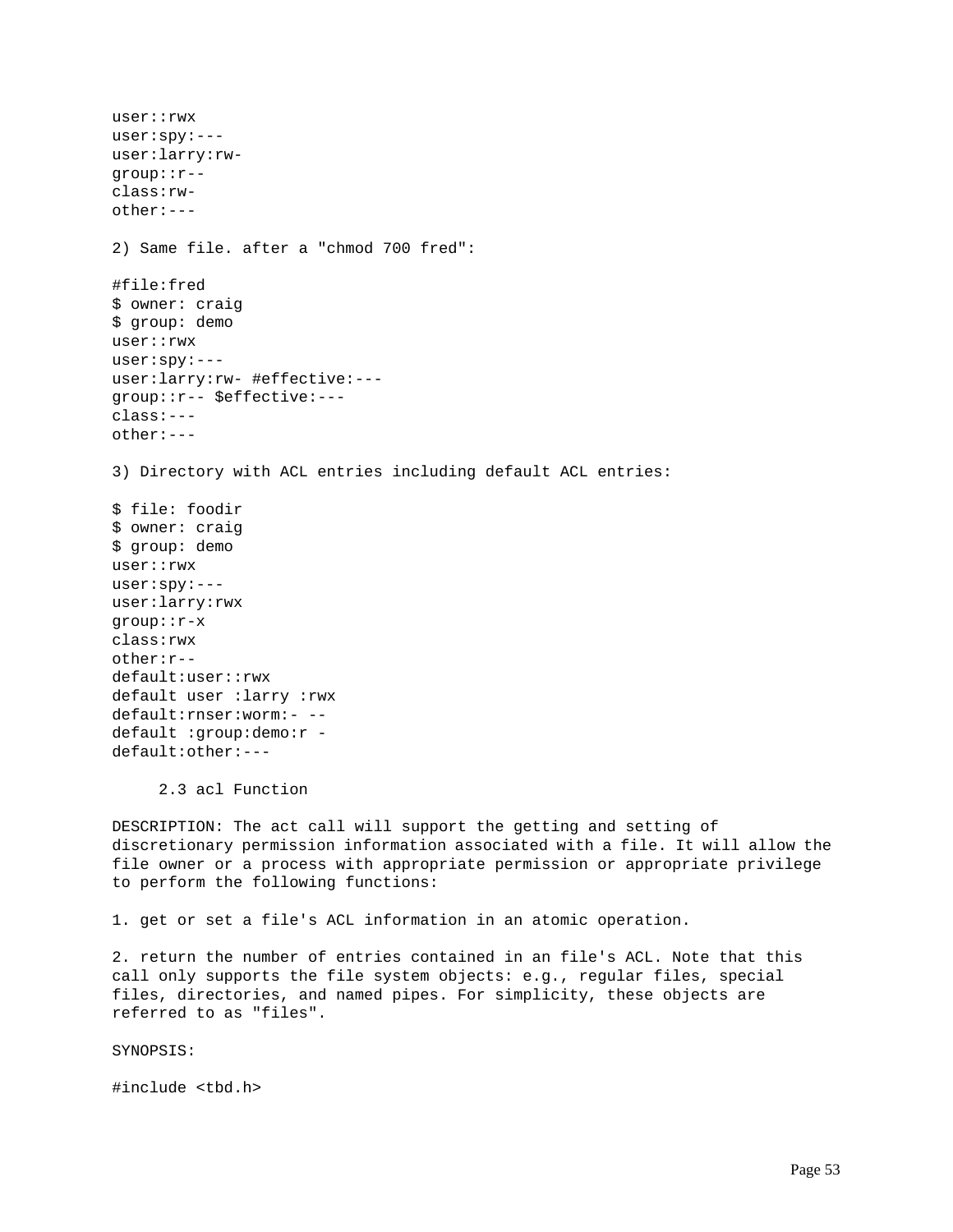int acl(const char \*path, int cmd. int nentries, struct acl "aclbufp)

Three values for cmd will be supported: ACLSET, ACLGET, and ACL\_CNT. The value of nentries is the number of ACL entries that can fit in the user-supplied ACL buffer for an ACL GET or the number actually present for an ACL SET; and aclbufp is a pointer to the user-supplied buffer of ACL entry structures. The buffer will consist of an array of four (USER\_OBJ, GROUP\_OBJ, CLASS\_OBJ, and OTHER\_OBJ entries are required) or more occurrences of the following structure:

struct acl [

int a\_type;

uid\_t a\_id;

ushort a\_perm;

];

Twelve values of a\_type will be supported to specify the type of entry: (six for access checking and six for defaults), USER\_OBJ, USER, GROUP\_OBJ, GROUP, CLASS\_OBJ, OTHER\_OBJ, DEF\_USER\_OBJ, DEF\_USER, DEF\_GROUP\_OBJ, DEF\_GROUP, DEF\_CLASS\_OBJ, and DEF\_OTHER\_OBJ. When a\_type is USER or DEF\_USER, aid will be a user id, and when a\_type is GROUP or DEF\_GROUP, aid will be a group id. When a\_type is USER\_OBJ, GROUP\_OBJ, CLASS\_OBJ, OTHER\_OBJ, DEF\_USER\_OBJ, DEF GROUP OBJ, DEF CLASS OBJ, or DEF OTHER OBJ, a id will not be used. The permissions for the entry will be contained in a\_perm.

PROCESSING: When the specified cmd is ACL\_CNT, the return value from the call will be the number of ACL entries for the filename pointed to by path. The values of nentries and aclbitfp will be ignored. If the user does not pass the DAC and MAC checks to see the ACL. the acl call will fail (see ERRORS AND RETURNS).

When the specified cmd is ACL\_GET. the ACL information for the filename pointed to by path will be retrieved and the ACL entries will be placed in the buffer pointed to by aclbufp. The value of nentries is the number of entries that can be held in the allocated buffer. If the number of ACL entries in the ACL is greater than the value of nentries (that is. the buffer space allocated to hold the files ACL entries is less than nentries times the size of an entry), the acl call will fail (see ERRORS AND RETURNS). On success. the return value from this call will be the number of ACL entries retrieved. On any error, the contents of the acl structures pointed to by aclbufp are indeterminate. If the user does not pass the DAC and MAC checks to see the ACL, the acl call will fail (see ERRORS AND RETURNS).

When the specified cmd is ACL\_SET, ACL entries currently in the buffer pointed to by aclbufp, for the filename pointed to by path, will be set if all required checks are passed. The contents of nentries shall be the number of ACL entries in the buffer, pointed to by aclbufp, to be copied. On success, the return value from this call will be 0. If the invoking user does not pass the DAC and MAC checks to set an ACL, the act call will fail (see ERRORS AND RETURNS). If an error occurs, either due to DAC and MAC checks or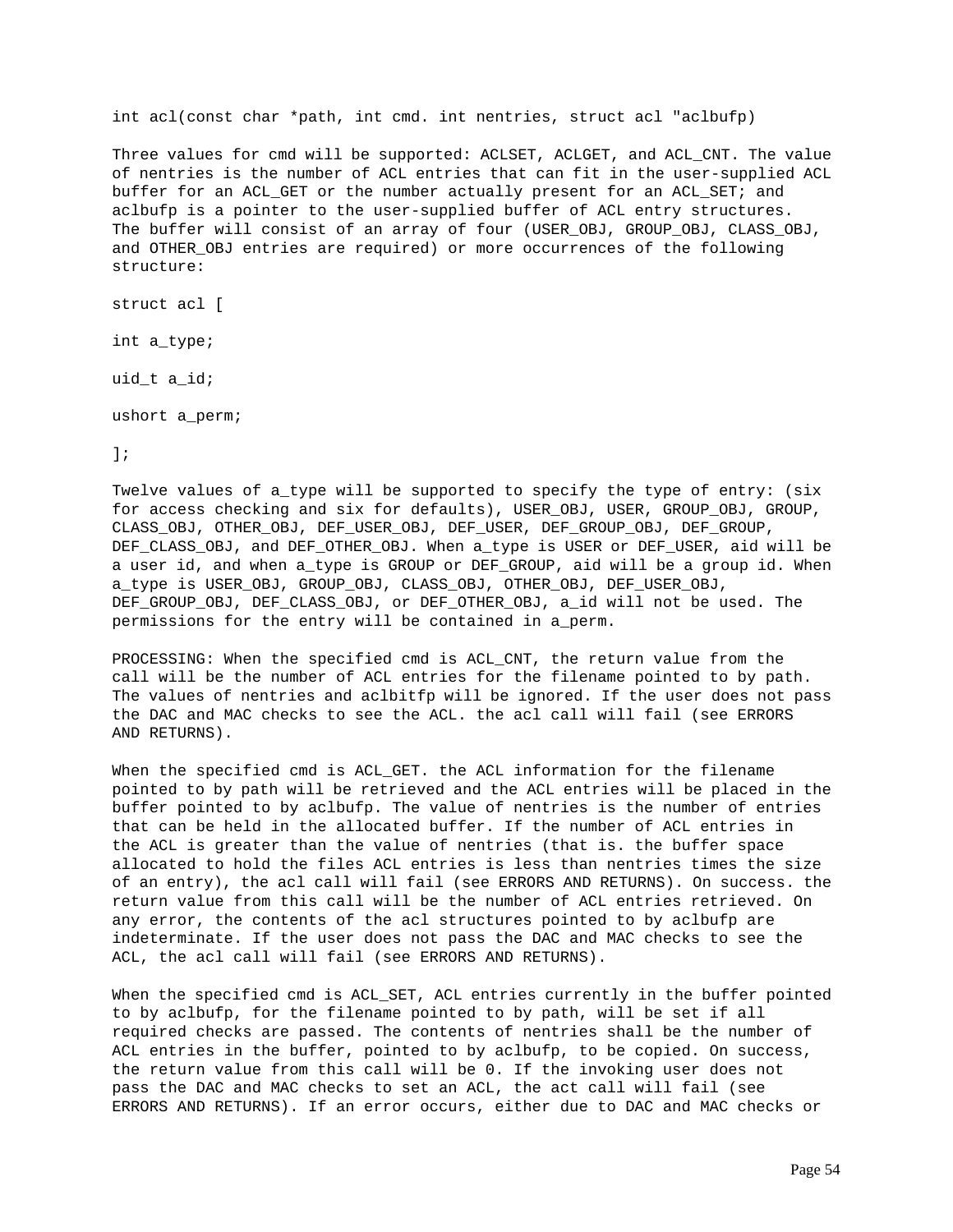the validation check listed below, there will be no change to the current ACL information. Before the ACL entries are actually set, validation checks will be performed to determine that the ACL entries are in the following order:

a) a user entry for the file owner (USER\_OBJ),

b) additional user entries (USER),

- c) a group entry for the file owning group (GROUP\_OBJ),
- d) additional group entries (GROUP),
- e) a class entry for the file group class (CLASS\_OBJ),
- f) an entry for other (OTHER\_OBJ),
- g) default user entry for the file owner (DEF\_USER\_OBJ),
- h) default additional user entries (DEF USER),
- i) default group entry for the file owning group (DEF\_GROUP\_OBJ),
- j) default additional group entries (DEF\_GROUP),
- k) default class entry for file group class (DEF\_CLASS\_OBJ).
- l) default entry for other (DEF\_OTHER\_OBJ),

The entry in classes a), c), e), and  $f$ ) must always exist. The entry for classes a), c), e),  $f$ ,  $g$ ,  $i$ ,  $k$ , and  $l$ ) do not use the  $a_id$  field. Classes b) and h) may contain zero or more entries and the entries must be sorted by uid (lowest to highest). Classes d) and j) may contain zero or more entries and the entries must be sorted by gid (lowest to highest). (this ordering should be done with the aclsort function).

Class g), h),  $i$ ),  $j$ ),  $k$ ), and 1) entries are only applicable for directories. If an attempt is made to set default ACL entries on a file that is not a directory, the call will fail (see ERRORS AND RETURNS).

Validation of the ACL will be performed. If entries containing duplicate uids or gids are found, or there is not exactly one user entry specified for the file owner, one group entry specified for the file owning group, one class entry specified for the file group class, and one other entry specified, or there are no additional user and group entries and the permissions of the class entry are not equal to the permissions of the group entry, or there are no additional default:user and default:group entries and the permissions of the default:class entry is not equal to the permissions of the default:group entry, the call will fail (see ERRORS AND RETURNS).

The file owner class permission bits will be changed, such that they are equal to the permissions specified for the user entry of the file owner in the ACL. The file group class permission bits will be changed, such that they are equal to the permissions specified for the class ACL entry. The file other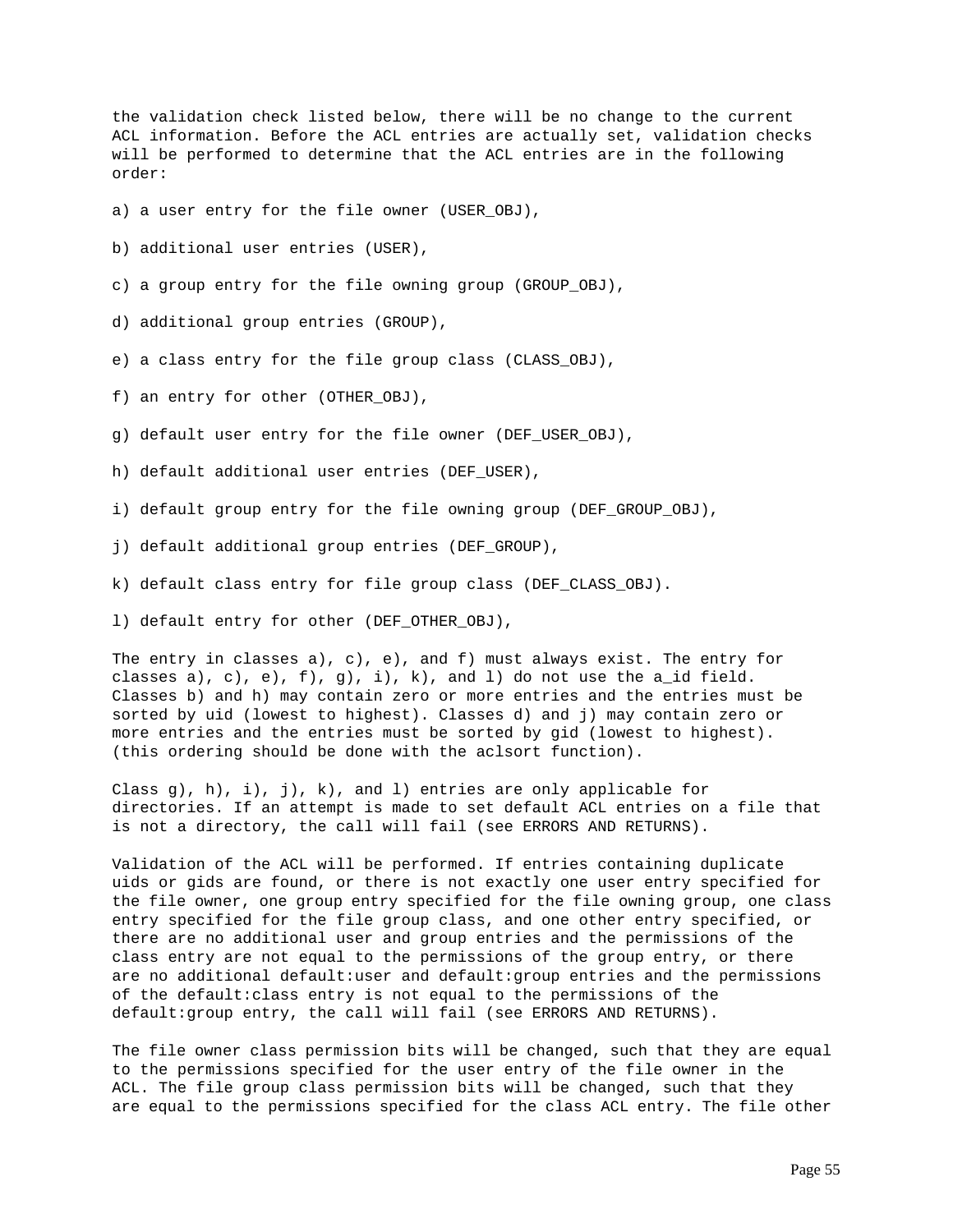class permission bits will be changed, such that they are equal to the permissions specified for the other ACL entry.

This function may be executed on a file system that does not support ACLs. With ACL GET as the cmd it will report the ACL based on the file permission bits. With ACL\_SET as the cmd, if ACL entries are specified which do not map into the file permission bits, see ERRORS AND RETURNS, otherwise the file permission bits will be set.

A design may constrain the maximum number of ACL entries that are written, with a system-wide tunable parameter, aclmax. If the number ofACL entries exceeds the value of aclmax the function will fail (see ERRORS AND RETURNS).

ERRORS AND RETURNS: If the acl call is unsuccessful, a value of -l will be returned and errno will be set to indicate the error. Only implementationindependent errnos are presented.

Under the following conditions, the function act will fail and will set errno to the specified value (note: unless otherwise stated, the errno applies to ACL\_CNT, ACL\_GET, and ACL\_SET):

ENOTDIR if a component of the path prefix is not a directory

ENOTDIR if an attempt is made to set a default ACL on a file type other than a directory

ENOENT if a component of the pathname should exist but does not

EACCES if the DAC and/or MAC check fails

EINVAL if cmd is not ACL\_CNT, ACL\_GET, or ACL\_SET

EINVAL if cmd is ACL\_SET and the ACL entries do not pass the validation check

ENOSPC if cmd is ACLGET and the space required for the file's ACL entries exceeds nentries

ENOSPC if cmd is ACL,SET and there is insufficient space in the file system to store the ACL

EINVAL if the number of acl entries exceeds the value of aclmax

ENOSYS if the file system type does not support ACLs, and additional entries are specified

2.4 aclsort Function

DESCRIPTION: The aclsort function will take as input a buffer containing ACL entries (including default ACL entries) and sort them into the correct order to be accepted by the act or the aclipc function. It will optionally calculate the maximum permissions needed for the object group class and set the class ACL entry.

SYNOPSIS: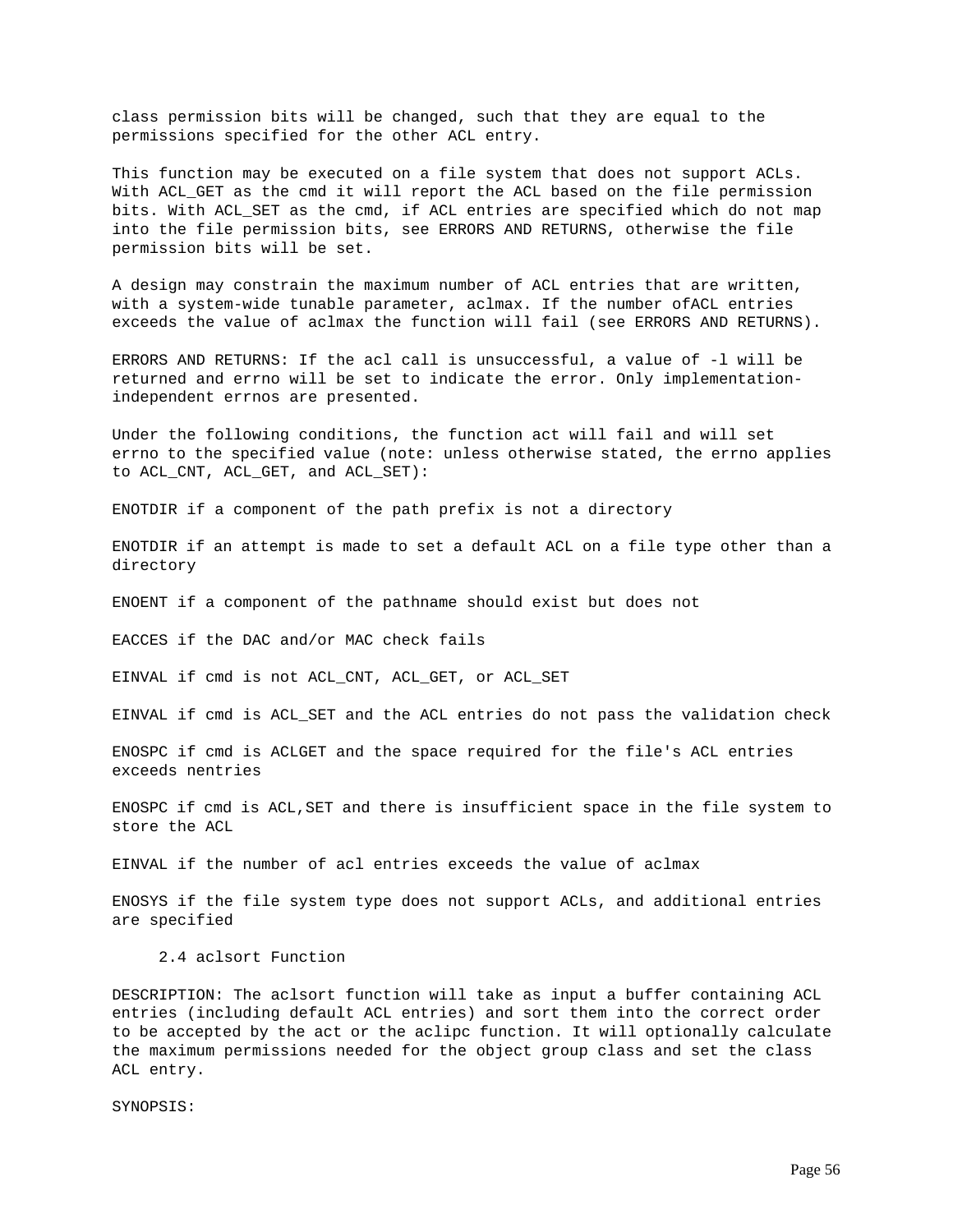\$include <tbd.h>

int aclsort(int nentries, int calclass, struct acl \*aclbufp)

Where the value of nentries is the number of ACL entries, the value of calclass if non-zero indicates to recalculate the class entry, and aclbufp is a pointer to ACL entry structures.

PROCESSING: A call to aclsort will result in the contents of the buffer being sorted in the following order:

- a) a user entry for the object owner,
- b) additional user entries.
- c) a group entry for the object owning group,
- d) additional group entries,
- e) a class entry for the file group class,
- f) an entry for other,
- g) default user entry for the object owner.
- h) default additional user entries,
- i) default group entry for the object owning group.
- j) default additional group entries,
- k) default class entry for the file group class,
- l) default entry for other.

Classes a), c), e), and f) must each have exactly one entry, if not, see ERRORS AND RETURNS. Classes q), i), k), and 1) must have zero or one entry, if not, see ERRORS AND RETURNS. Entries will be sorted in increasing order, by user ID in classes b) and h), and by group ID in classes d) and j). Following sorting, a check will be performed to verify that no duplicate entries (more than one entry containing the same user ID or the same group ID) exist. If duplicate entries are found, see ERRORS AND RETURNS.

If there are no entries in classes b) and d). the function will set the permission field, a\_perm. in the class entry e) to that of the group entry c). If there are entries in classes b) or d) and the calclass argument is nonzero, the function will set the permission field, a\_perm, of the class entry to the maximum permission of the entries in the file group class. Otherwise, the class entry permissions will remain unchanged.

If there are no entries in classes h) and j), the function will set the permissions in the default class entry k) to that of the default entry i).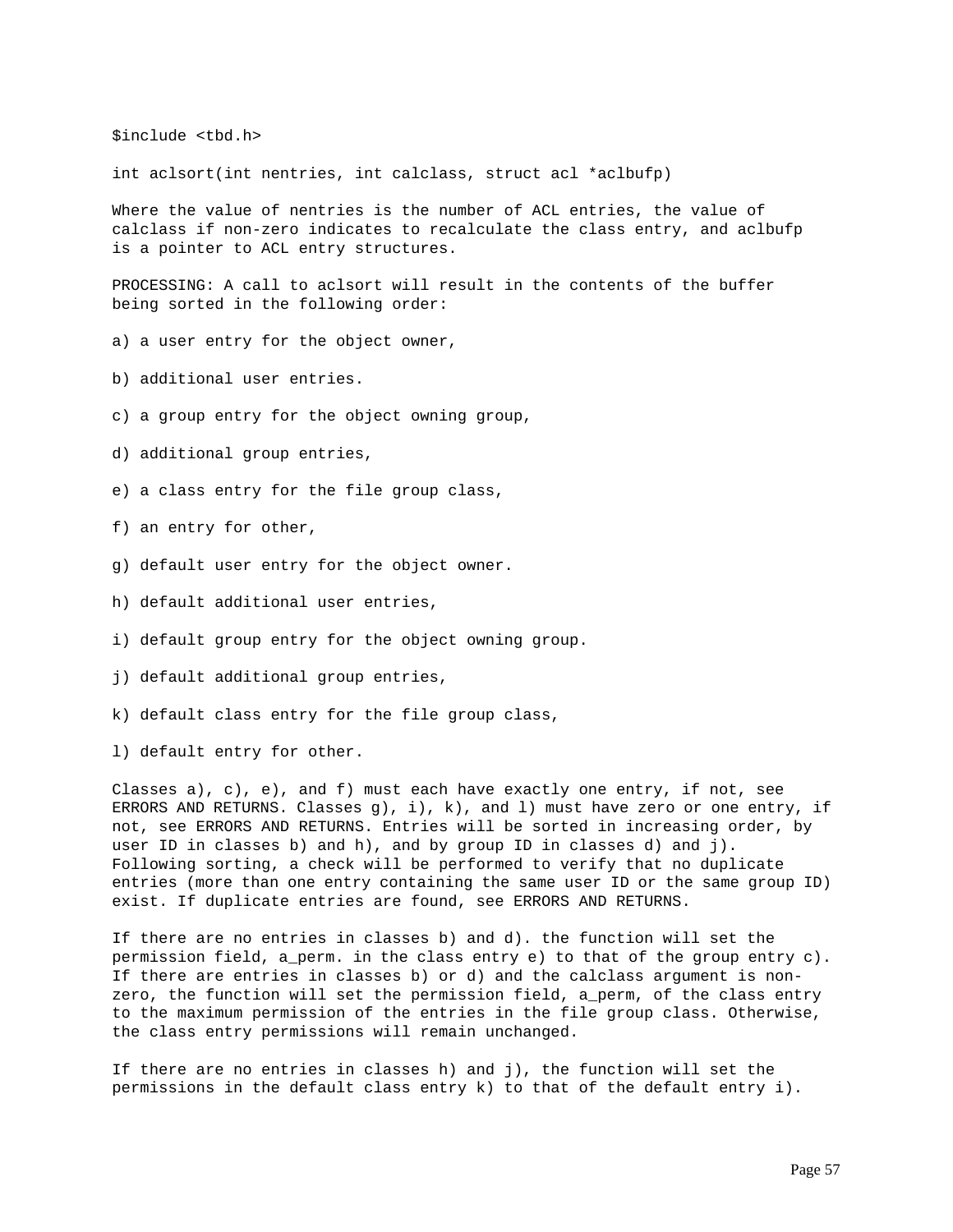Upon success. aclsort will return the value 0.

ERRORS AND RETURNS: If the aclsort function is unsuccessful due to duplicate entries, the return value will be the position (entry number) of the first duplicate entry. If there is less than one user entry for the object owner, group entry for the object owning group, class entry for the file group class, or other entry specified, a value of -l will be returned. If there is more than one user entry for the object owner, group entry for the object owning group, class entry for the file group class, or entry specified, they will be treated as duplicate entries, and the return value will be the position of the duplicate entry.

If the aclsort function is unsuccessful for any other reason, a value of -l will be returned.

2.5 chmod Function

DESCRIPTION: The chmod function supports the following functionality:

1. it allows a subject to change the file mode. including the permissions for the file owner class. the file group class, and the file other class of a file.

Note that the chmod command will not require any modifications.

SYNOPSIS: No change.

PROCESSING: Any permissions changes made with the chmod command or function will update the file permission bits. This includes changing the file owner ACL entry, the class ACL entry, and the other ACL entry if the corresponding group(s) of bits are changed by this call. Any additional ACL entries will not be affected. Note. the permissions granted by such additional entries are constrained by the file group class permission bits. If no additional user and no additional group entries exist, the file group class permission bits will also represent the permissions for the owning group of the file.

ERRORS AND RETURNS: No change.

OUTPUT: No change.

2.6 chown Function

DESCRIPTION: The chown function supports the following functionality:

1. it allows a subject to change the owner and/or group of a file.

Note that the chown system call/command and the chgrp command will not require any modifications.

SYNOPSIS: No change.

PROCESSING: When the owner of a file is changed, the result will be identical to the current behavior. If the owner is changed to a user ID. for which an additional user entry already exists in the ACL, the additional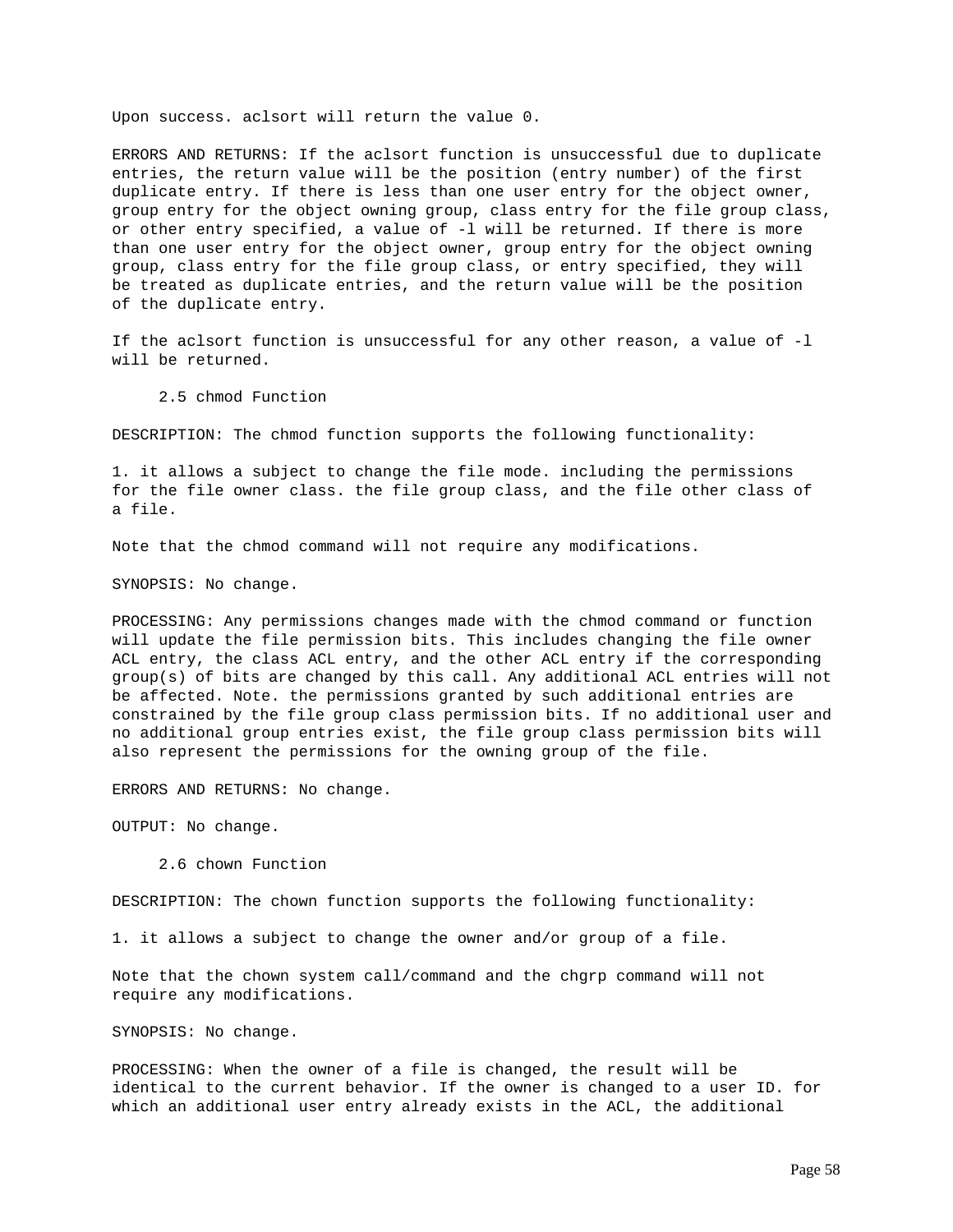user entry is not changed but the user entry for the file owner will take precedence during an access check. When the group of a file is changed. the result will be identical to the current behavior. If the group is changed to a group ID, for which an additional group entry already exists in the ACL, the additional group entry is not changed but the group entry for the file owning group will take precedence during an access check (except in the case of multiple concurrent groups, where all group entries are given equal treatment).

ERRORS AND RETURNS: No change.

OUTPUT: No change.

EXAMPLES: The following examples illustrate the operation of the chown function. For each example, there is a "before" state showing the output of getacl, the chown function that is executed, and the "after" state output.

EXAMPLE 1:

BEFORE:

\$ file: filel \$ owner: larry \$ group: guest user::rwx group::r- class:r- other:--- CALL: chown(filel, lisa, demo) AFTER: \$file:filel \$ owner: lisa \$ group: demo user::rwx group::r- class:r- other:--- EXAMPLE 2: BEFORE: \$ file: file2 \$ owner: tarry \$ group: guest user::rwx user:fred:r- group::r- group:dev:r- class:r- other:---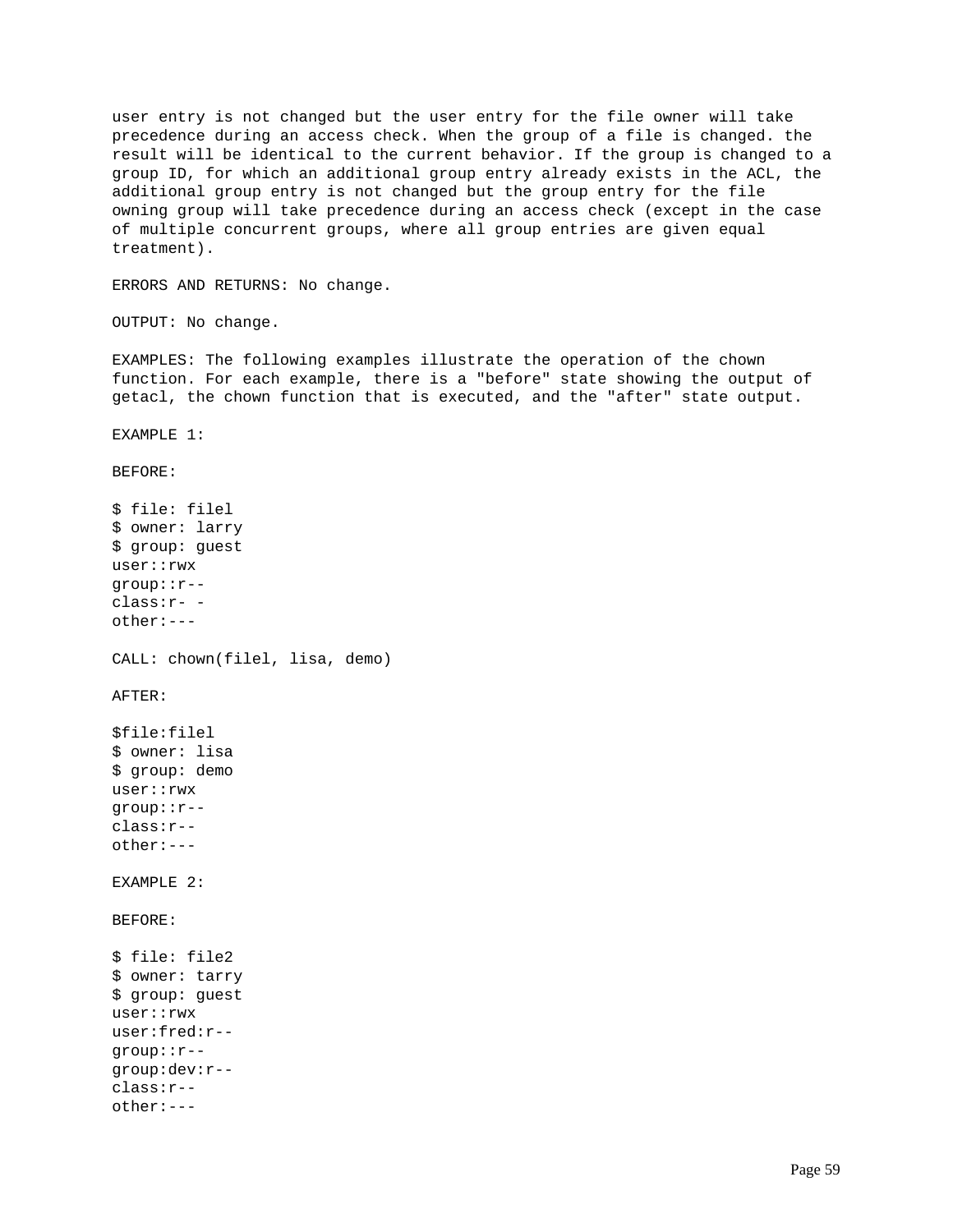```
CALL: chown(file2. lisa demo)
AFTER:
$ file: file2
$ owner: lisa
$ group: demo
user::rwx
user:fred:r---
group::r--
group:dev:r--
class:r--
other:---
EXAMPLE 3:
BEFORE:
$ file: file3
$ owner: larry
$ group: guest
user::rwx
user:lisa:r--
user:fred:r--
group::r--
group:dev:r--
group:demo:r--
class:r--
other:---
CALL: chown(file3. lisa, demo)
AFTER:
$ file: file3
$ owner: lisa
$ group: demo
user::rwx
user:lisa:r--
user:fred:r--
group::r--
group:dev:r--
group:demo:r--
class:r--
other:---
```
Note in EXAMPLE 3, a user entry contains a user ID that is the same as the file owner. In this case the file owner entry takes precedence. Also in EXAMPLE 3, a group entry contains a group ID that is the same as the owning group of the file. If multiple concurrent groups are not being used, the object owning group entry takes precedence.

2.7 aclipc Function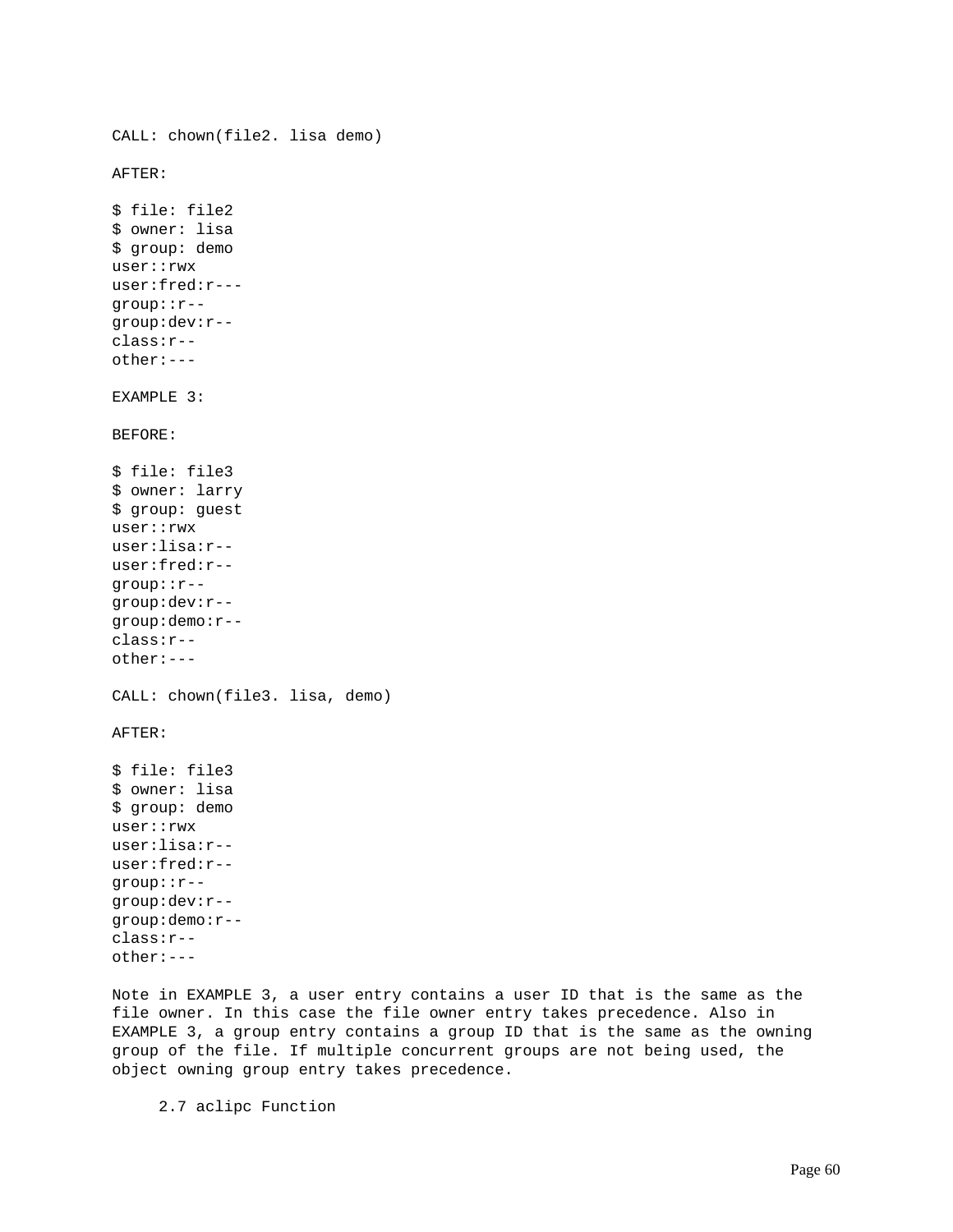DESCRIPTION: The aclipc call will support the getting and setting of discretionary permission information associated with an IPC object. It will allow the object owner or a process with appropriate permission

or appropriate privilege to perform the following functions:

1. get or set an IPC object's ACL information in an atomic operation.

2. return the number of entries contained in an IPC object's ACL.

Note that this call only supports the IPC objects: e.g., shared memory segments. semaphores. and message queues. For simplicity, these objects are referred to as "IPC objects" in the remainder of this description.

SYNOPSIS:

#include <tbd.h>

int aclipc(int type, int id, int cmd, int nentries, struct acl \*aclbufp)

Three values for type will be supported: IPC\_SHM, IPC\_SEM, and IPC\_MSG. If type is IPC\_SHM, id must be a valid shmid returned by shmget. If type is IPC\_SEM, id must be a valid semid returned by semget. If type is IPC\_MSG, id must be a valid msgid returned by msgget. Three values for cmd will be supported: ACL\_SET. ACL\_GET, and ACL\_CNT. The value of nentries is the number of ACL entries that can fit in the user-supplied ACL buffer for an ACL\_GET or the number actually present for an ACL\_SET; and aclbufp is a pointer to the user-supplied buffer of ACL entry structures. The buffer will consist of an array of four (USER\_OBJ, GROUP\_OBJ, CLASS\_OBJ, and OTHER\_OBJ entries are required) or more occurrences of the following structure:

struct acl {

int a\_type;

uid\_t a\_id;

ushort a\_perm;

};

Six values of a\_type will be supported to specify the type of entry: USER\_OBJ, USER, GROUP\_OBJ, GROUP, CLASS\_OBJ, and OTHER\_OBJ. When a\_type is USER, a\_id will be a user id, and when a\_type is GROUP, a\_id will be a group id. When a\_type is USER\_OBJ, GROUP\_OBJ, CLASS\_OBJ, or OTHER\_OBJ, a\_id will not be used. The permissions for the entry will be contained in a\_perm.

PROCESSING: When the specified cmd is ACL\_CNT, the return value from the call will be the number of ACL entries for the IPC object specified by type and id. The values of nentries and aclbufp will be ignored. If the invoking user does not pass the DAC or MAC checks to see the ACL. the aclipc call will fail (see ERRORS AND RETURNS).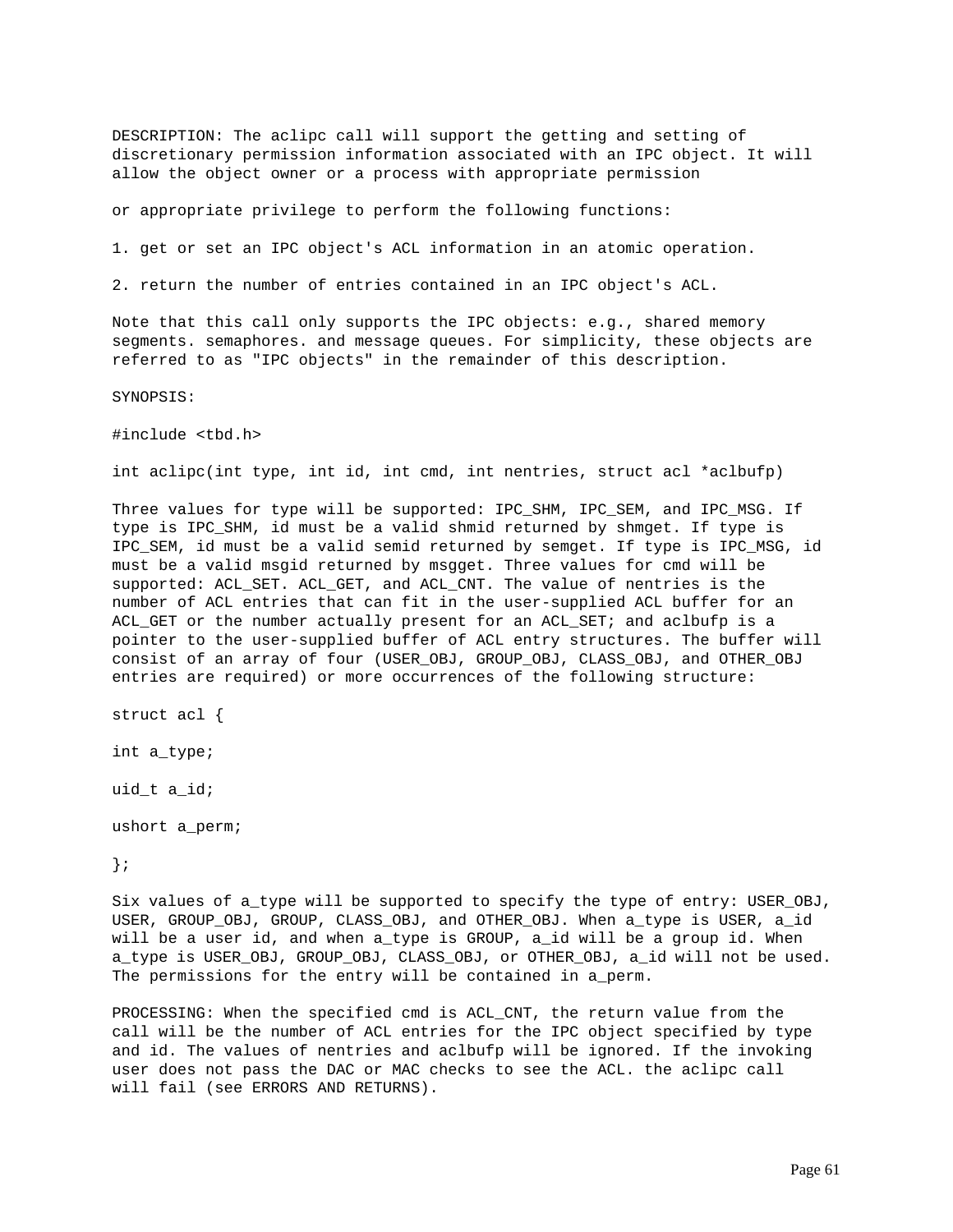When the specified cmd is ACL\_GET the ACL information for the IPC object specified by type and id will be retrieved and the ACL entries will be placed in the buffer pointed to by aclbufp. The value of nentries is the number of entries that can be held in the buffer. If the number of ACL entries in the ACL is greater than the value of nentries (the buffer space allocated to hold the file's ACL entries is less than nentries times the size of an entry), the aclipc call will fail (see ERRORS AND RETURNS). On success. the return value from this call will be the number of ACL entries retrieved. On any error, the contents of the acl structures pointed to by aclbufp are indeterminate. If the user does not pass the DAC and MAC checks to see the ACL, the aclipc call will fail (see ERRORS AND RETURNS).

When the specified cmd is ACL\_SET, ACL entries currently in the buffer, pointed to by aclbufp, for the IPC object specified by type and id, will be set if all required checks are passed. The contents of nentries shall be the number of ACL entries in the buffer pointed to by aclbufp to be copied. On success, the return value from this call will be 0. If the invoking subject does not pass the DAC and MAC checks to set an ACL the aclipc call will fail (see ERRORS AND RETURNS). If an error occurs, either due to DAC or MAC checks or the validation check listed below, there will be no change to the current ACL information. Before the ACL entries are actually set, validation checks will be performed to determine that the ACL entries are in the following order:

- a) a user entry for the IPC object owner (USER\_OBJ),
- b) additional user entries (USER),
- c) a group entry for the IPC object owning group (GROUP\_OBJ),
- d) additional group entries (GROUP),
- e) a class entry for the IPC group class (CLASS\_OBJ),
- f) an entry for other (OTHER\_OBJ).

The entries in class  $a)$ ,  $c)$ ,  $e)$ , and  $f)$  must always exist. The entry for class a), c), e), and f) do not use the aid field. Class b) may contain zero or more entries and the entries must be sorted by uid (lowest to highest). Class d) may contain zero or more entries and the entries must be sorted by gid (lowest to highest). (this ordering should be done with the aclsort function).

Validation of the ACL will be performed. If entries containing duplicate uids or gids are found. or there is not exactly; one user entry for the object owner, one group entry for the object owning group. one class entry for the IPC group class, or one other entry specified. or there are no additional user and group entries and the permissions of the class entry are not equal to the permissions of the group entry, the call will fail (see ERRORS AND RETURNS).

The IPC owner permission bits will be changed, such that they are equal to the permissions specified for the user entry of the object owner in the ACL. The IPC group class permission bits will be changed, such that they are equal to the permissions specified for the class ACL entry. The IPC other class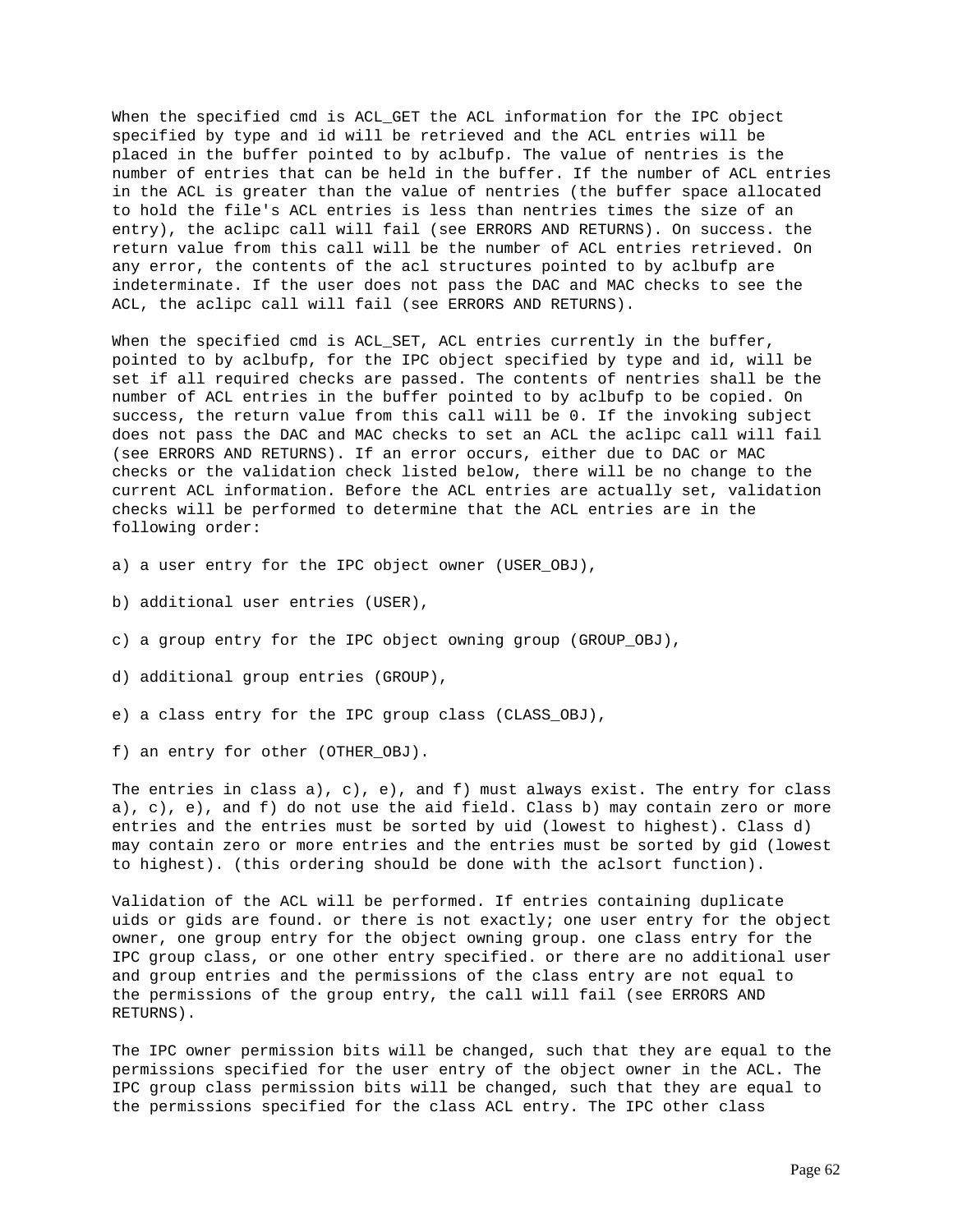permission bits will be changed, such that they are equal to the permissions specified for the other ACL entry.

A design may constrain the maximum number of ACL entries that are written, with a system-wide tunable parameter, aclmax. If the number of ACL entries exceeds the value of aclmax the function will fail (see ERRORS AND RETURNS).

ERRORS AND RETURNS: If the aclipc call is unsuccessful, a value of -l will be returned and errno will be set to indicate the error. Only implementationindependent errnos are presented.

Under the following conditions, the function aclipc will fail and will set errno to the specified value (note: if cmd is unspecified, the errno applies to ACL\_CNT, ACL\_GET, and ACL\_SET):

EINVAL if type is not IPC\_SHM, IPC\_SEM, or IPC\_MSG

EINVAL if the value of id is  $(1)$  not a valid message queue identifier and the type was IPC\_MSG, (2) not a valid semaphore\_identifier and the type was IPC\_SEM, or (3) not a valid shared memory, identifier and the type was IPC\_SHM

EINVAL if cmd is not ACL\_CNT, ACL\_GET, or ACL\_SET

EINVAL if cmd is ACL\_SET and the ACL entries do not pass the validation check

EACCES if the DAC and/or MAC check fails

ENOSPC if cmd is ACL\_GET and the space required for the IPC's object ACL entries exceeds nentries

ENOMEM if cmd is ACL\_SET and there is insufficient space to store the ACL

EINVAL if the number of acl entries exceeds the value of aclmax

2.8 shmctl, semctl, & msgctl Functions

DESCRIPTION: The shmctl. semctl, and msgctl functions support the following functionality:

1. they allow a subject to change the user ID. group ID, and permissions on IPC objects.

SYNOPSIS: No change.

PROCESSING: No change.

ERRORS AND RETURNS: No change.